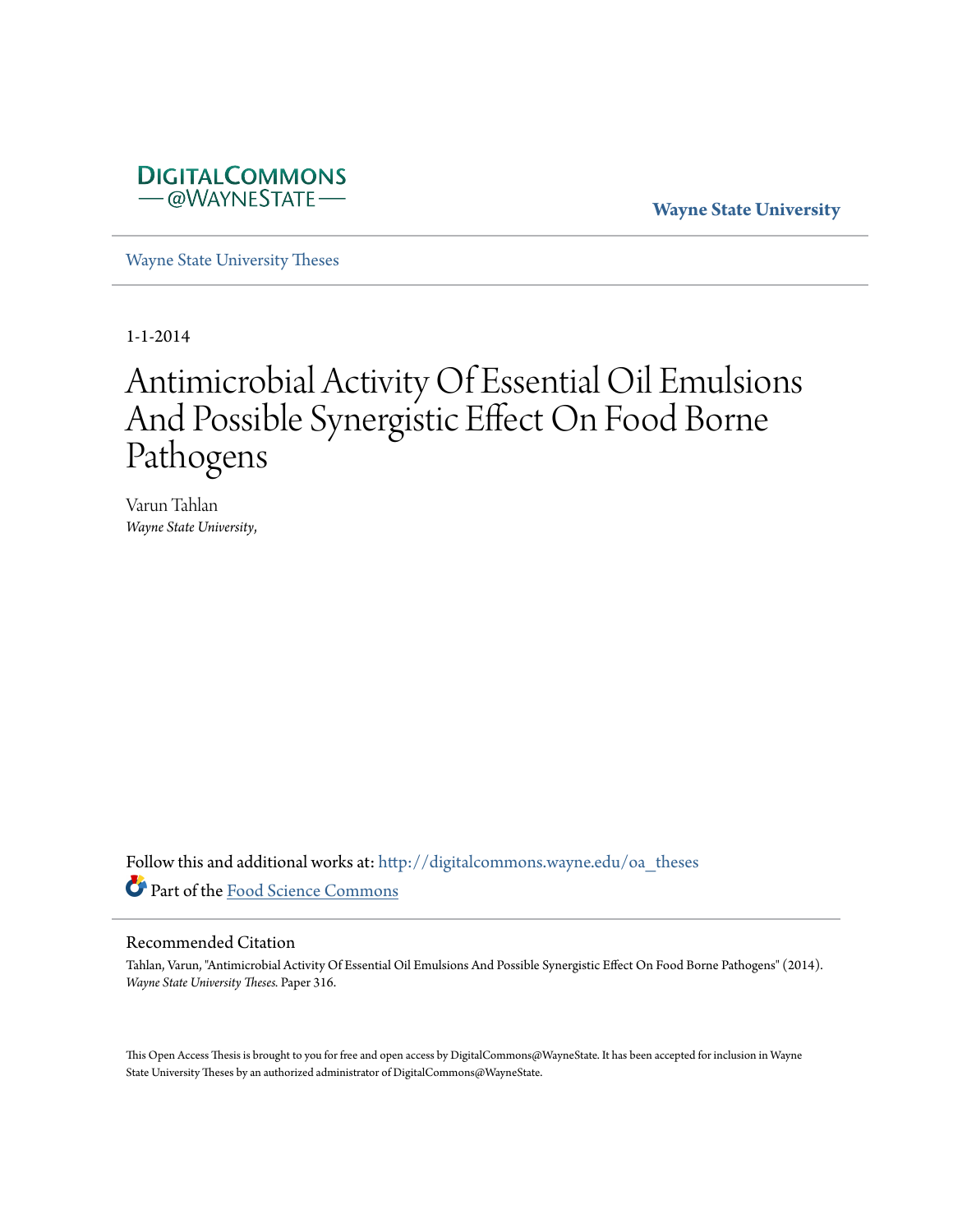# **ANTIMICROBIAL ACTIVITY OF ESSENTIAL OIL EMULSIONS AND POSSIBLE SYNERGISTIC EFFECT ON FOOD BORNE PATHOGENS**

by

#### **VARUN TAHLAN**

#### **THESIS**

Submitted to the Graduate School

of Wayne State University,

Detroit, Michigan

in partial fulfillment of the requirements

for the degree of

#### **MASTER OF SCIENCE**

2014

MAJOR: NUTRITION AND FOOD SCIENCE

Approved by:

Advisor Date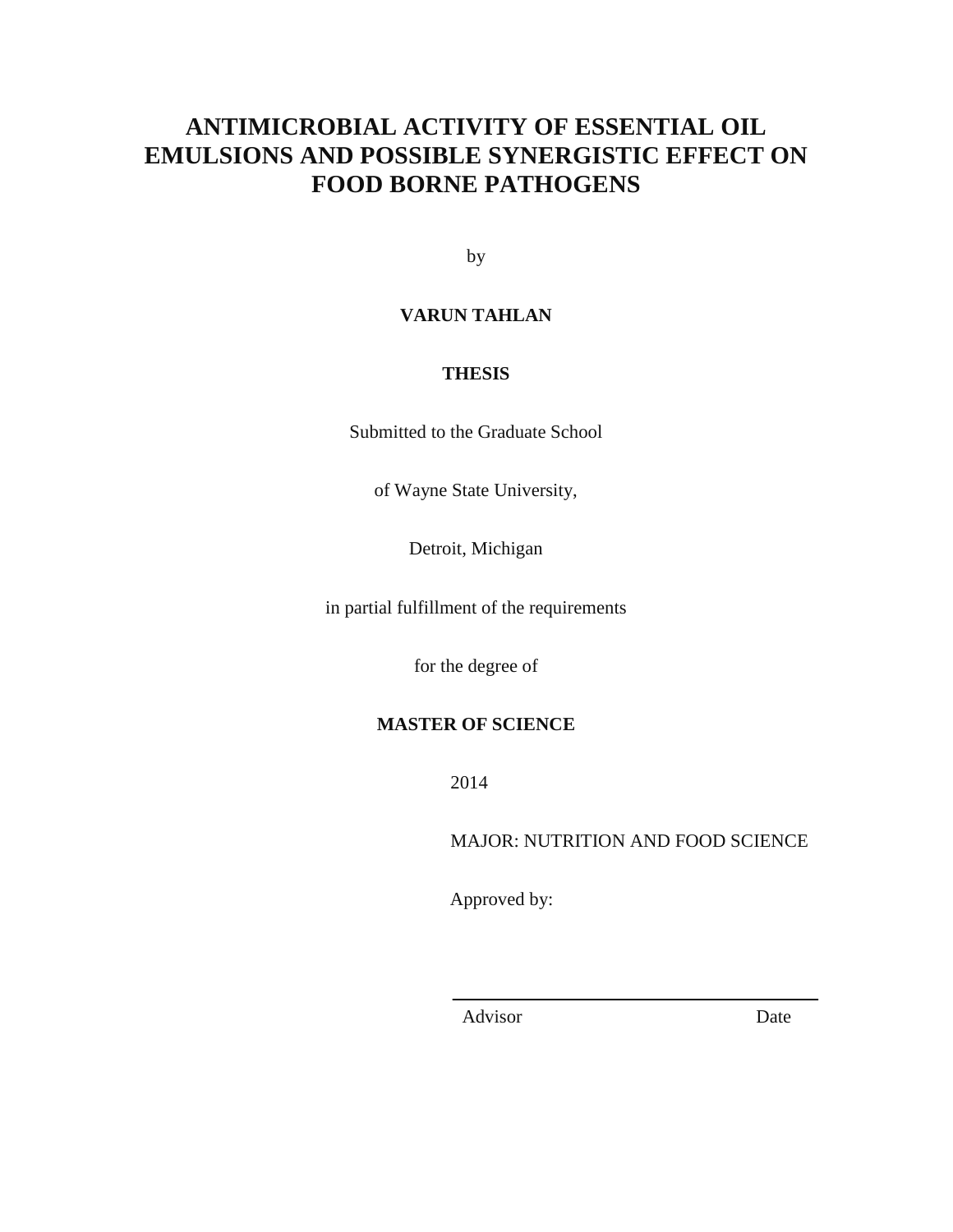### **© COPYRIGHT BY**

**Varun Tahlan** 

**2014** 

**All Rights Reserved**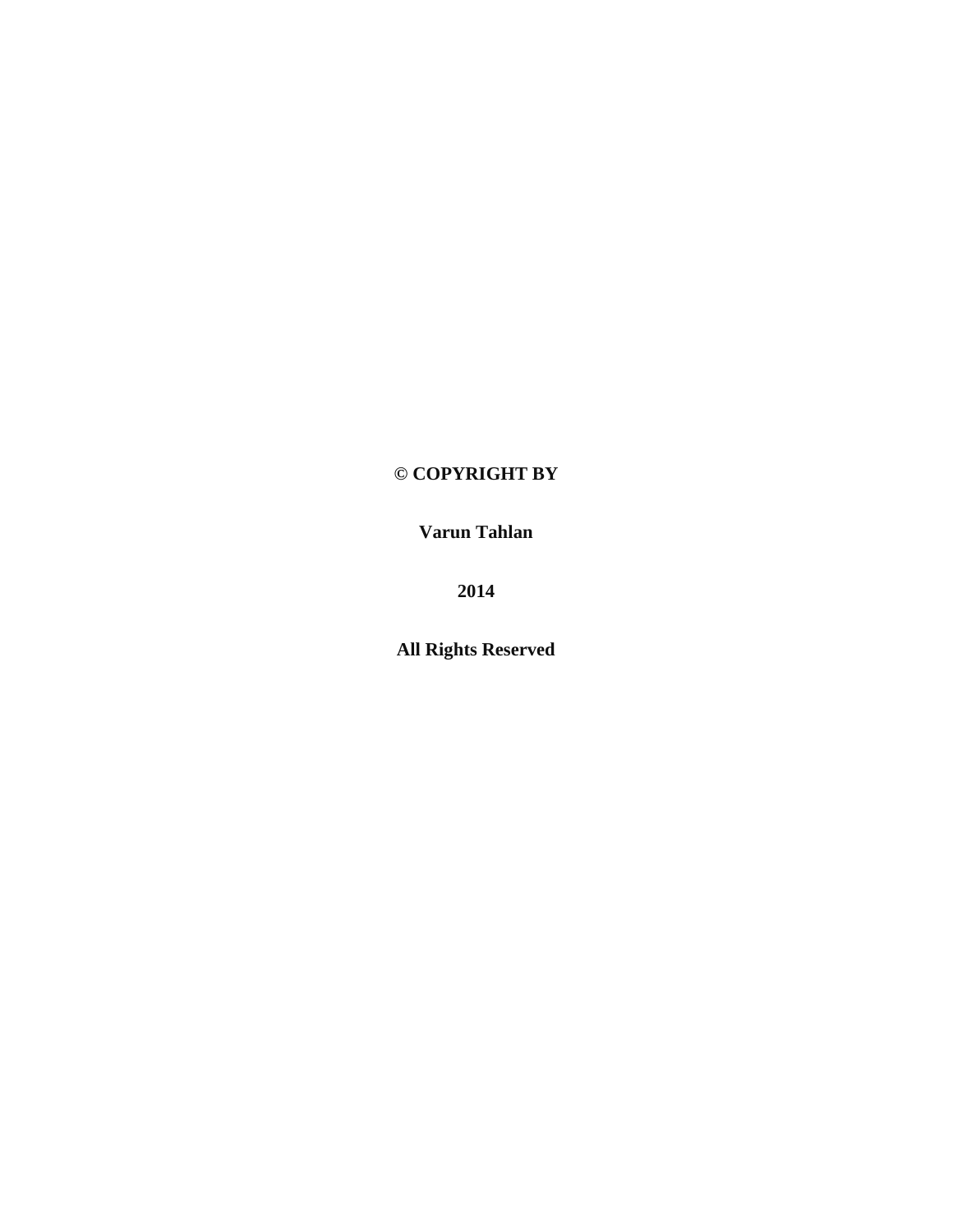### **DEDICATION**

This thesis is dedicated to my parents for their support and guidance.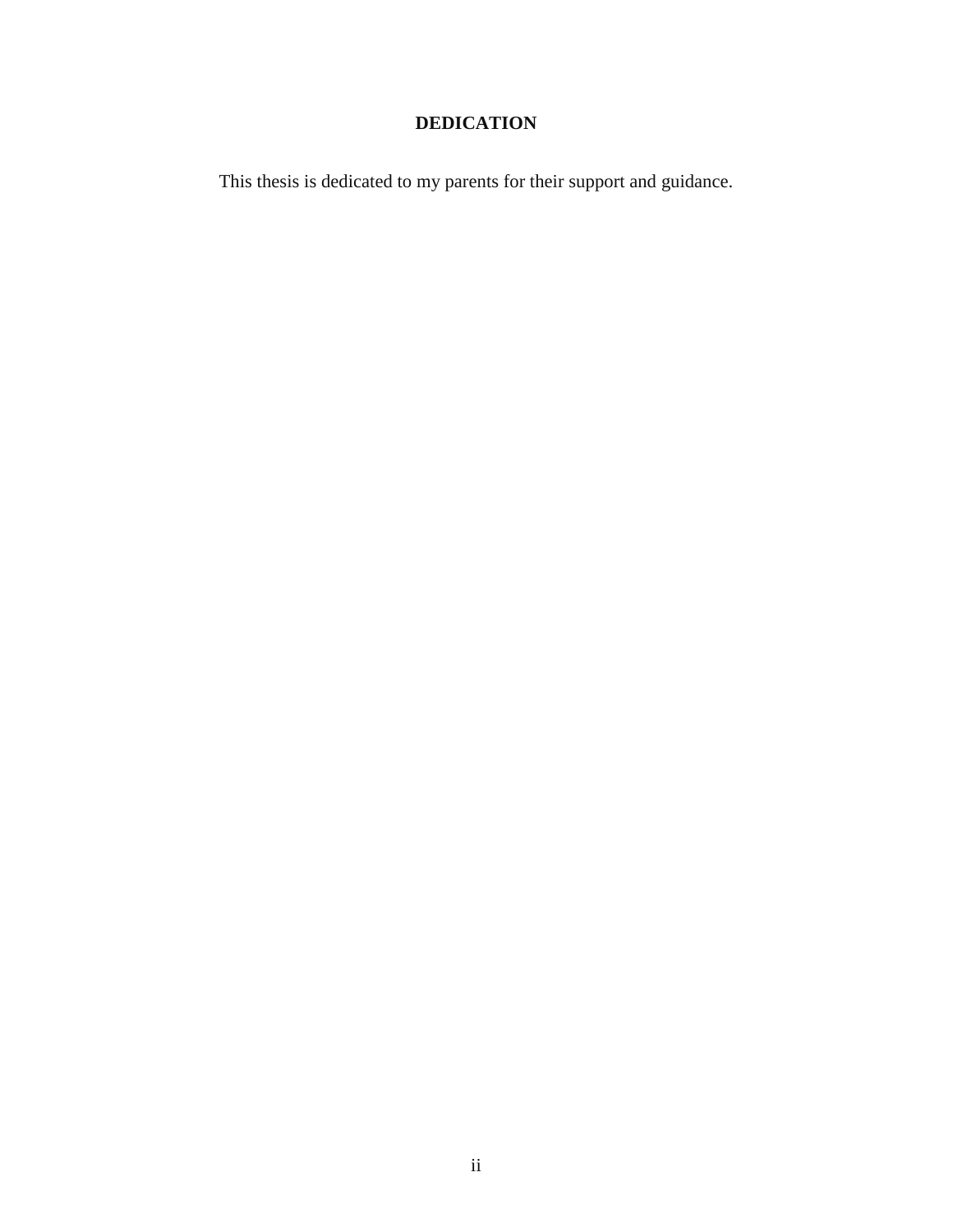#### **ACKNOWLEDGEMENTS**

First and foremost, I owe my deepest gratitude to my supervisor, Dr. Yifan Zhang, whose endless guidance and support from the very beginning has inspired me. Thanks to all the faculty and staff of the Department of Nutrition and Food Science for the opportunities and experiences. I would like to thank Dr. Heydari and Dr. Zhou for taking the time to be on my committee and give me their valuable input. Thanks to Dr. Kanika Bhargava for teaching me and for her support and all my fellow lab members for their support and encouragement.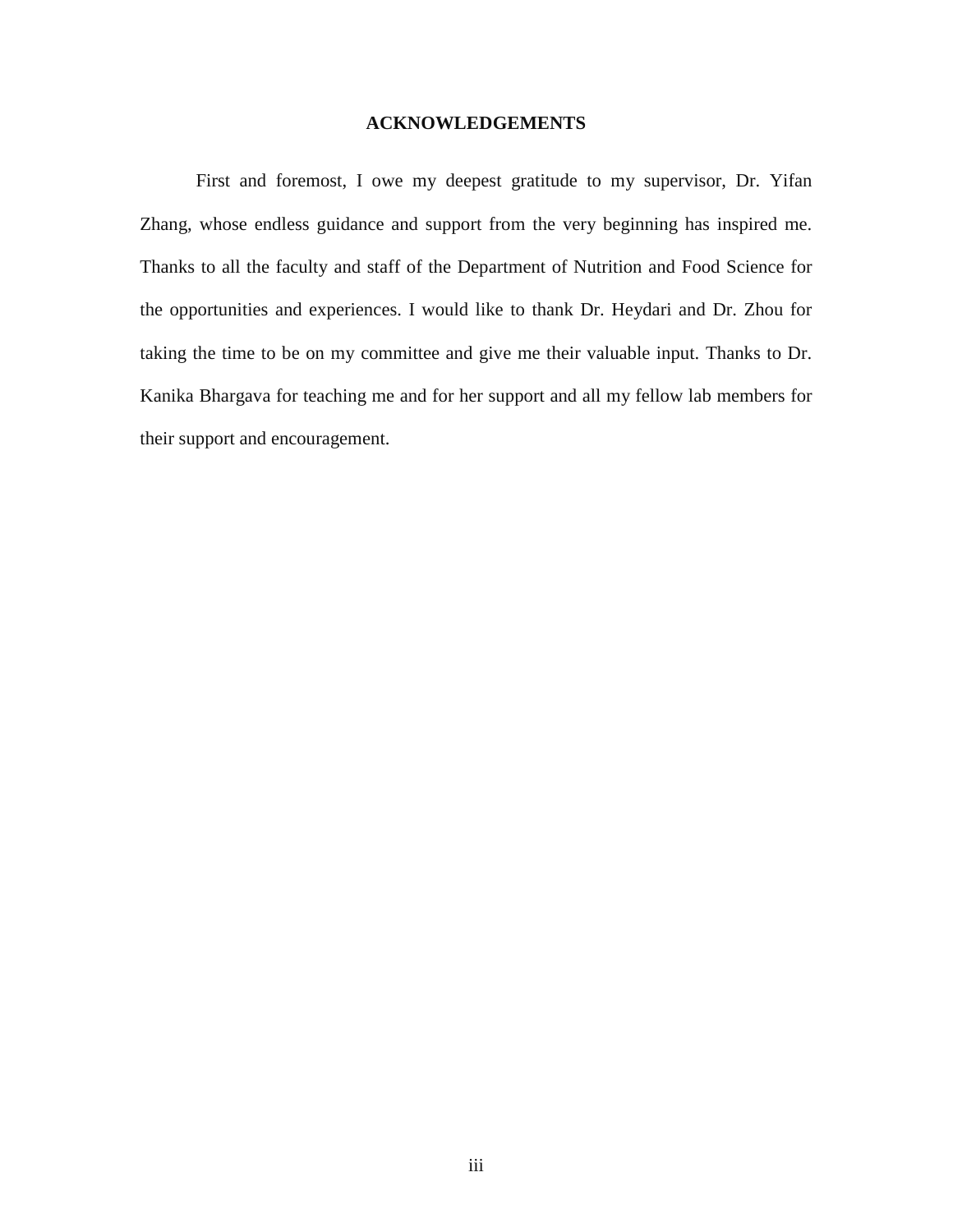### **TABLE OF CONTENTS**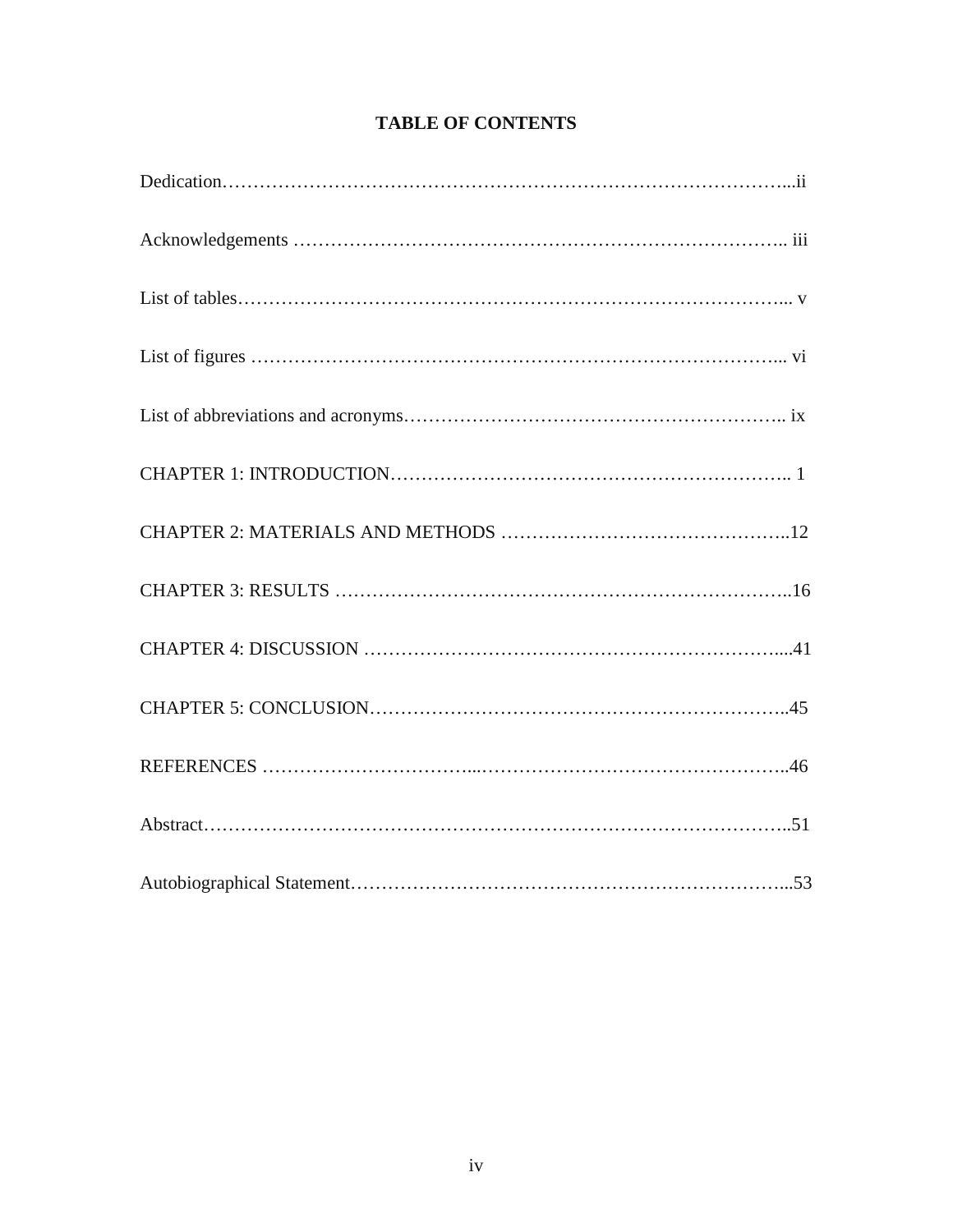### **LIST OF TABLES**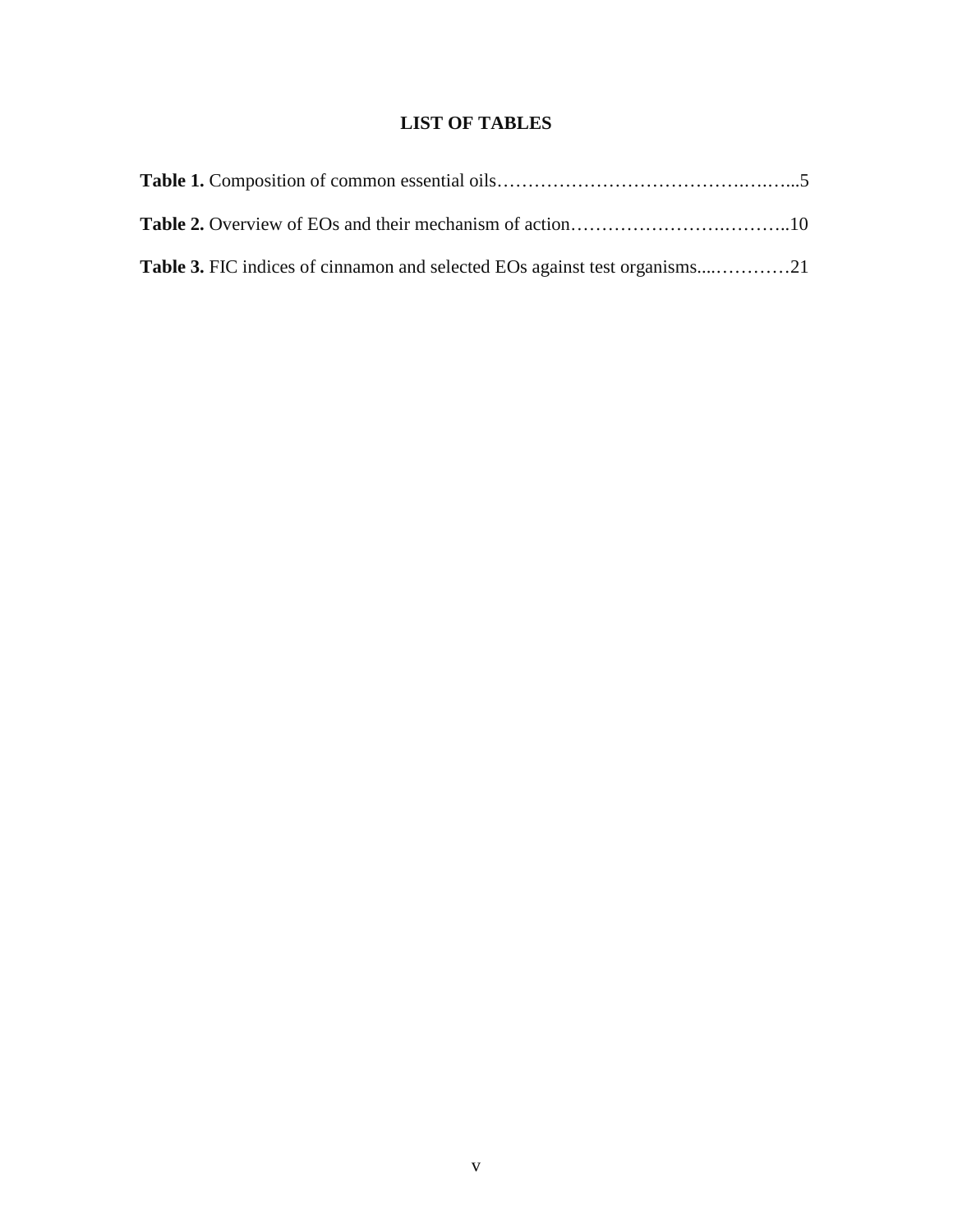### **LIST OF FIGURES**

| Figure 1. Chemical structures of selected essential oil                                     |
|---------------------------------------------------------------------------------------------|
|                                                                                             |
| Figure 2. Possible mechanisms and sites of action for EO components in bacterial cell       |
|                                                                                             |
| Figure 3. MIC of selected EOs against E.coli ATCC 25922 and E.coli ATCC                     |
|                                                                                             |
| Figure 4. MIC of selected EOs against <i>L.innocua</i> ATCC 33090 and <i>L.monocytogens</i> |
|                                                                                             |
|                                                                                             |
| Figure 6. Antimicrobial activity of cinnamon at 625 ppm on E.coli ATCC 25922 growth         |
|                                                                                             |
| Figure 7. Antimicrobial activity of cinnamon at 625 ppm on E.coli ATCC 700927               |
|                                                                                             |
| Figure 8. Antimicrobial activity of cinnamon at 1250 ppm on S.typhimurium growth on         |
|                                                                                             |
| Figure 9. Antimicrobial activity of cinnamon at 1250 ppm on <i>L.monocytogens</i> growth on |
|                                                                                             |
| Figure 10. Antimicrobial activity of cinnamon at 1250 ppm on <i>L. innocua</i> growth on    |
|                                                                                             |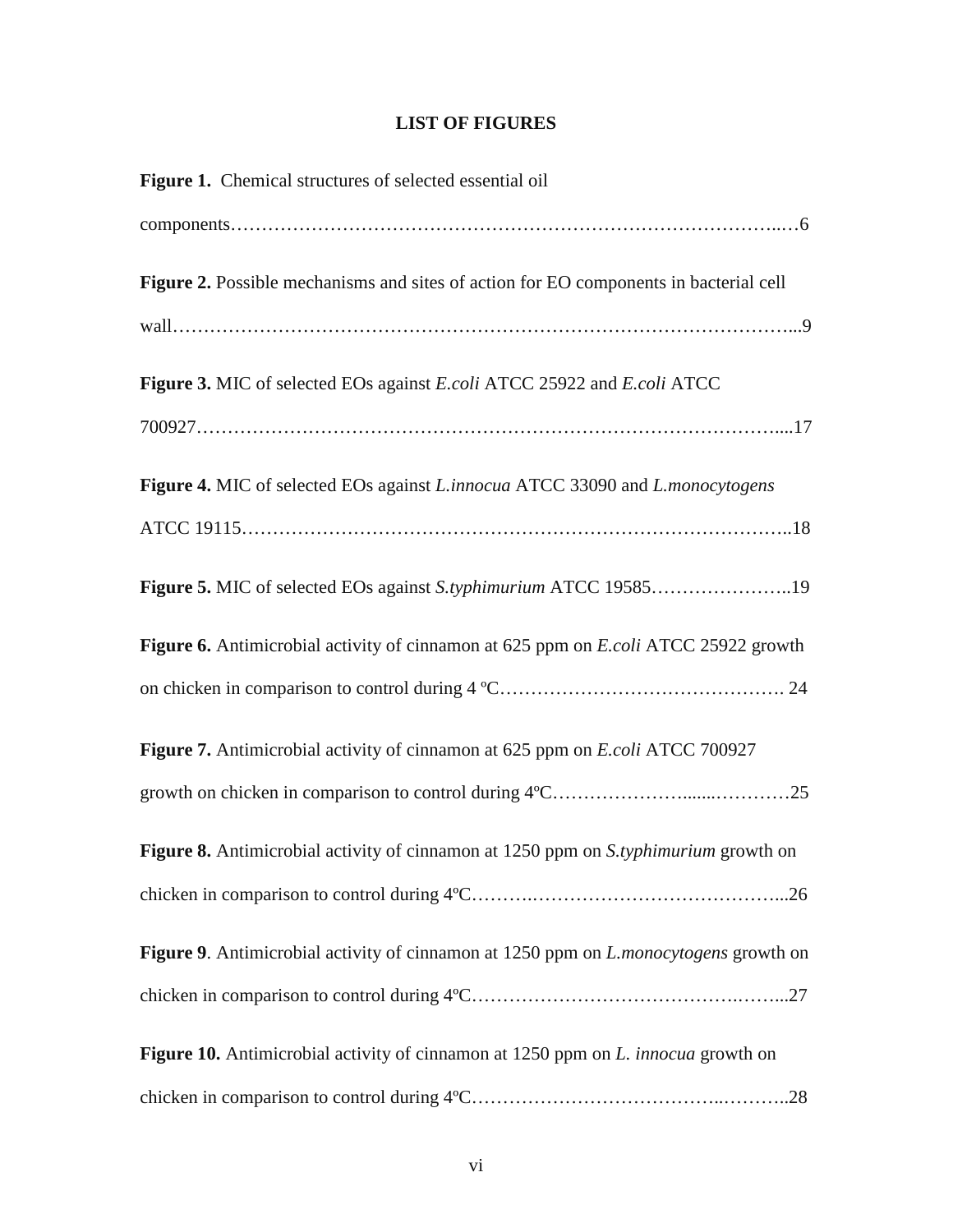| Figure 11. Antimicrobial activity of thyme at 2500 ppm on <i>E.coli</i> ATCC 700927 growth    |
|-----------------------------------------------------------------------------------------------|
|                                                                                               |
| Figure 12. Antimicrobial activity of thyme at 2500 ppm on S.typhimurium growth on             |
|                                                                                               |
| Figure 13. Antimicrobial activity of thyme at 2500 ppm on <i>L. innocua</i> growth on chicken |
|                                                                                               |
| Figure 14. Antimicrobial activity of oregano at 1250 ppm on E.coli ATCC 700927                |
|                                                                                               |
| Figure 15. Antimicrobial activity of oregano at 1250 ppm on <i>E.coli</i> ATCC 25922 growth   |
|                                                                                               |
| Figure 16. Antimicrobial activity of cinnamon at 625 ppm and oregano at 1250 ppm on           |
| E.coli ATCC 700927 growth on chicken in comparison to control during 4 °C34                   |
| Figure 17. Antimicrobial activity of cinnamon at 625 ppm and oregano at 1250 ppm on           |
| E.coli ATCC 25922 growth on chicken in comparison to control during 4 °C35                    |
| Figure 18. Antimicrobial activity of cinnamon at 1250 ppm and oregano at 2500 ppm on          |
| L. monocytogens growth on chicken in comparison to control during 4 °C36                      |
| Figure 19. Antimicrobial activity of cinnamon at 1250 ppm and oregano at 1250 ppm on          |
| L. innocua growth on chicken in comparison to control during 4 °C37                           |
| Figure 20. Antimicrobial activity of cinnamon at 1250 ppm and thyme at 1250 ppm on            |
| E.coli ATCC 25922 growth on chicken in comparison to control during 4 °C38                    |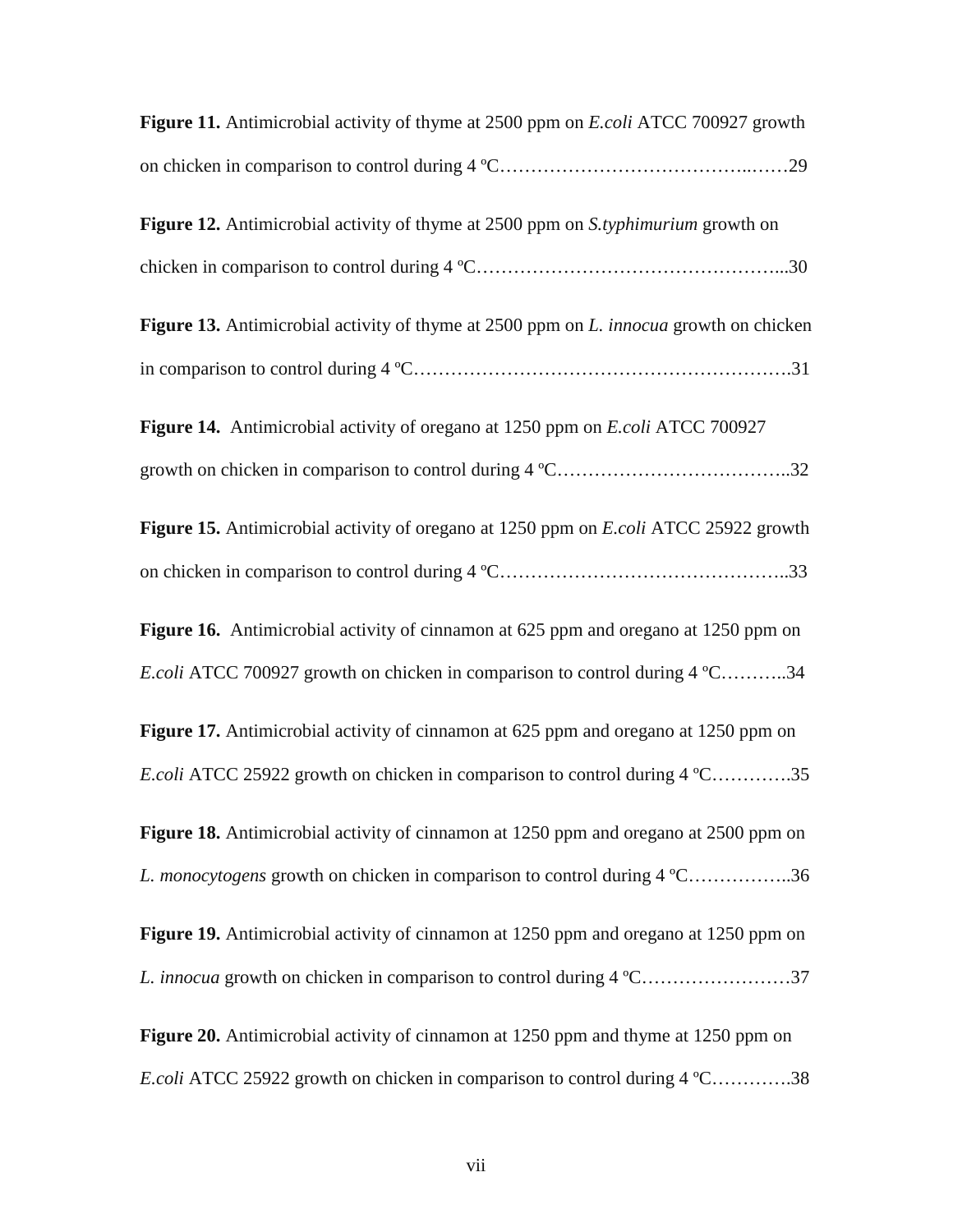| <b>Figure 21.</b> Antimicrobial activity of cinnamon at 1250 ppm and thyme at 2500 ppm on S. |  |
|----------------------------------------------------------------------------------------------|--|
|                                                                                              |  |

**Figure 22.** Antimicrobial activity of cinnamon at 1250 ppm and clove at 2500 ppm on *L. innocua* growth on chicken in comparison to control during 4 °C…………………………40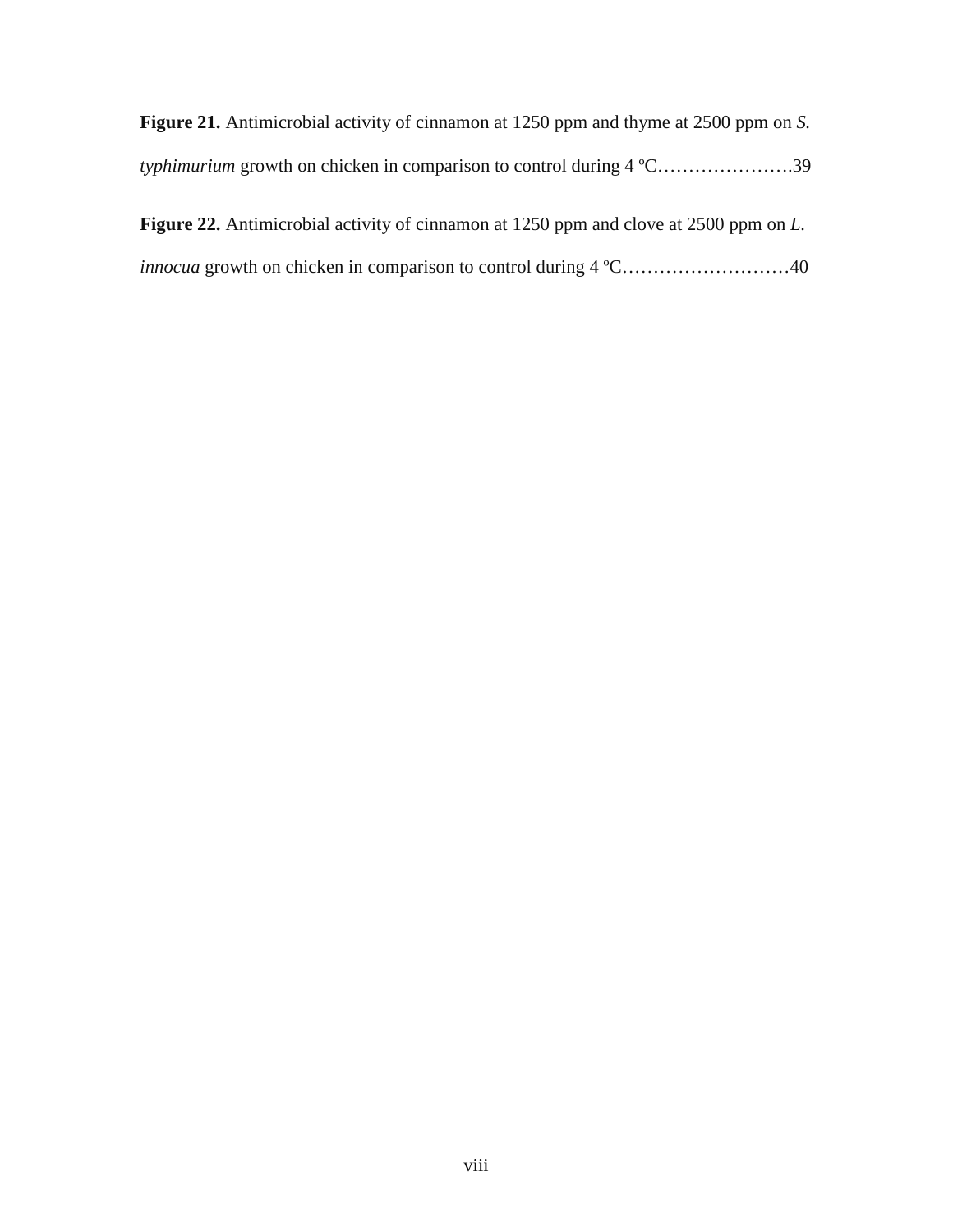### **LIST OF ABBREVIATIONS AND ACRONYMS**

| <b>ATP</b>   | Adenosine triphosphate                                |
|--------------|-------------------------------------------------------|
| <b>CAMHB</b> | Cation-adjusted Mueller-Hinton broth                  |
| <b>CFU</b>   | Colony forming unit                                   |
| <b>DMSO</b>  | Dimethyl sulfoxide                                    |
| EO           | Essential oil                                         |
| <b>FIC</b>   | Fractional inhibitory concentration                   |
| <b>GRAS</b>  | Generally recognized as safe                          |
| <b>GTP</b>   | Guanosine triphosphate                                |
| <b>LPS</b>   | Lipopolysaccharides                                   |
| <b>MIC</b>   | Minimum inhibitory concentration                      |
| <b>NCCLS</b> | National Committee of Clinical Laboratories Standards |
| <b>PPM</b>   | Parts per million                                     |
| <b>TSA</b>   | Tryptic soy agar                                      |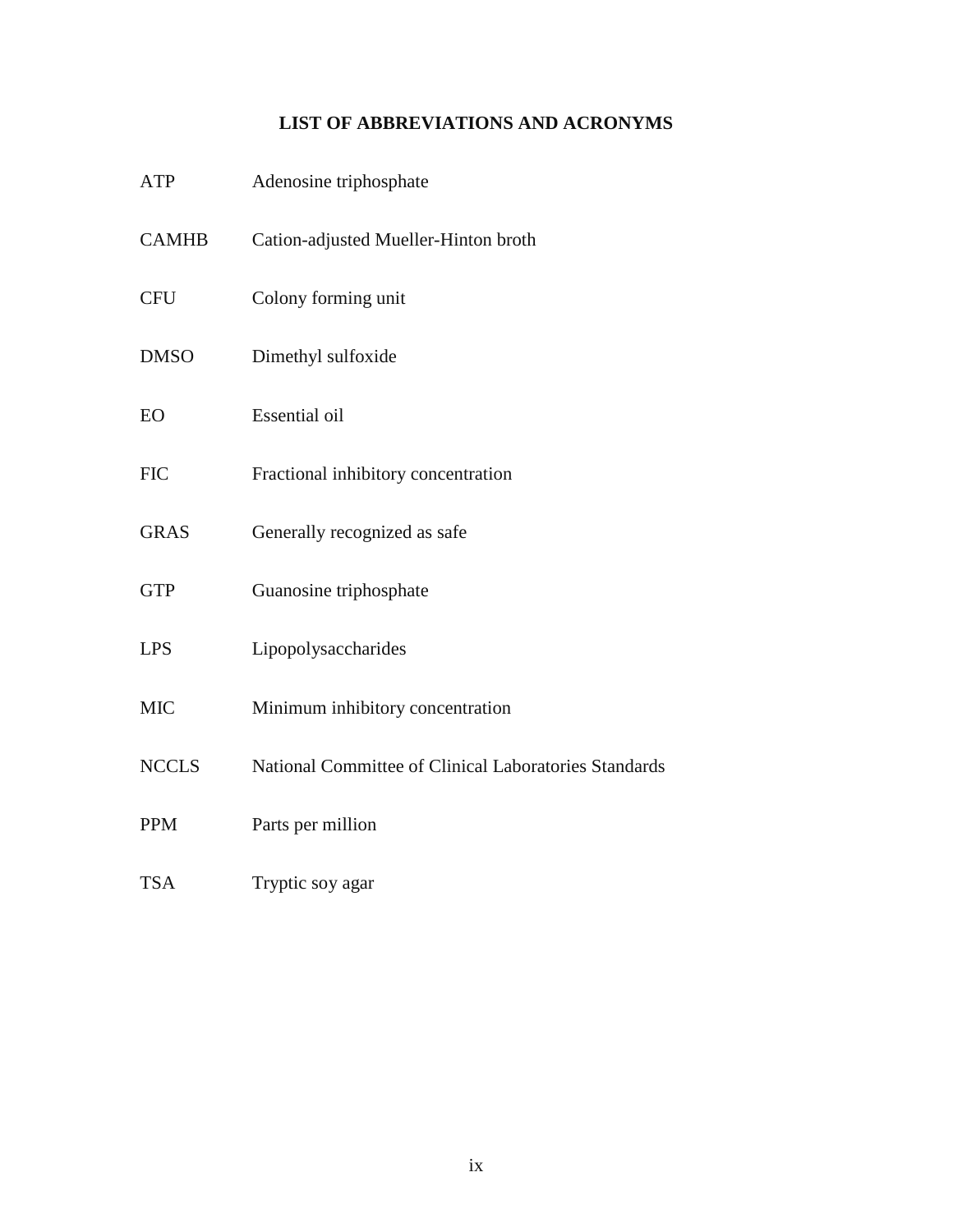#### **CHAPTER 1**

#### **1. Introduction**

Industrialization has led to major improvements in food quality and safety, yet food borne infections remain an important public health concern [1]. It was estimated in 2011 that 9.4 million people suffered from food borne illnesses in the United States [2]. Hence, developing new methods for eliminating food borne pathogens and improving existing techniques is essential. This is furthermore stressed by the shift in consumer trends towards organic, nonprocessed foods. These changes have occurred due to growing concerns over the use of a variety of synthetic additives to food products such as sorbate, benzoate, etc., which are not considered 'natural' [3]. Adding complexity to the problem is the emergence of antibiotic-resistant bacteria species in the food system [4]. These evolved bacteria demonstrate the necessity of improvement in food control techniques. Utilizing naturally occurring substances to control food borne bacteria is a logical approach that may provide consumers with many benefits. One such option is the use of essential oils as antibacterial additives in food.

In addition to enhancing flavor, herbs and spices have long been known for their antimicrobial use [5]. It is believed that the Romans used mustard to prevent the spoilage of fruit juice by fermenting bacteria [6]. Furthermore, reviews from the past demonstrate oil extracts from plant materials (flowers, herbs, spices, bark, seed, leaves, roots and fruit) known as 'Essential Oils" (EOs), volatile or ethereal oils to have antimicrobial properties [6, 7]. The term "essential oil" is believed to have been derived from *Quinta essential*, which was defined as the effective component of a drug by Paracelsus von Hohenheim in the  $16<sup>th</sup>$  century [7]. They may be obtained via fermentation, enfleurage, or extraction, but the most common commercial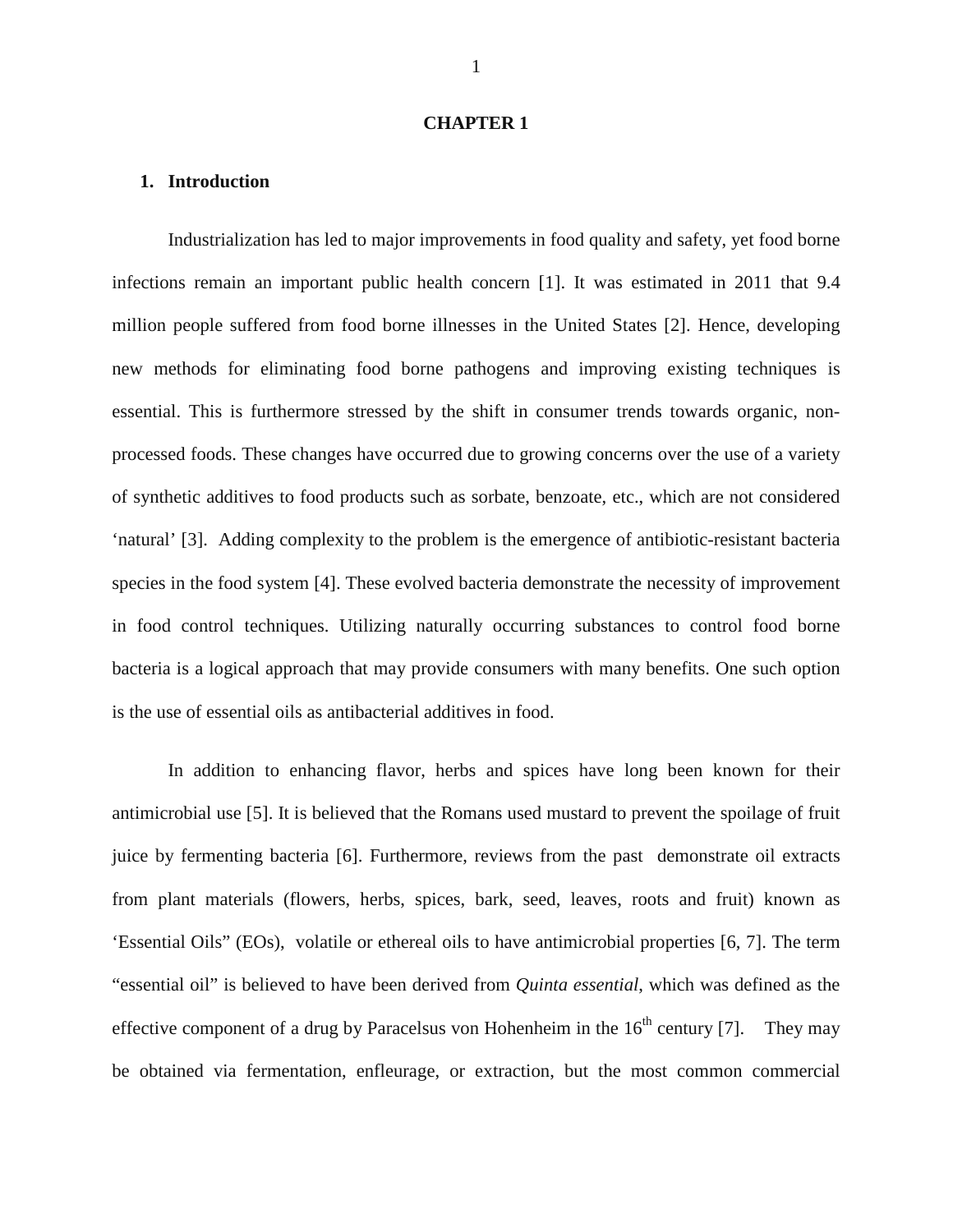method employed is steam distillation [8, 9]. EOs and their constituents have been known to have other activities besides antibacterial properties, such as antimitotic<sup>[10]</sup>, antiparasitic [11, 12] , insecticidal [13-15], and antiviral [16, 17] properties.

#### **2. Historical and current use of essential oils**

Herbs and spices have been known to have been used for their preservative, perfume and flavor properties since ancient times [5]. However, it was the Greek and Roman historians who first documented the use of EOs for medical treatment and aromatherapy [18]. By the  $13<sup>th</sup>$ century, pharmacological effects of EOs were described in many pharmacopeias of the time, yet their use was not wide spread until the  $16<sup>th</sup>$  century [5]. It is believed 1881 De La Croix was the first person to carry out antimicrobial analysis of EO vapors [19].

The most common use of EOs today is as flavoring agents in food, essences in perfumes and in pharmaceutical products for their functional properties [5, 20]. A variety of commercially available products exploit the antibacterial properties of EOs, like antiseptics and animal feed supplements [21, 22]. However, the potential of EOs in food safety has yet to be elucidated.

#### **3. Composition of essential oils**

Plants produce a variety of antimicrobial compounds, most of which are always present in the system while others are produced in response to injury or invasion [23]. However, the composition of the EOs produced differ depending on the season of harvest and geographical origin [24-26]. In addition, the composition of EOs extracted from different parts of the same plant may vary [27]. The most controllable factor by which EOs vary is the method of extraction. A difference in organoleptic profile indicates a difference in composition of oils due to solvent extraction as opposed to distillation of oils. It has been found that to maintain higher organoleptic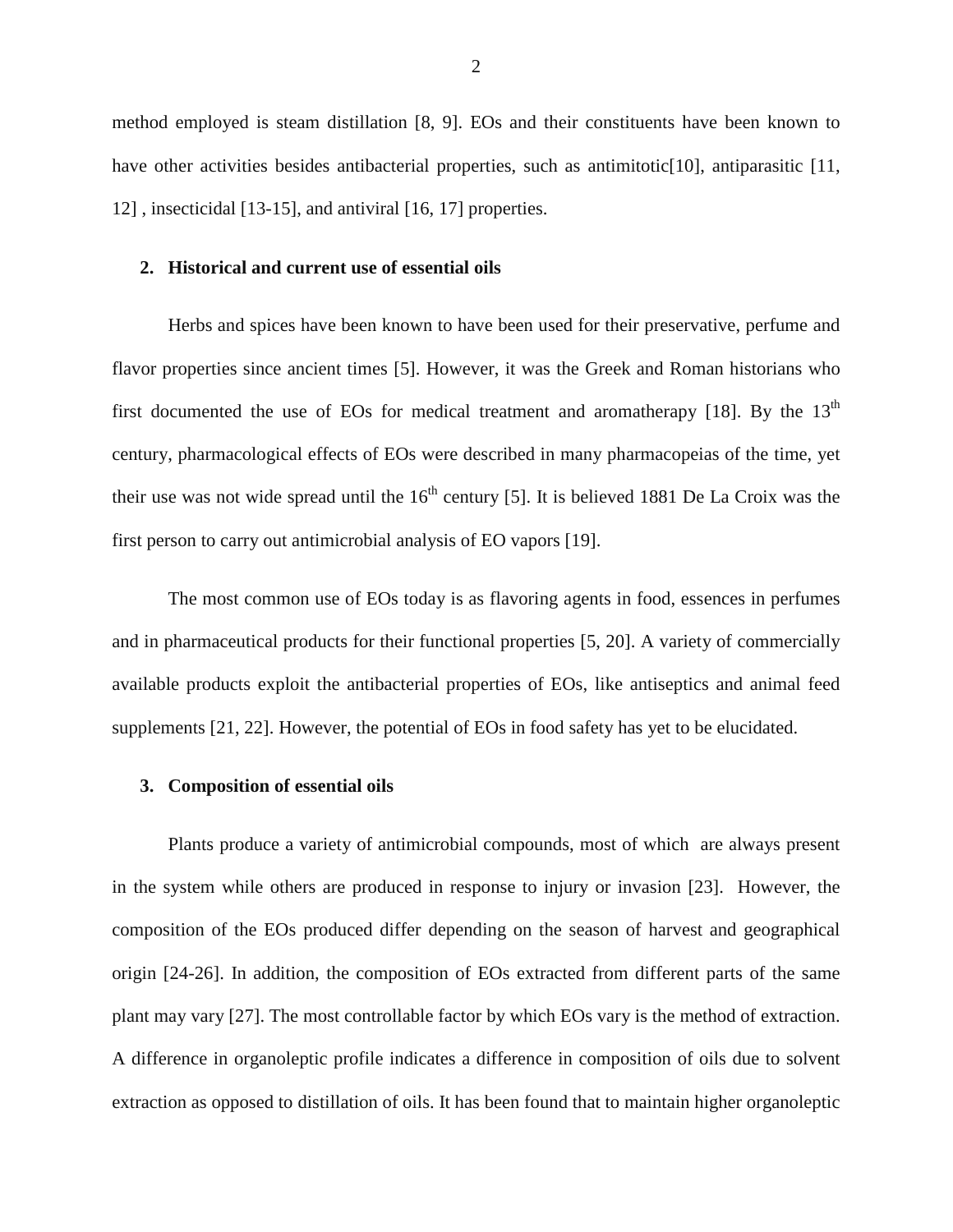properties of EOs, extraction under low pressure with liquid carbon dioxide as a solvent is effective [28]. Herb EOs extracted using hexane have shown greater antimicrobial activity than similar steam distilled EOs [29]. However, this method is very expensive, so steam distillation is the most commonly used method for producing EOs on a commercial scale [18].

EOs can be made up of more than sixty individual components with the major components consisting up to about 85 % of the EOs total while minor components are present in trace amounts [30]. These molecules are low molecular weight organic compounds with diverse antimicrobial activities [31]. The active components can be classified according to their chemical structures: terpenes, phenylpropenes, terpenoids and "others" [31]. The major components of common EOs are presented in Table 1 and the structural formula of some of the components are presented in Figure 1.

The organic chemistry of each EO compound has a profound effect on its character. The structure of these individual components, such as different chemical groups, side chains and ring structures, affect their antimicrobial activity. EOs that have a higher composition of phenolic compounds such as carvacrol, thymol and euganol tend to show higher antimicrobial activity [32, 33]. It can be reasoned that their mechanism of antimicrobial action is similar to other phenolic compounds that contain a hydroxyl group.[34].In the case of non-phenolic compounds, the type of alkyl group present influences antimicrobial activity [35], though the position of the group does not seem to affect the level of antimicrobial activity [36].

#### **3.1 Terpenes**

Terpenes are hydrocarbons produced by a combination of several isoprene units and are synthesized in the cytoplasm of plant cells. Synthesis starts with an acetyl–CoA and proceeds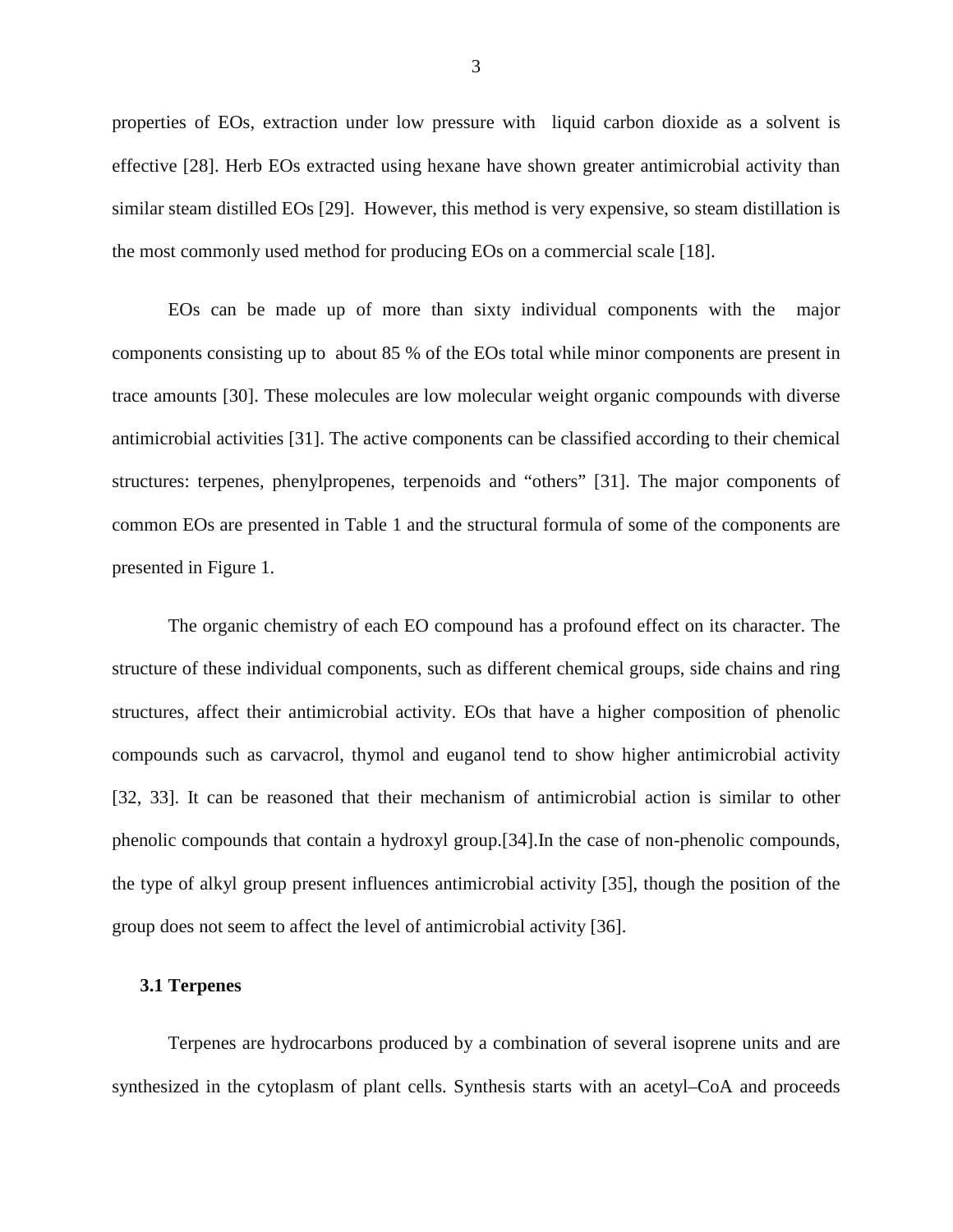through the mevalonic acid pathway [31]. These compounds can be arranged into cyclic structures via the action of cyclases.. Monoterpenes (chemical formula:  $C_{10}H_{16}$ ) and sesquiterpene (chemical formula:  $C_{15}H_{24}$ ) are the main terpenes, but diterpenes and triterpenes also exist. Limonene, *p*- cymene, pinene and terpinene are some examples of common terpenes.

#### **3.2 Terpinoids**

Terpenes can undergo enzymatic biochemical modifications that add oxygen molecules and move or remove methyl groups, thereby forming terpenoids [37]. They can be divided into aldehydes, ketones, alcohols, phenols, epoides and esters. Common terpenoids are carvacrol, linalool, menthol, and thymol.

#### **3.3 Phenylpropenes**

Phenylpropenes are a subfamily of compounds under phenylpropanoinds that are synthesized in plants using phenylalanine. Few phenylpropenes have been studied in detail, but euganol, isoeuganol, cinnamaldehyde are some of EO phenylpropenes that have been elucidated [31].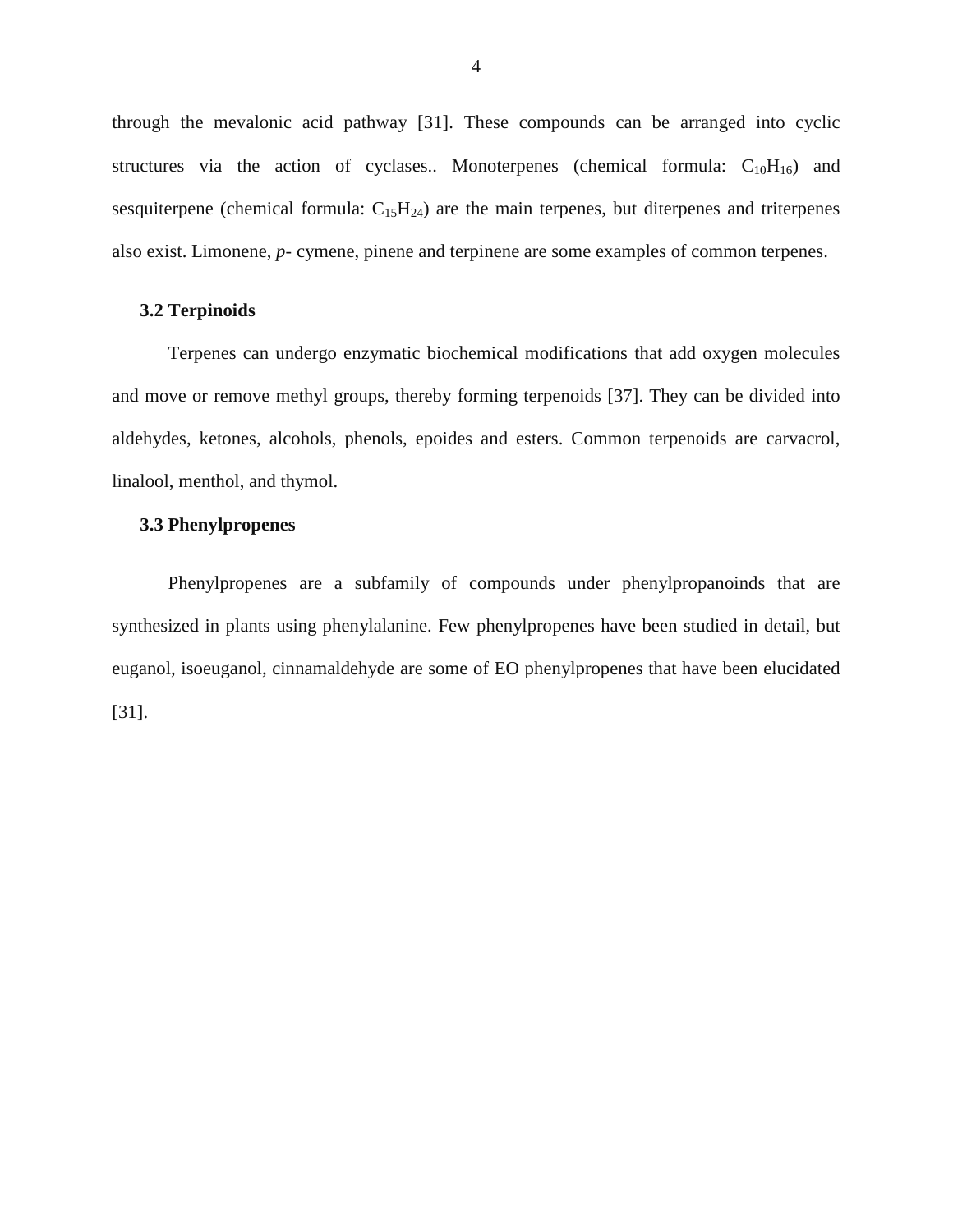| EO         | Common name of Latin name of plant it is<br>derived from. | Major Costituents of<br>EO                                               | Approximate<br>$\%$                                             | Reference |
|------------|-----------------------------------------------------------|--------------------------------------------------------------------------|-----------------------------------------------------------------|-----------|
| Bay        | Laurus nobilis                                            | 1,8-cineole<br>$\alpha$ -terpinene<br>Sarbinene                          | 60%<br>13%<br>13%                                               | $[38]$    |
| Bergamot   | Citrus bergamia                                           | Limonene<br>Linalool<br>Linalyl acetate<br>$Trans -$                     | 59 %<br>9.5%<br>17%                                             | $[39]$    |
| Cinnamon   | Cinnamomum zeylanicum                                     | Cinnamaldehyde<br>Euganol<br>Linalool                                    | 65%<br>3%<br>4%                                                 |           |
| Clove      | Syzygium aromaticum                                       | Euganol<br>Eugenyl acetate                                               | $75 - 85%$<br>$8 - 15%$                                         |           |
| Lemongrass | Cymbopogon flexuosus                                      | Geranial<br>Myrcene<br>6-methylhept-5-en-                                | 46%<br>4%<br>3%                                                 |           |
| Nutmeg     | Myristica fragrans                                        | 2-one<br>Sabinene<br>Euganol                                             | 50%<br>2%                                                       | $[40]$    |
| Oregano    | Origanum vulgare                                          | Carvacrol<br>$\alpha$ -pinene<br>$p$ -cymene<br>Myrcene                  | Trace $-80%$<br>3%<br>16%<br>2%                                 |           |
| Rosemary   | Rosmarinus officinalis                                    | $\alpha$ -pinene<br>Camphor<br>1,8-cineole<br>Bornyl acetate             | $2 - 25%$<br>$2 - 14%$<br>$3 - 89%$<br>$0 - 17%$                |           |
| Sage       | Salvia officinalis                                        | $\alpha$ -pinene<br>$\beta$ -pinene<br>$\alpha$ -tujone                  | $4 - 5%$<br>$2 - 10%$<br>$20 - 42%$                             |           |
| Thyme      | Thymus vulgaris                                           | 1,8-cineole<br>Thymol<br>Carvacrol<br>$p$ -cymene<br>$\gamma$ -terpinene | $6 - 14%$<br>$10 - 64%$<br>$2 - 11%$<br>$10 - 56%$<br>$2 - 31%$ |           |

**Table 1.** Composition of common essential oils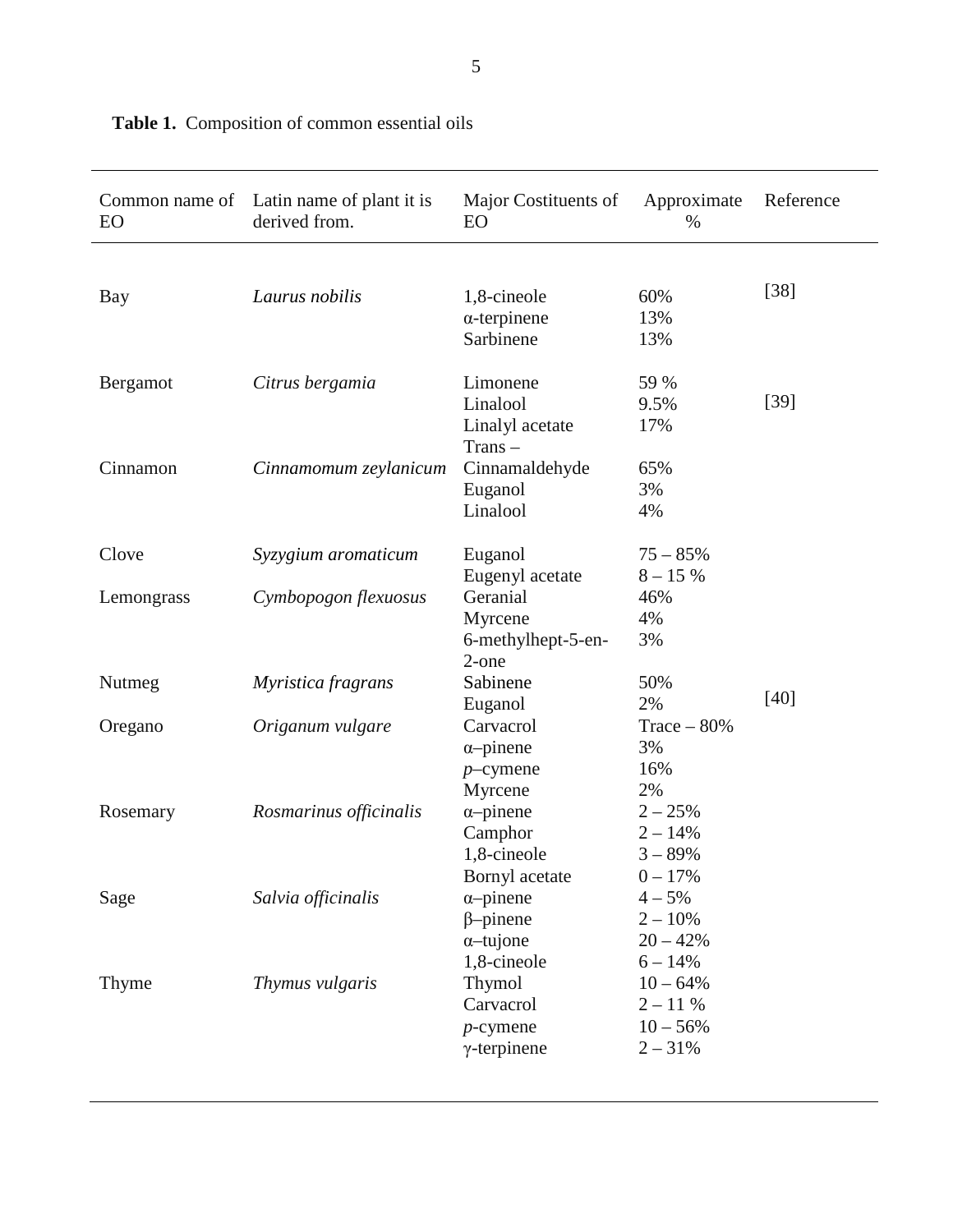



Thymol

Camphor

Linalool





 ${\rm trans}$  -  ${\rm Cinnamaldehyde}$ 

Eugenly acetate



 $\alpha$  - Pinene

Carvone

 $p$  - Cymene

**Figure 1.** Chemical structures of selected essential oil components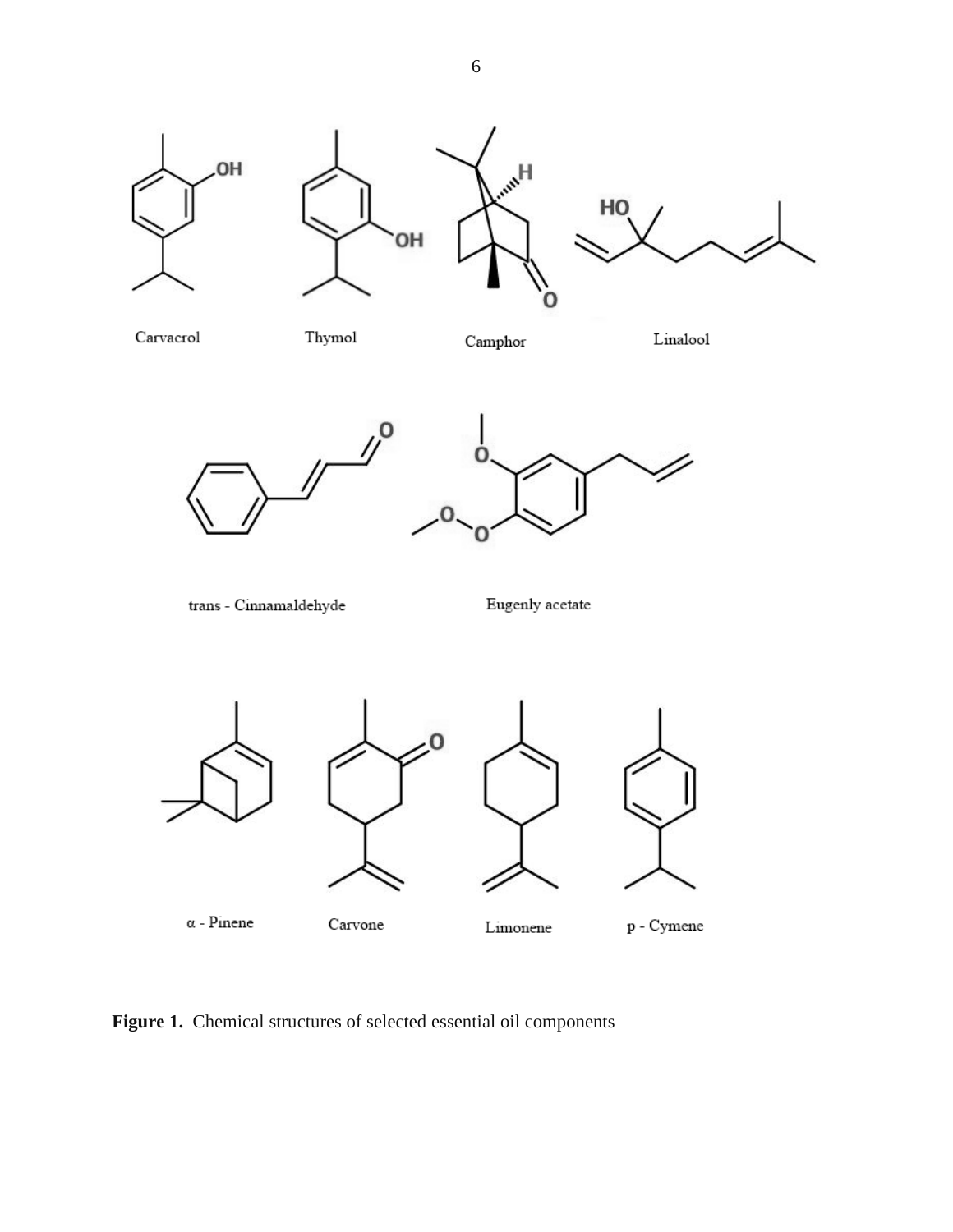#### **4. Antimicrobial activity and mode of action**

Although the food industry primarily uses EOs as flavorings, they also function as an interesting source of natural antimicrobials [31]. Utilization of these properties requires an understanding of their antimicrobial mode of action. The antimicrobial activity of EOs cannot be attributed to a single mechanism; it is likely that several sites in a cell act as targets [41]. It is difficult to predict the susceptibility of an organism to a certain EO, as it varies from strain to strain. However it is known that Gram-negative bacteria are generally less susceptible in comparison to Gram-positive species [42]. This occurs due to the presence of lipopolysaccharides (LPS) in the outer membrane of Gram-negative bacteria, which acts as a barrier towards macromolecules and hydrophobic compounds. This provides Gram-negative bacteria with a higher tolerance towards the mostly hydrophobic antimicrobial components of EOs [43]. In Gram-positive bacteria, and to some extent in Gram-negative bacteria, this hydrophobic nature helps EOs to disturb the lipids of the bacterial cell membranes, thereby making them permeable [34, 44], and allowing the leakage of cellular material and ions [45, 46]. This does not necessarily mean cell death as some leakage from the cell is tolerated, but extensive loss or loss of essential components can lead to death [47].

#### **4.1 Terpenes**

Terpenes do not possess high antimicrobial activity, as evidenced by large scale experimentation with limonene, α-pinene, β-pinene and α-terpinene that show low or absent antimicrobial activity [35]. *p-*cymene, one of the major constituents of thyme, shows no antimicrobial activity at high concentrations [48] *,* but has the potential to promote the activity of compounds like carvacrol [36]. *p*-cymene has a high affinity for membranes and causes membrane expansion, but does not influence membrane permeability. It does cause a decrease in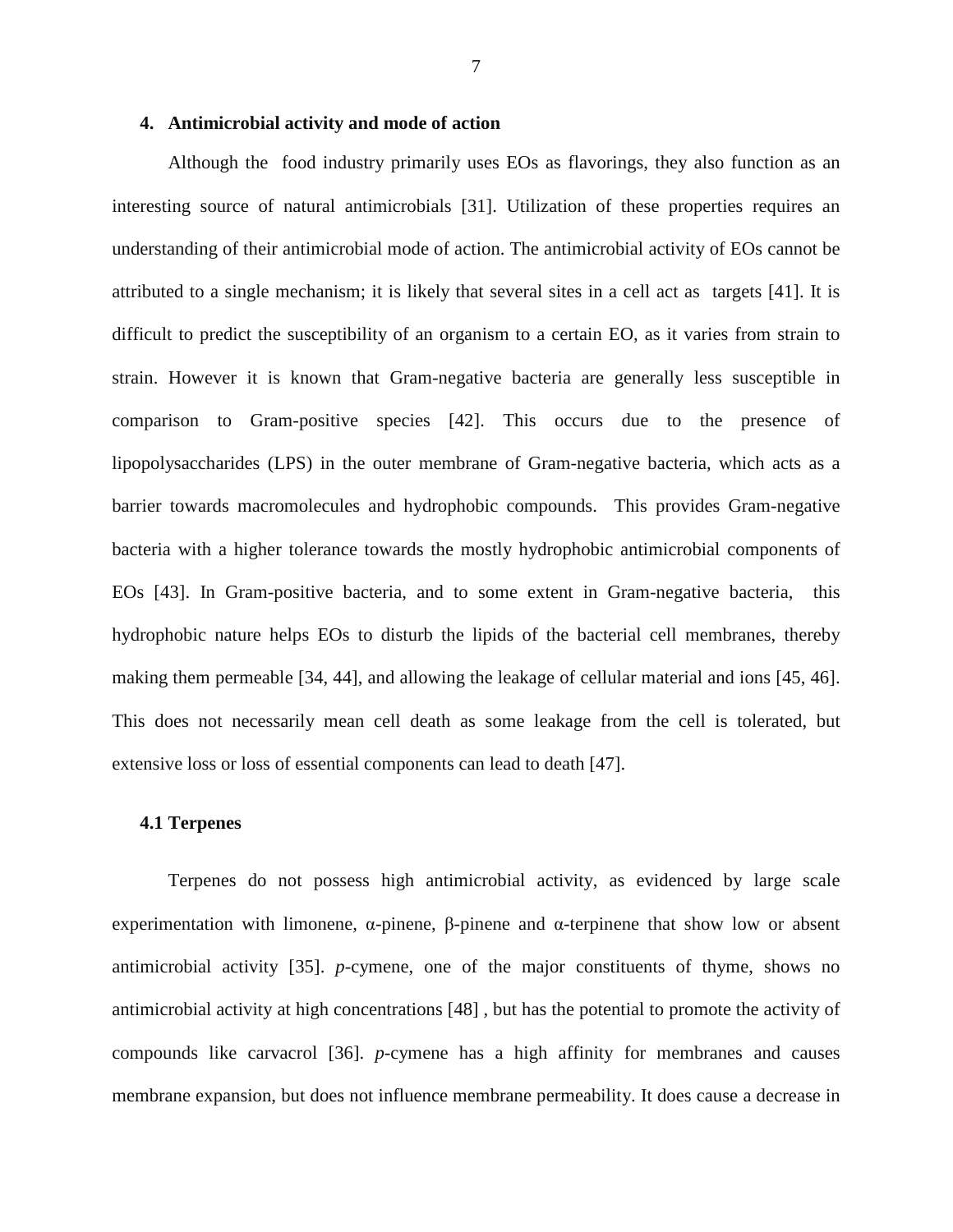the melting point and enthalpy of the membranes [49]. It has an insignificant effect on protein synthesis of the cell but its effect on membrane potential can affect cell motility in *E.coli* [50].

#### **4.2 Terpenoids**

The antimicrobial properties of terpenoinds are linked to the functional groups present. In phenolic terpenoids, it has been found that the presence of delocalized electrons and a hydroxyl group are essential for antimicrobial affect [31]. Carvacrol and thymol are able to disintegrate the outer membrane of Gram-negative cells, releasing lipopolysaccharides and increasing the permeability of the cytoplasmic membrane to ATP. It is believed that carvacrol forms channels through the membrane by pushing apart the fatty acid chains in the phospholipids increasing membrane permeability [51].

#### **4.3 Phenylpropenes**

The antimicrobial activity of phenylpropenes depends on the number and type of substituents present on the aromatic ring [52]. The antimicrobial activity of phenylpropenes such as euganol occurs via non-specific membrane permeabilization. It has been demonstrated in various studies via the increased transport of ATP and potassium out of the cell [53, 54]. Euganol has also been shown to inhibit ATPase, histidine decarboxylase, protease and amylase activity [53, 55]. By inhibiting ATPase activity euganol essentially restricts energy production required for cellular repair. The hydroxyl group present in euganol is believed to affect the properties of proteins by binding to them. This supports euganols activity at sub lethal concentrations.

On the other hand the antimicrobial mode of action of cinnamaldehyde, a phenylpropene aldehyde, is not clear. There are three things that are believed to occur: at low concentrations it inhibits enzymes involved in cytokinesis; at sub lethal concentrations it acts as an ATPase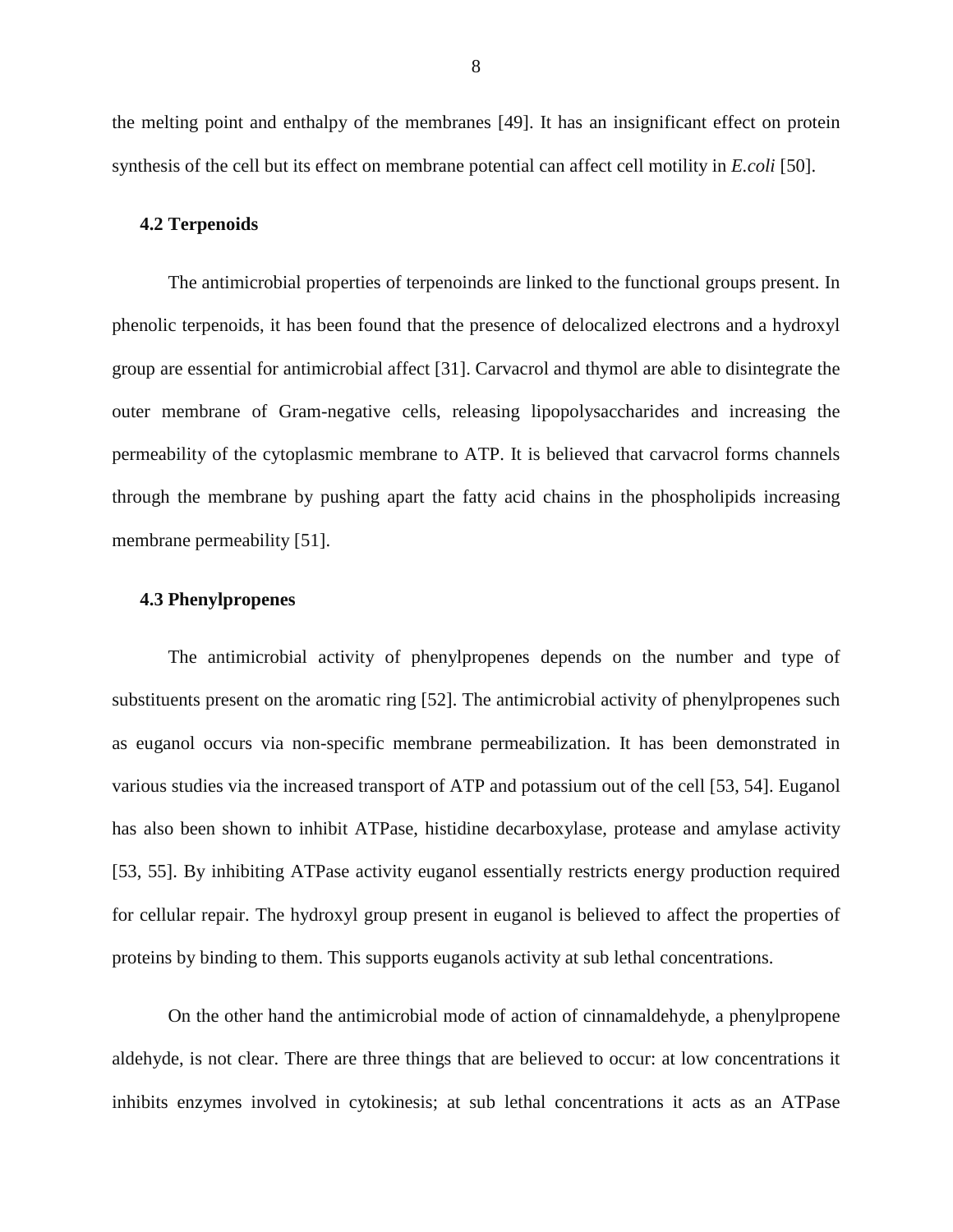inhibitor; at lethal concentrations it agitates the cell membrane [56]. In another study, it was shown that cinnamaldehyde inhibits GTP dependent polymerization by binding to a protein required for cell division, FtsZ [57].



**Figure 2.** Possible mechanisms and sites of action for EO components in bacterial cell wall. Adapted from Burt et al [18].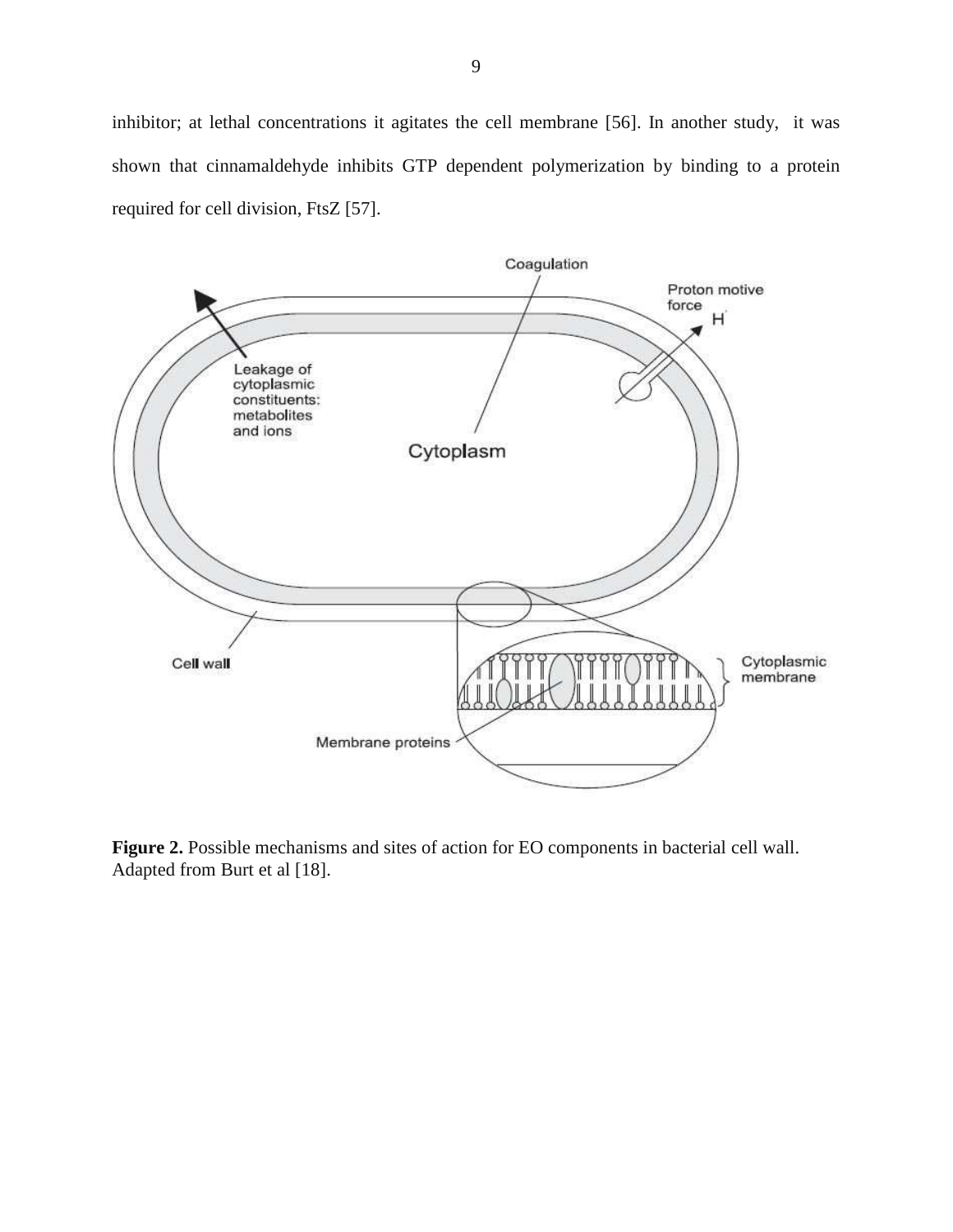| Common name of EO | Model organism                                                          | Mechanism of action                                                                                                                             | Reference |
|-------------------|-------------------------------------------------------------------------|-------------------------------------------------------------------------------------------------------------------------------------------------|-----------|
| Cinnamon          | E.coli<br>L.monocytogens<br>S.aureus<br>S.enteritidis<br>C.jejuni       | Inhibition of histidine<br>decarboxylase; leakage and<br>coagulation of cytoplasmic<br>content; depolarization and<br>membrane permeabilization | [49]      |
| Clove             | C.jejuni<br>E.coli<br>L.monocytogens<br>S.aureus<br>S.enteritidis       | Inhibition of histidine<br>decarboxylase                                                                                                        | $[31]$    |
| Lemon grass       | L. innocua<br>L. monocytogens<br>S. aureus                              | Permeabilization of membrane                                                                                                                    | $[44]$    |
| Oregano           | P. aeruginosa<br>S. aureus                                              | Disspation of potassium gradient,<br>depolarization of membrane,<br>coagulation of cytoplasmic<br>content.                                      | [57, 58]  |
| Rosemary          | E.coli<br><b>B.</b> subtilis<br>S. aureus                               | Increase in membrane rigidity,<br>affect on lipid polymorphism                                                                                  |           |
| Thyme             | E. coli<br>L. innocua<br>L. monocytogens<br>S. aureus<br>S. enteritidis | Permeabilization of membrane,<br>damage to cell envelope.                                                                                       | [59]      |

**Table 2.** Overview of EOs and their mechanisms of action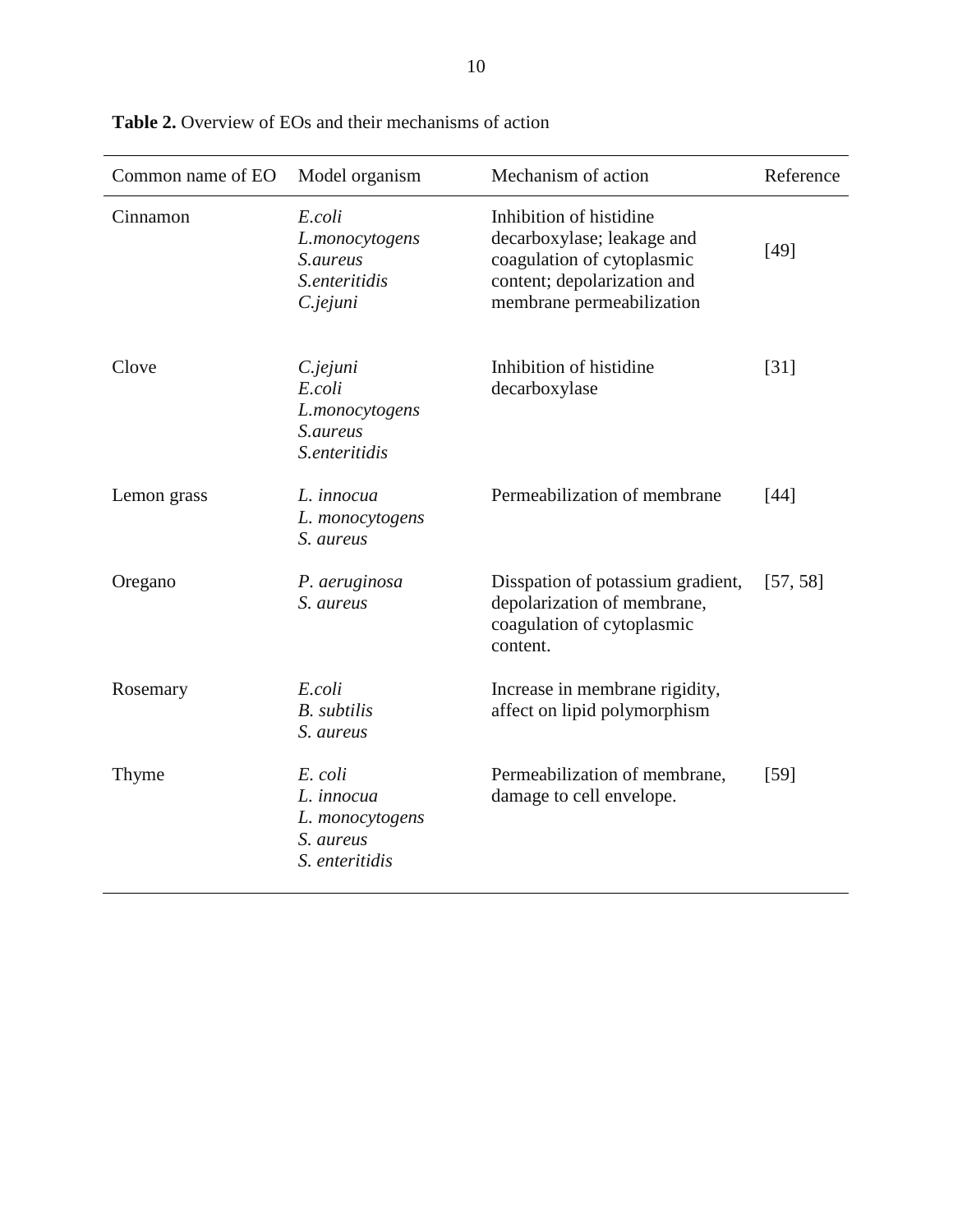#### **5. Application to food products**

Essential oils and the compounds that make them are generally recognized as safe (GRAS) for human consumption, however there are many challenges involved in using them in the food industry. Most difficulties arise due to factors such as composition of the food product, interaction of the EO with the food or other extrinsic factors such as pH, packaging environment etc. [58]. A lower pH tends to show higher inhibitory effects on bacteria as it increases hydrophobicity, which enables it to easily dissolve in the lipids present in the cell membrane of the target bacteria [59]. In addition to pH, it is believed that low oxygen concentrations cause fewer oxidative changes to the EOs [18, 60]. The hydrophobic nature of EOs is a limiting factor in terms of application, but can be overcome by the use of stabilizing agents such as Tween-80, Tween-20 and lecithin.

The inherent antimicrobial ability of an oil can be related to the chemical configuration of the components, the concentrations in which they are present, and also the interactions between them [27, 35]. An antagonistic effect is observed when compounds are applied together. The effect of one or both compounds is reduced when applied together in comparison to when they are used alone. Additive properties are expressed when the combined effect is equal to the individual effect, while synergism is expressed when the sum of the combined effect is greater than the individual effect [61]. Hence by trying to develop suitable synergistic combinations of EOs, we can effectively apply them to food in lower concentrations than required individually, along with the use of a suitable stabilizing agent.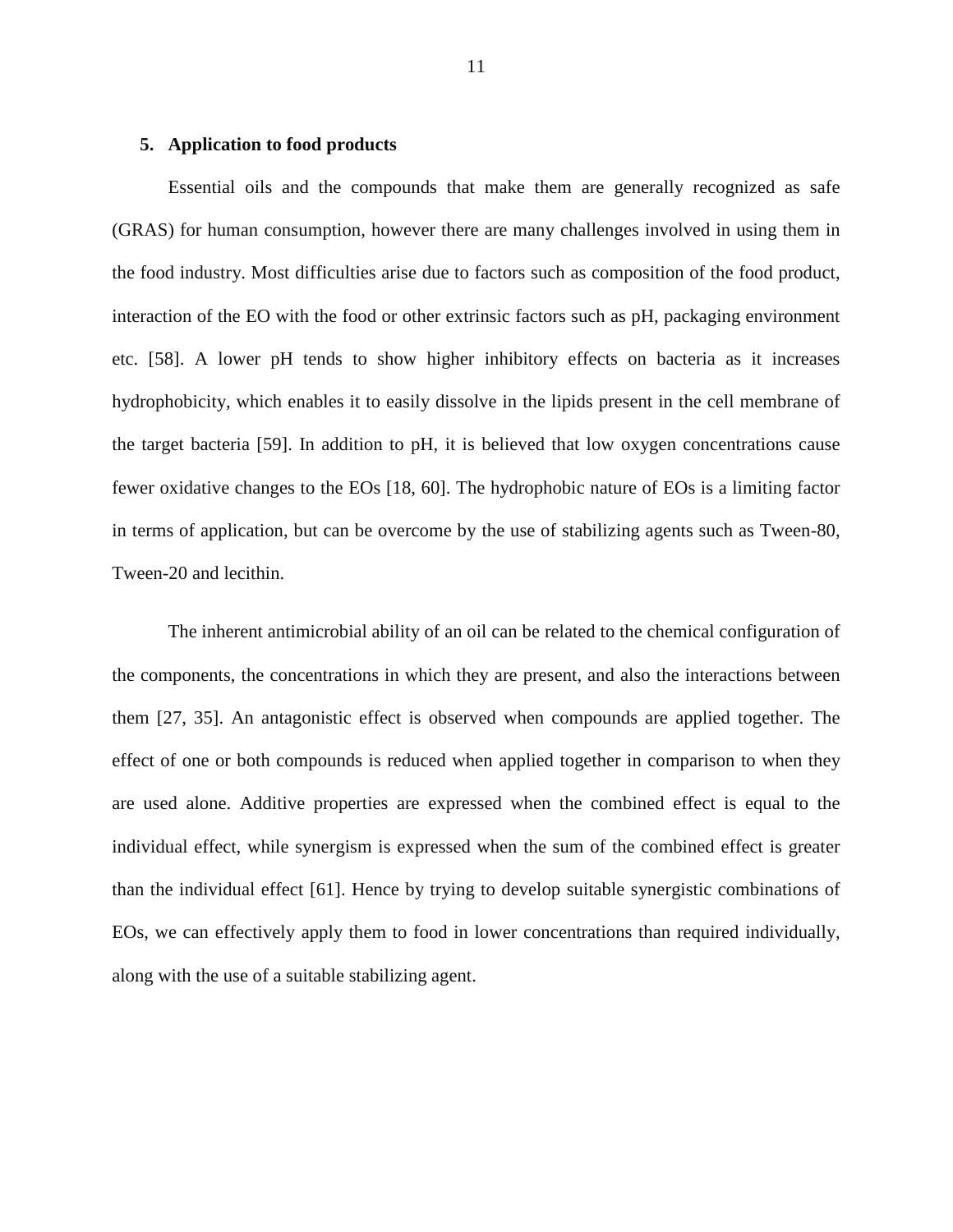#### **CHAPTER 2: MATERIALS AND METHODS**

#### **1. Essential oils**

 The essential oils used in this study were all culinary grade. Bay (*Laurus nobilis*), bergamot (*Citrus bergamia)*, cinnamon (*Cinnamomum verum*), oregano (*Origanum vulgare*), clove (*Syzygium aromaticum*), lemongrass (*Cymbopogon flexuosus)*, nutmeg (*Myristica fragrans)*, thyme (*Thymus vulgaris*), rosemary (*Rosmarinus officinalis*) and sage (*Salvia officinalis*) were analyzed. These essential oils were selected based on their reported antimicrobial activity, sensory properties and the presence of different components in the EOs. The oils were obtained from Lorann oils and flavors (Lansing, Michigan).

#### **2. Test strains and cultures**

 The cultures used in this study were *Escherichia coli* (ATCC 25922), *Escherichia coli*  (ATCC 700927), *Salmonella* Typhimurium (ATCC 19585), *Listeria innocua* (ATCC 33090) and *Listeria monocytogens* (ATCC 19115). Working cultures were prepared by sub-culturing and maintaining on tryptic soy agar (TSA, BD Difco, Detroit, Michigan). Test inoculums were prepared by transferring 24-hour old cultures via a cotton swab to 5 ml of 0.85% saline. The saline suspension was adjusted to an optical density of 0.1 for each bacteria, which corresponds to 0.5 McFarland standard (1x  $10^8$  cfu/ml). Once standardized, 50 $\mu$ l of the saline suspension was transferred to 10 ml of cation-adjusted Mueller-Hinton II broth (CAMHB, BD Difco, Detroit, Michigan).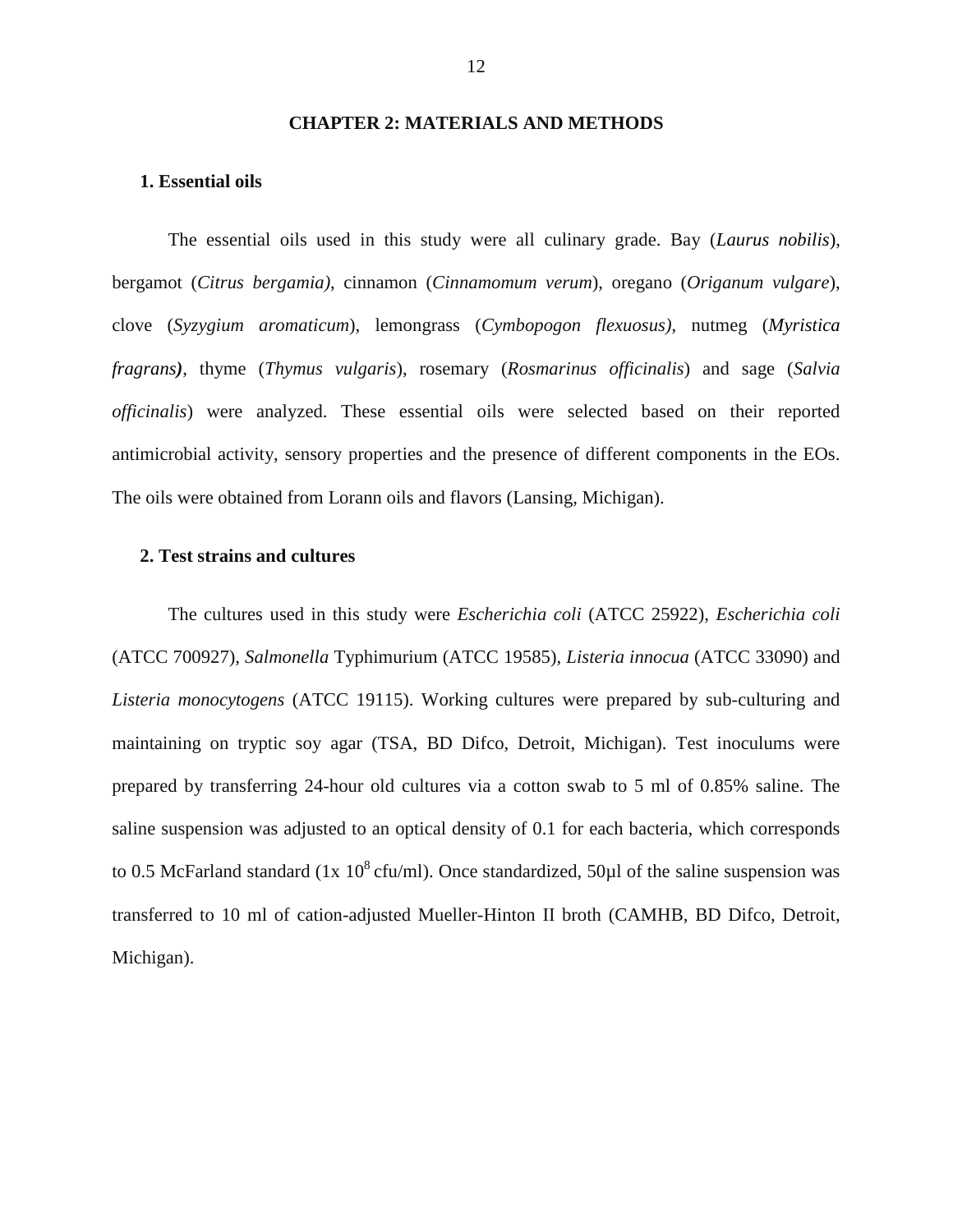#### **3. Essential oil emulsions**

Due to the insolubility of EOs in water, oil-in-water emulsions were prepared using Tween-80 as the emulsifying agent. Oil and Tween-80 were mixed at a ratio of 1:0.5 in an aqueous phase, to give a final oil concentration of  $20\mu$ /ml. The mixture was then subjected to sonication for 5 minutes using an ultrasonicator (Fisher Scientific Sonic Dismembrator Model 300) to achieve potential nano particulate dispersion of the EOs.

#### **4. Determination of minimum inhibitory concentration (MIC)**

The MIC for the oil emulsions was determined by broth micro dilution method according to the National Committee of Clinical Laboratories Standards (NCCLS) guidelines [62]. The prepared oil emulsions were diluted two-fold in CAMHB to a concentration of 10,000 ppm. 100 µl of each emulsion was loaded into the first row of a 96-well plate and 50 µl of CAMHB was added to each subsequent row. The emulsions were serially diluted to obtain final concentrations of 5000, 2500, 1250, 625, 312, 156, 78 and 39 parts per million (ppm). To each well 50 µl of standardized inoculum was added, giving a bacterial concentration of 5 x  $10^5$  CFU/ml.

A positive control (containing inoculum but no essential oil) and negative control (containing essential oil but no inoculum) were included in each 96-well plate. Effect of Tween-80 alone on bacterial growth was examined and no effects were seen. Plates were incubated for 24 hours at 37ºC and observed after 24 hours. MIC was determined as the lowest concentration showing no visible signs of growth.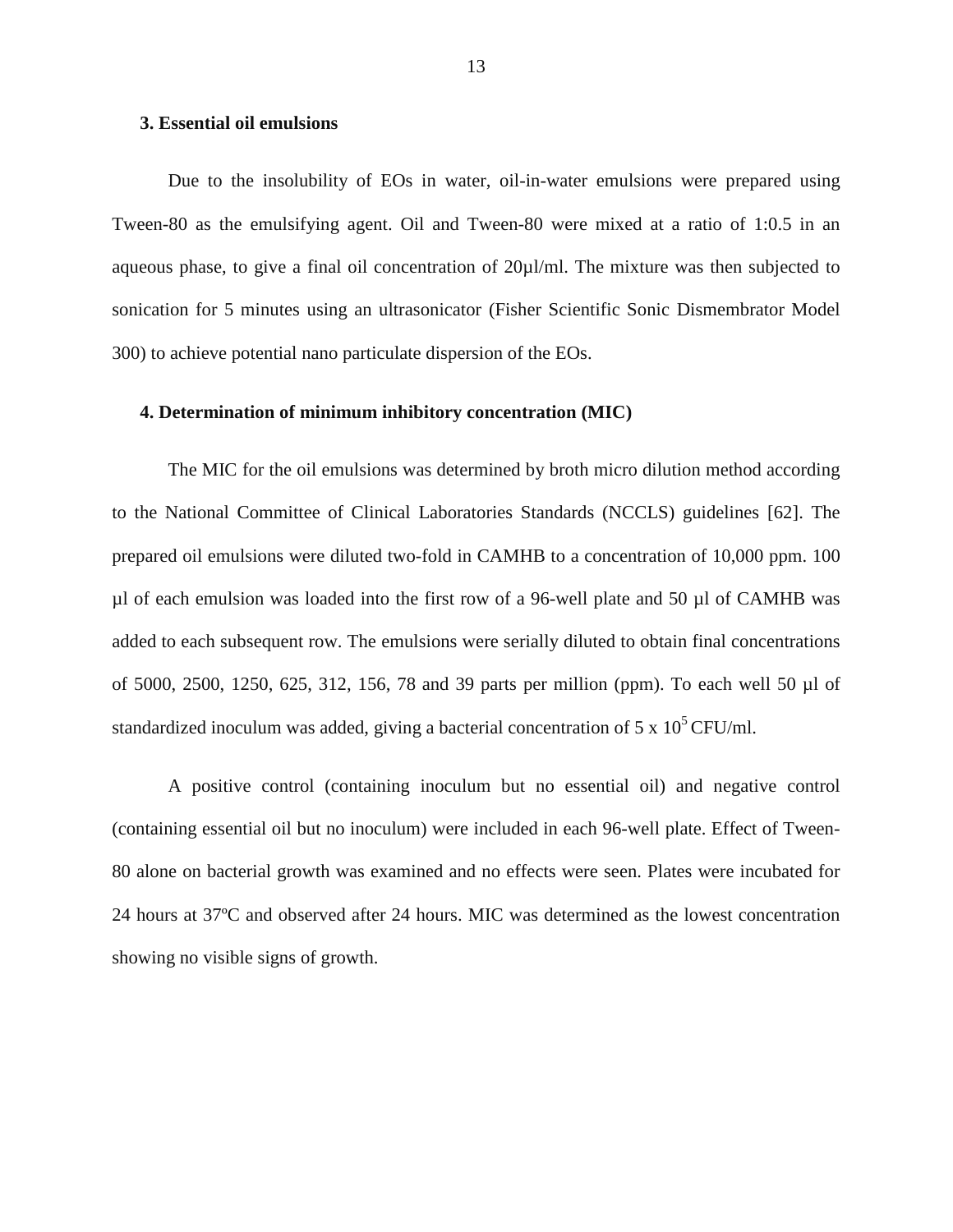#### **5. Determination of synergy between essential oil emulsions using checkerboard method**

Synergy between oil emulsions was determined using the checkerboard method [63, 64]. Oil emulsion (A) was diluted along the x-axis, while oil emulsion  $(B)$  was diluted along the yaxis. The final volume in each well was 100  $\mu$ l, comprised of 50  $\mu$ l of emulsion dilution and 50 µl of bacteria standardized in CAMHB. Plates were incubated at 37ºC for 24 hours. The fractional inhibitory concentration (FIC) indices were calculated as  $FIC_A + FIC_B$ , where  $FIC_A$  and  $FIC<sub>B</sub>$  are the respective MIC of oil emulsion A and B. Therefore FICs were calculated as:

$$
FIC_A = \frac{MIC_A Combination}{MIC_A Alone}
$$
 
$$
FIC_B = \frac{MIC_B Combination}{MIC_B Alone}
$$

The combination was considered synergistic if the sum of the FICs was equal to or less than 0.5. If the values were between 0.5–1.0, 1.0–4.0 or higher than 4.0, they were considered to be additive, indifferent or antagonistic respectively.

#### **6. Preparation and treatment of chicken sample**

Chicken was obtained from Blimpie's Sandwich Shop (Detroit, MI) and transported on ice to be used for experimental purposes and processed as described by Kim et al [65]. The pieces were uniformly cut and weighed into 5 gram amounts. Each piece was sterilized in a 100 ppm sodium hypochlorite solution for 30 minutes and rinsed with deionized water. The samples were then inoculated with the bacteria standardized in CAMHB, and consequently treated with a twofold concentration of the individual *in vitro* MIC of the EOs that expressed synergism. The pieces were placed in 60 mm dishes and stored under refrigeration at 4ºC. Samples were prepared for day 0, day 1, day 3 and day 6 for each bacterial treatment.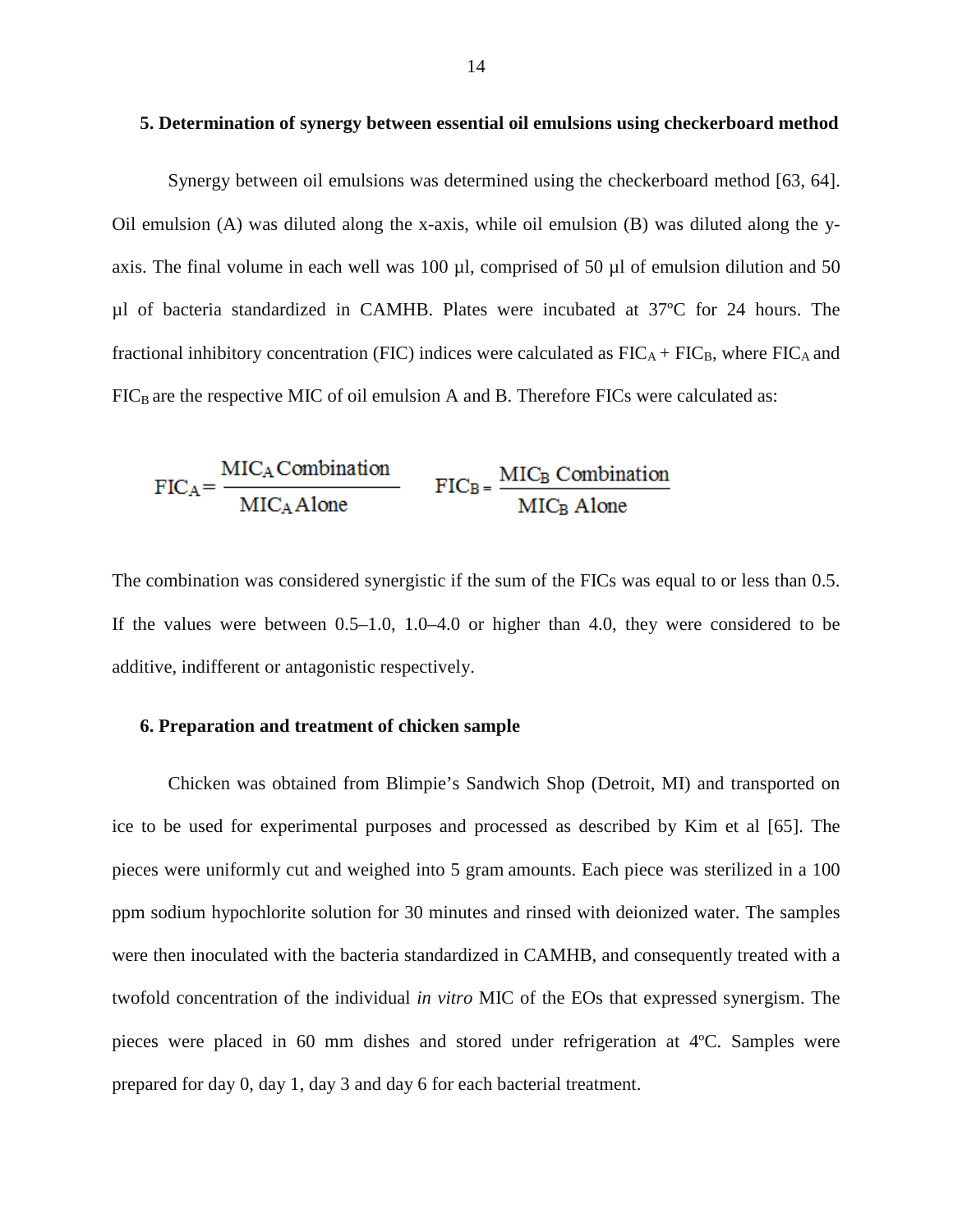5 ml of 0.1% peptone water was added to each sample and transferred to a stomacher bag. It was then mixed vigorously for 60 seconds at 230 rpm in a stomacher. 0.1 ml of the solution was taken and serially diluted from  $10^{-1}$  to  $10^{-5}$ . Each dilution was inoculated to TSA and incubated for 24 hours at 37ºC. The colonies formed were counted using a colony counter. The bacterial count was multiplied by the dilution factor and converted to Log CFU/gm.

#### **7. Statistical analysis**

Statistical analysis of the data was performed using SPSS 22.0 (IBM corp, Chicago, IL). Data represents the means of experiments performed in triplicate. The means were compared using ANOVA (Analysis of Variance). Furthermore, Tukey's test was applied with a significance level  $p<0.05$ .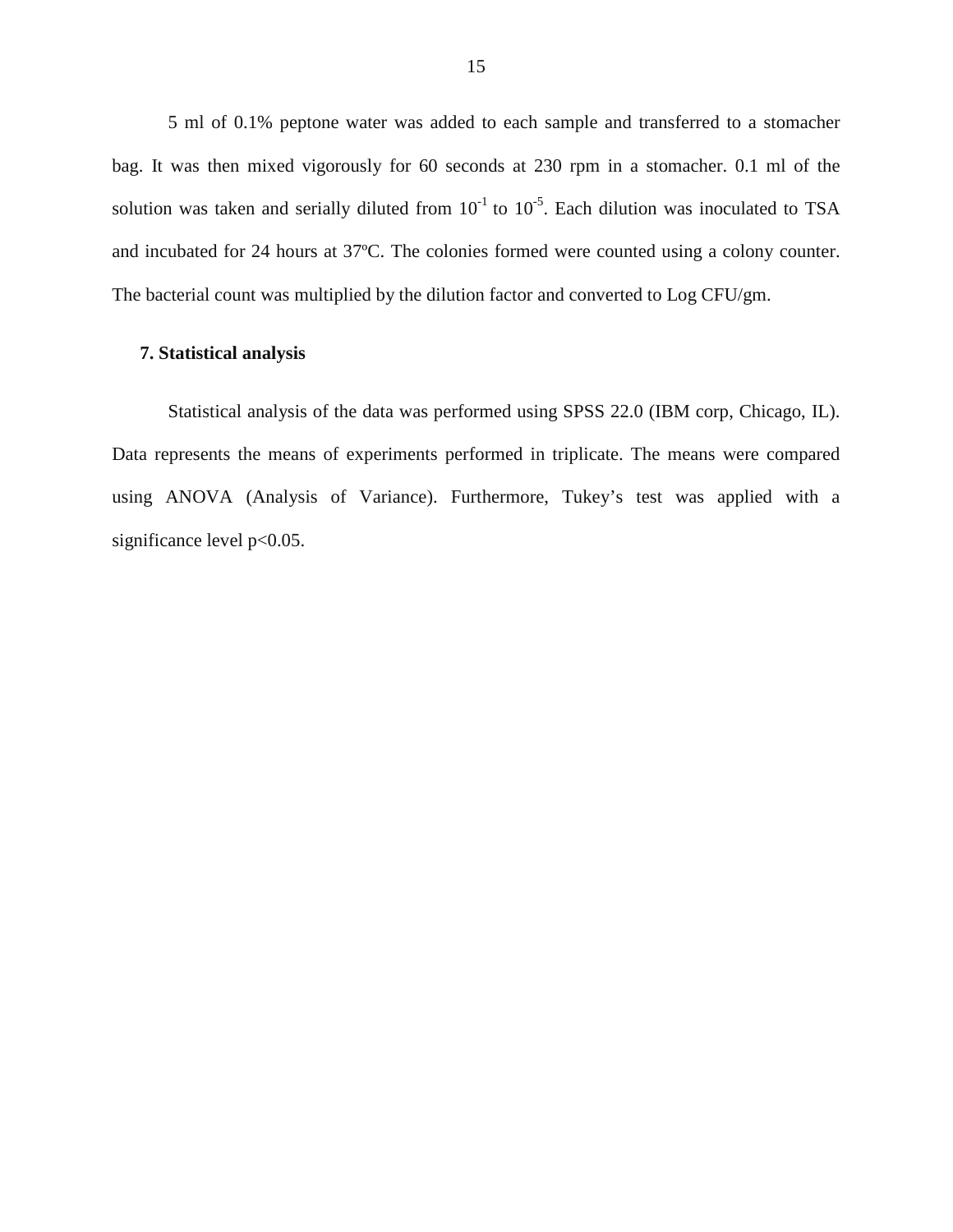#### **CHAPTER 3: RESULTS**

#### **1. Determination of minimum inhibitory concentration**

All EO emulsions were evaluated for their potential antimicrobial activity against *E. coli*  (ATCC 25922), *E. coli* (ATCC 700927), *S.* Typhimurium (ATCC 19585), *L. innocua* (ATCC 33090) and *L. monocytogens* (ATCC 19115). Bergamot and nutmeg did not exhibit any antimicrobial activity against any of the test organisms within the selected test parameters and were therefore excluded from further analysis. Sage also showed no activity towards *S.*  Typhimurium and was excluded. The MIC of the remaining EO emulsions against *E. coli*  (ATCC 25922) and *E. coli* (ATCC 700927) can be seen in Figure 3. Cinnamon expressed the lowest MIC at 312.5 ppm for both organisms, followed by oregano at 625 ppm. Sage showed the highest MIC for both organisms at 5000 ppm while rosemary only expressed 5000 ppm for *E. coli* ATCC 700927.

 Figure 4 shows the MIC for the EOs against *L. innocua* and *L. monocyatogens*. Cinnamon showed the lowest MIC for both organisms at 625 ppm, followed by lemongrass and sage at 1250 ppm for *L. monocytogens* and thyme at 1250 ppm for *L. innocua*. The highest MIC of 5000 ppm was seen in case of rosemary and clove for *L. innocua*. All remaining MICs were at 2500 ppm.

 Figure 5 represents the MIC for all EOs excluding bergamot, nutmeg and sage against *S.typhimurium*. The lowest MIC was expressed by cinnamon at concentration of 625ppm, followed by thyme at 1250 ppm. Bay, oregano and lemongrass all exhibited a MIC of 2500 ppm. The highest MIC was seen in case of rosemary and clove at 5000 ppm.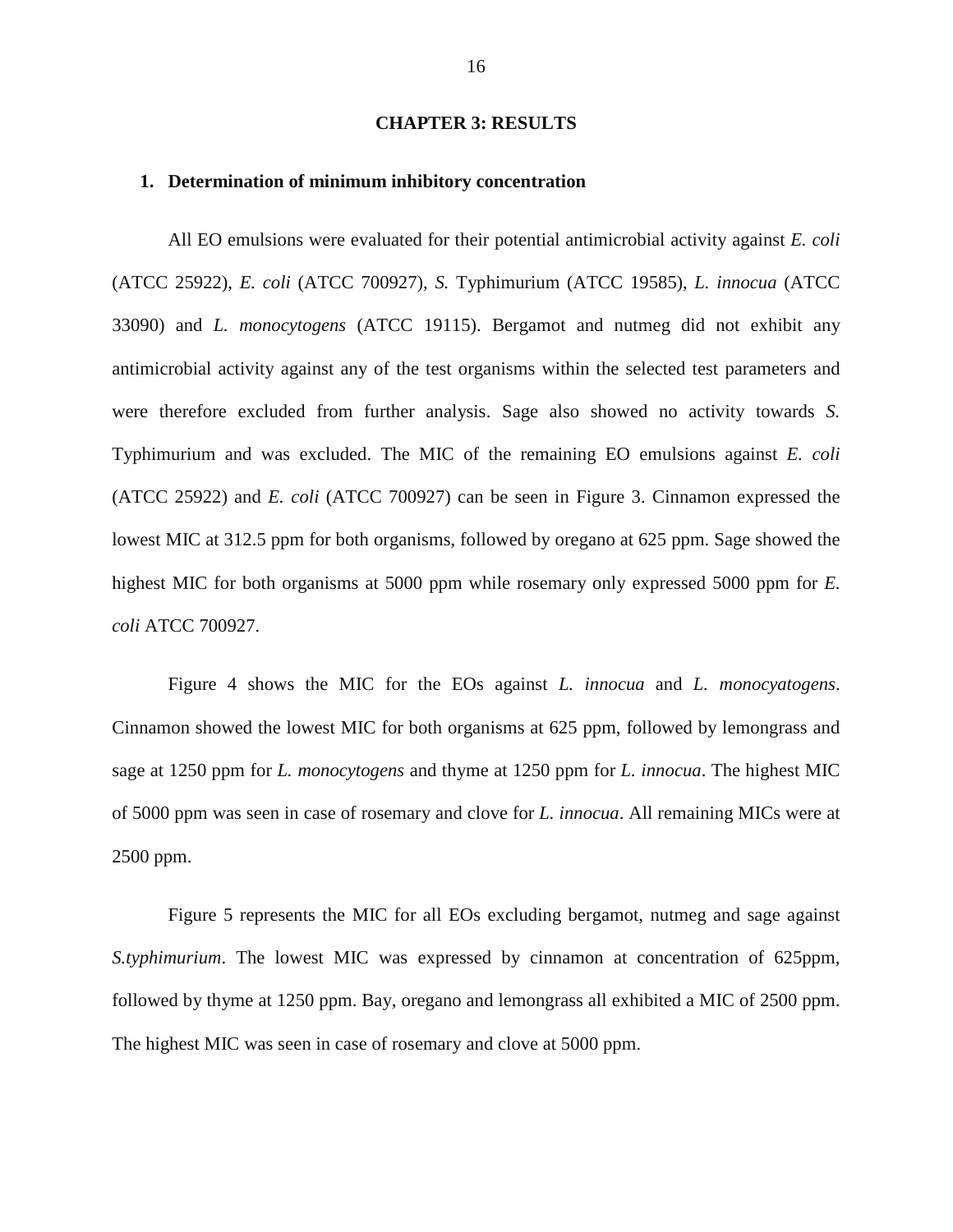

**Figure 3.** MIC of selected EOs against *E. coli* ATCC 25922 and *E. coli* ATCC 700927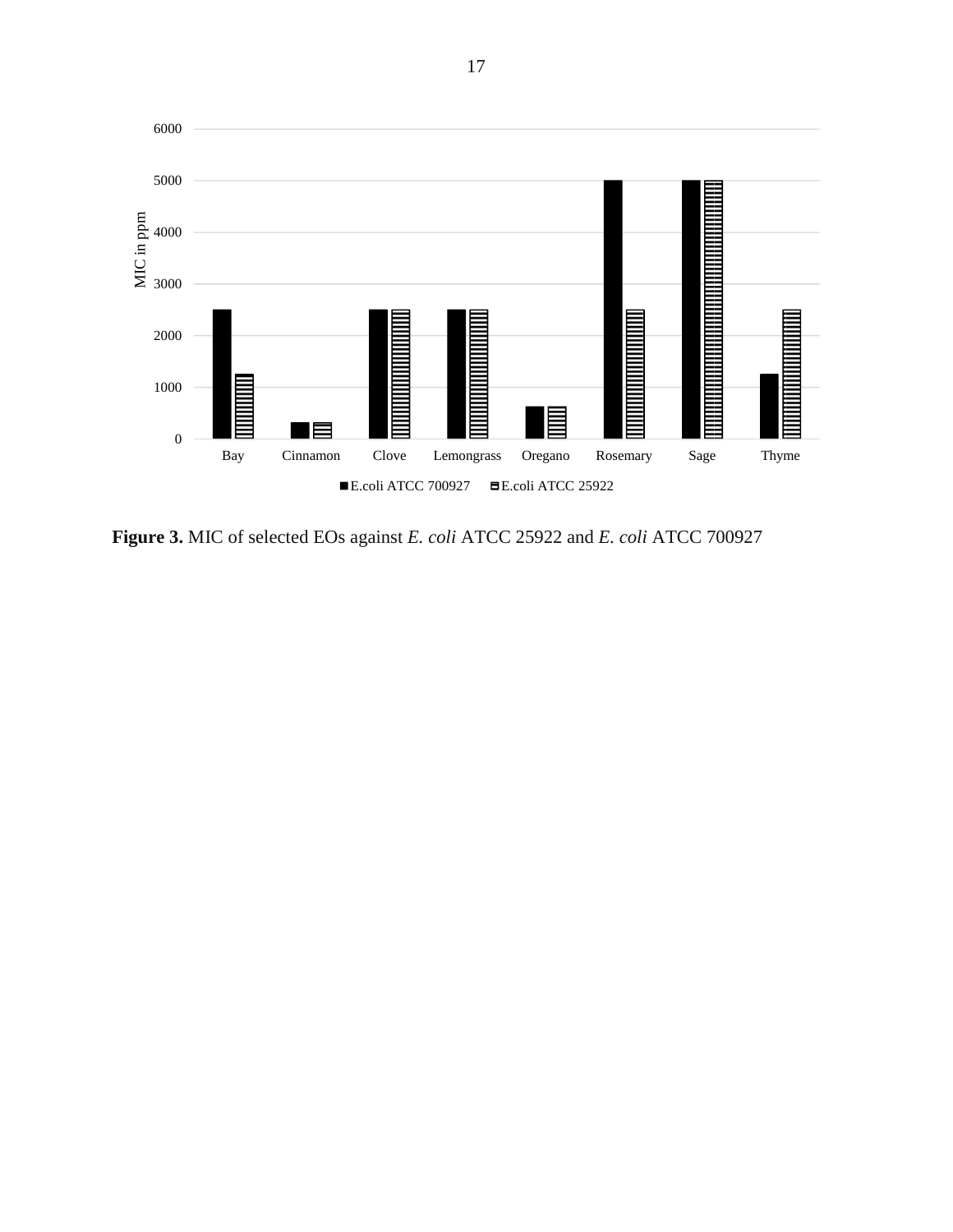

**Figure 4.** MIC of selected EOs against *L. innocua* ATCC 33090 and *L. monocytogens* ATCC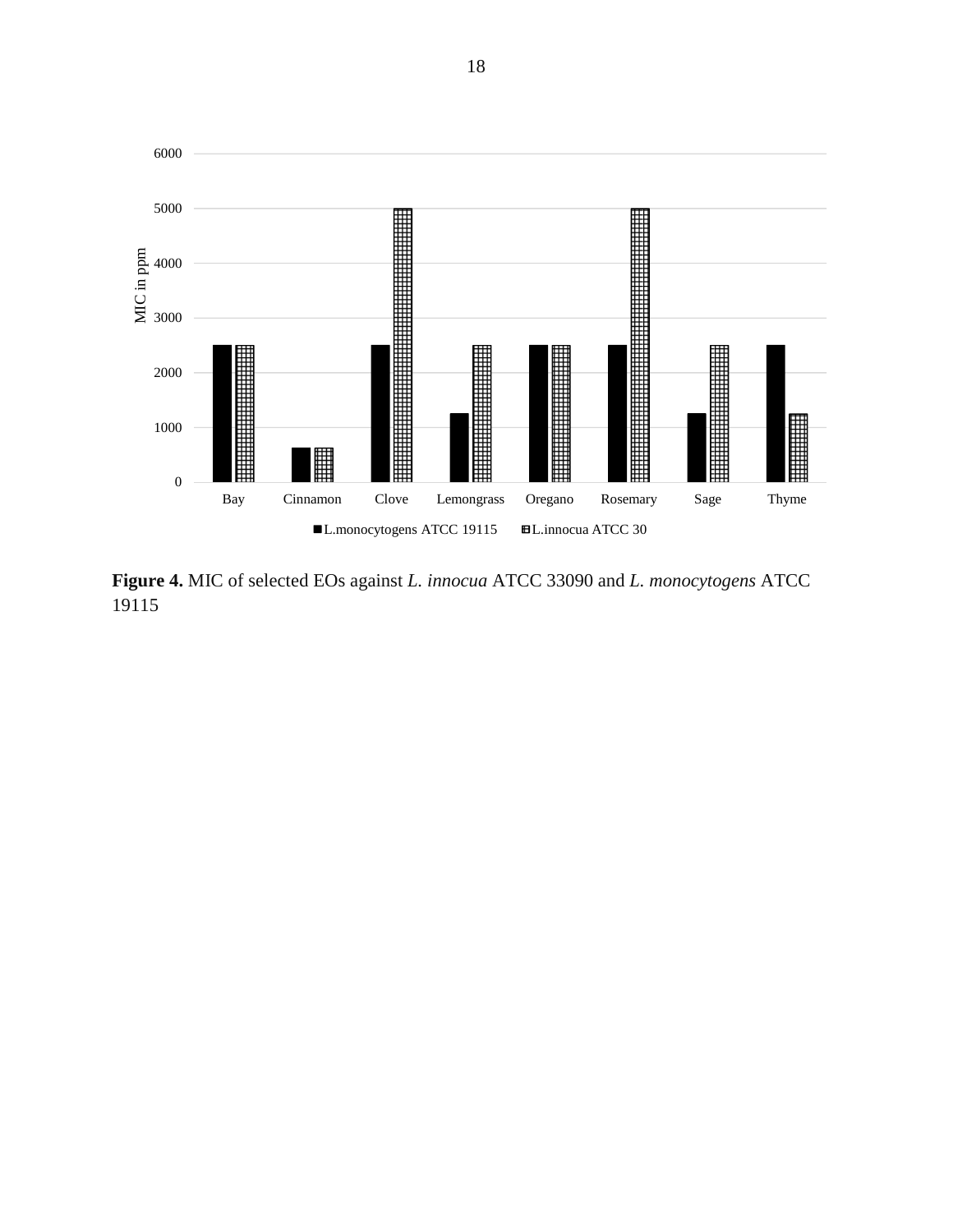

**Figure 5.** MIC of selected EOs against *S.* Typhimurium ATCC 19585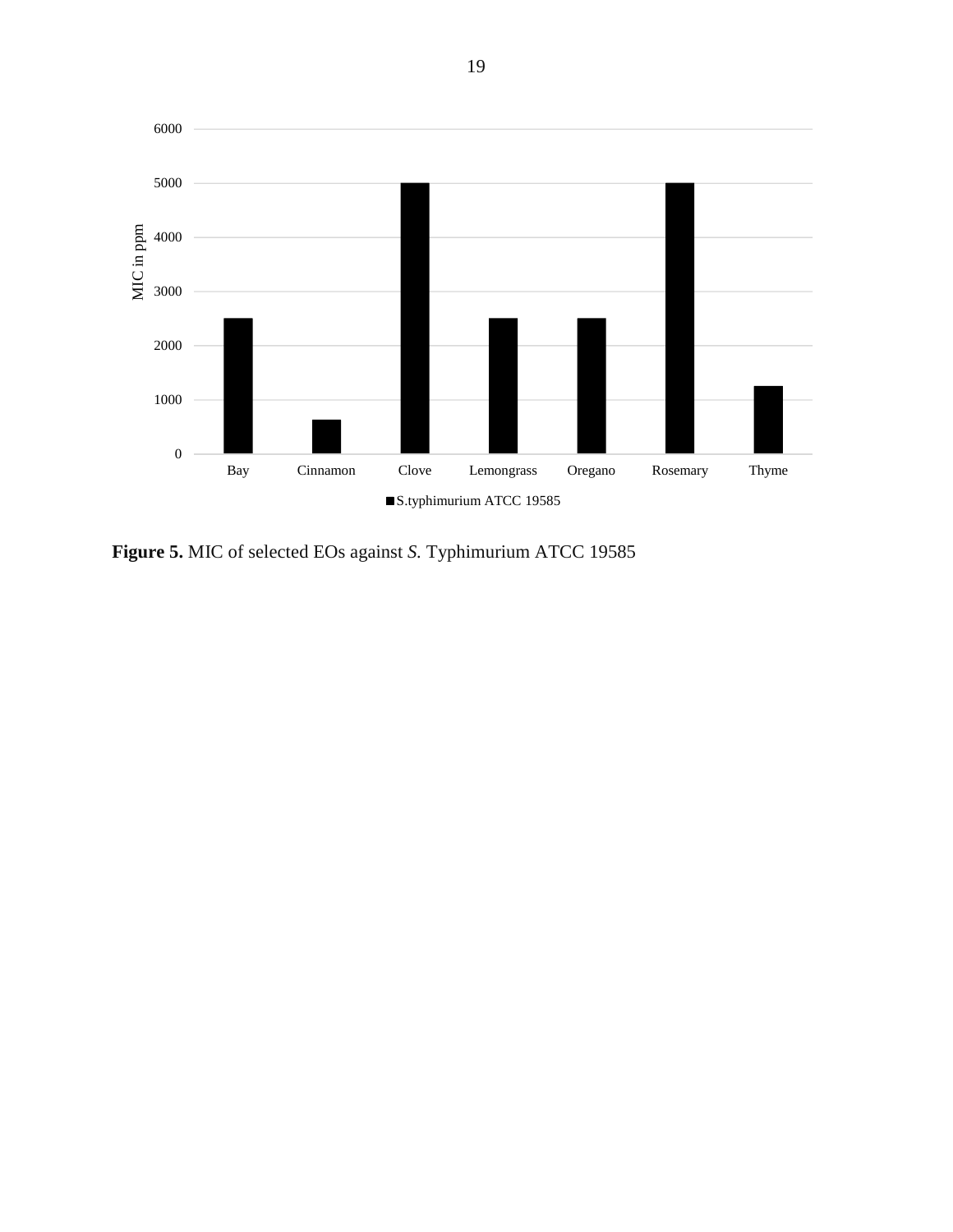#### **2. Determination of synergy between cinnamon and selected EOs**

The quantitative effect of cinnamon in combination with other EO emulsions is expressed in terms of FIC indices. The FICs of the combinations are shown in Table 3. Synergy was observed only in case of cinnamon and oregano against *E. coli* ATCC 700927 and *L. innocua*, while cinnamon and clove showed synergism towards *L. innocua*. Cinnamon and oregano showed an additive affect towards *E. coli* ATCC 25922 and *L. monocytogens*. Another additive effect was seen in case of cinnamon and thyme towards *E. coli* ATCC 25922 and *S. typhimurium*. All other combinations of selected EOs with cinnamon were antagonistic towards all test organisms.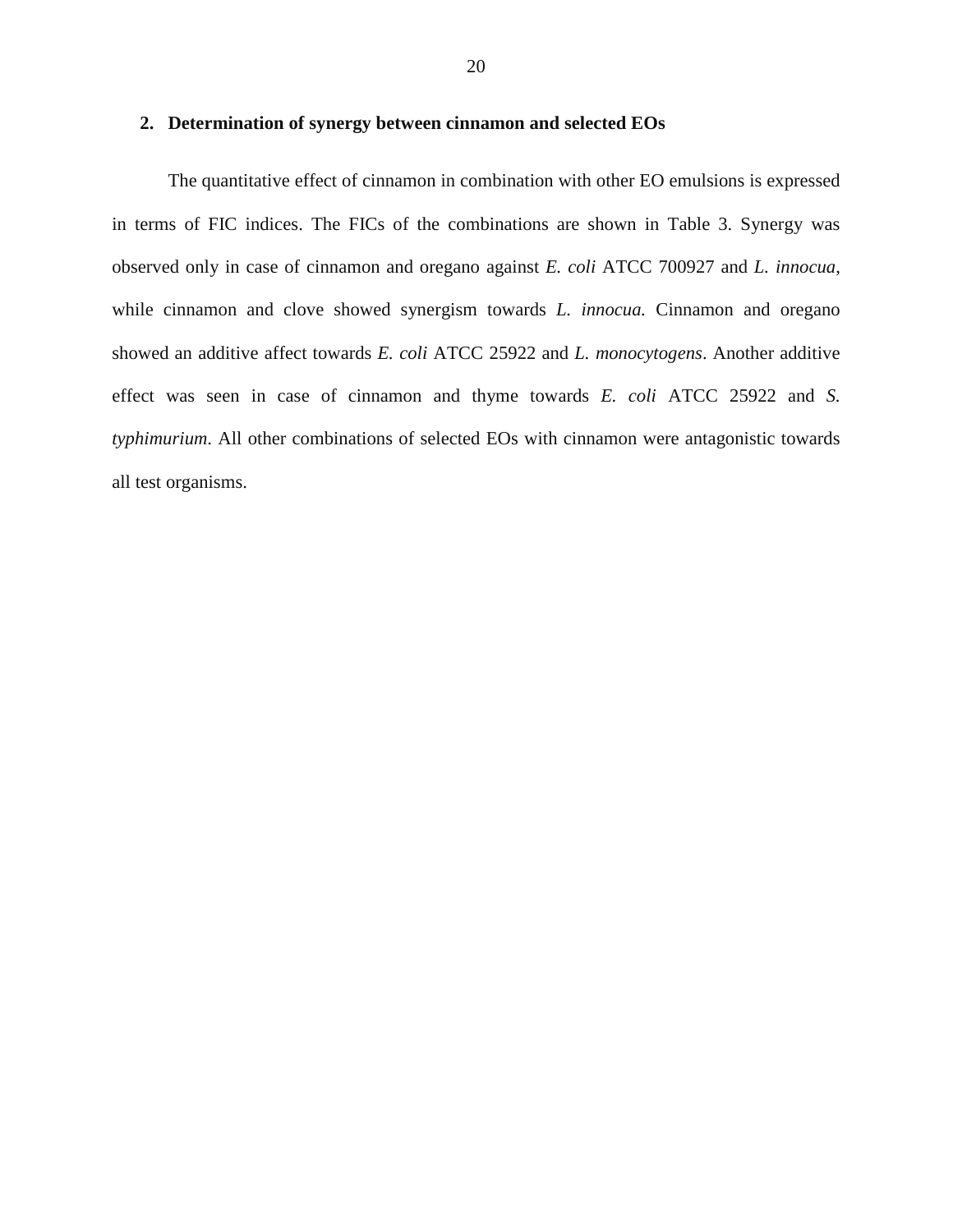| Foodborne      | Cinnamon $\&$    | Cinnamon $\&$    | Cinnamon $\&$   | Cinnamon $&$    | Cinnamon $&$    |
|----------------|------------------|------------------|-----------------|-----------------|-----------------|
| Pathogen       | Oregano          | Thyme            | Clove           | Bay             | Lemon grass     |
| E.coli ATCC    | $0.46 \pm 0.3$   | $1.05 \pm 0.07$  | $1.2 \pm 0.17$  | $1.27 \pm 0.02$ | $1.58 \pm 0.04$ |
| 700927         | (S)              | (I)              | (I)             | (I)             | (I)             |
| E.coli ATCC    | $0.8 \pm 0.005$  | $0.57 \pm 0.03$  | $1.3 \pm 0.005$ | $1.06 \pm 0.11$ | $1.24 \pm 0.12$ |
| 25922          | (A)              | (A)              | (I)             | (I)             | (I)             |
| S.typhimurium  | $1.03 \pm 0.05$  | $0.91 \pm 0.015$ | $1.06 \pm 0.11$ | $1.24 \pm 0.07$ | $1.03 \pm 0.05$ |
|                | (I)              | (A)              | (I)             | (I)             | (I)             |
| L.innocua      | $0.44 \pm 0.02$  | $1.06 \pm 0.11$  | $0.5 \pm 0.01$  | $1.10\pm0.18$   | $1.14 \pm 0.12$ |
|                | (S)              | (I)              | (S)             | (I)             | (I)             |
| L.monocytogens | $0.65 \pm 0.005$ | $1.06 \pm 0.11$  | $1.14\pm0.15$   | $1.20 \pm 0.10$ | $1.10 \pm 0.17$ |
|                | (A)              | (I)              | (I)             | (I)             | $\rm(I)$        |

**Table 3.** FIC indices of cinnamon and selected EOs against test organisms

Results are interpreted as synergy (S, FIC < 0.5), addition (A,  $0.5 \le FIC \le 1$ ), indifference (I, 1< FIC $\leq$  4) or antagonism (AN, FIC  $>$  4).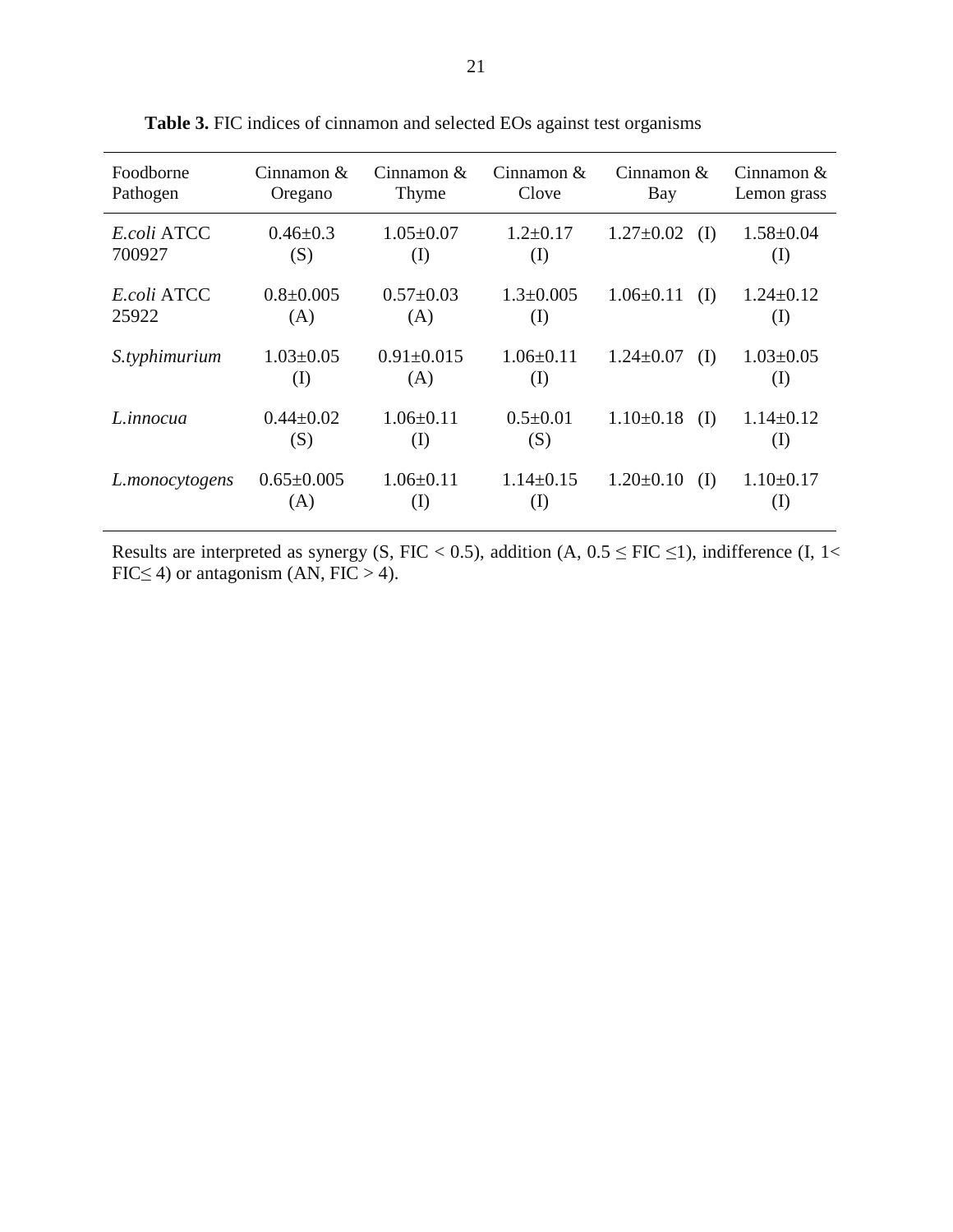#### **3. Antimicrobial action of selected EOs and EO combinations to chicken**

 To determine the antimicrobial efficacy of the selected EOs and their combinations in a food model, chicken samples were treated and inoculated. During storage at 4 ºC all selected combinations and samples showed a significant  $(p < 0.01)$  reduction in bacterial load in comparison to control samples.

Figure 6 – figure 10 show the action of cinnamon alone on *E. coli* (ATCC 25922), *E. coli* (ATCC 700927), *L. monocytogens* (ATCC 19115), *L. innocua* (ATCC 33090) and *S.*  Typhimurium (ATCC 19585). It reduced growth in comparison to control samples by 2.885, 3.39, 3.275, 4.29 and 3.06 Log respectively. It can be seen that it reduced cell load between day 1 and day 6 in case of *L. innocua*. Though all other samples on their own showed slight growth.

Figure 11 – figure 13 represent the action of thyme alone on *E.coli* ATCC 700927, *S.*  Typhimurium and *L. innocua.* All samples were significantly lower in bacterial load in comparison to control samples, but showed slight growth between day 1 and day 6. It showed a reduction of *E. coli* (ATCC 700927), *L. innocua* (ATCC 33090) and *S.* Typhimurium (ATCC 19585) in comparison to control by 1.23, 1.065 and 1.38 respectively.

Figure 14 and 15 show the action of oregano individually on *E. coli* ATCC 700927 and *E. coli* ATCC 25922. Both samples showed similar activity as reported for thyme and showed a reduction of 3.21 for *E. coli* (ATCC 25922) and 3.535 for *E. coli* (ATCC 700927) between control and test samples.

All combinations of cinnamon and selected EOs exhibited similar trends of significant reduction in comparison to control, while showing mild growth between day 1 and day 6. Cinnamon and oregano in combination reduced *E. coli* (ATCC 25922), *E. coli* (ATCC 700927),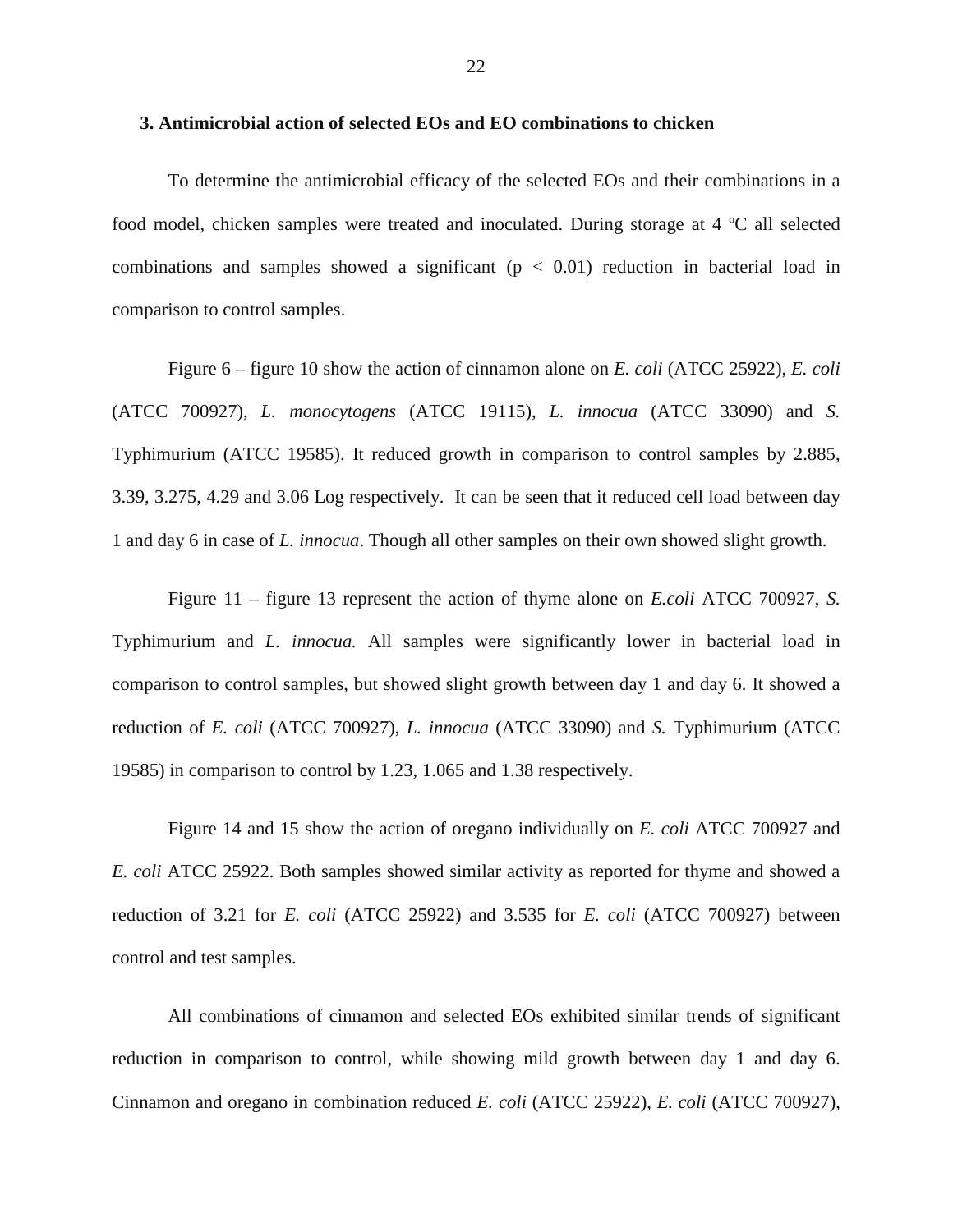*L. monocytogens* (ATCC 19115) and *L. innocua* (ATCC 33090) by 2.215, 3.175, 2.2 and 2.085 Log. While cinnamon in combination with thyme showed a reduction of 1.76 Log for *E. coli*  (ATCC 25922) and 2.71 Log for *S.* Thyphimurium in comparison to the control samples. Cinnamon and clove was only tested against *L. innocua* and reduced the bacterial load by 2.215 Log when compared to the control.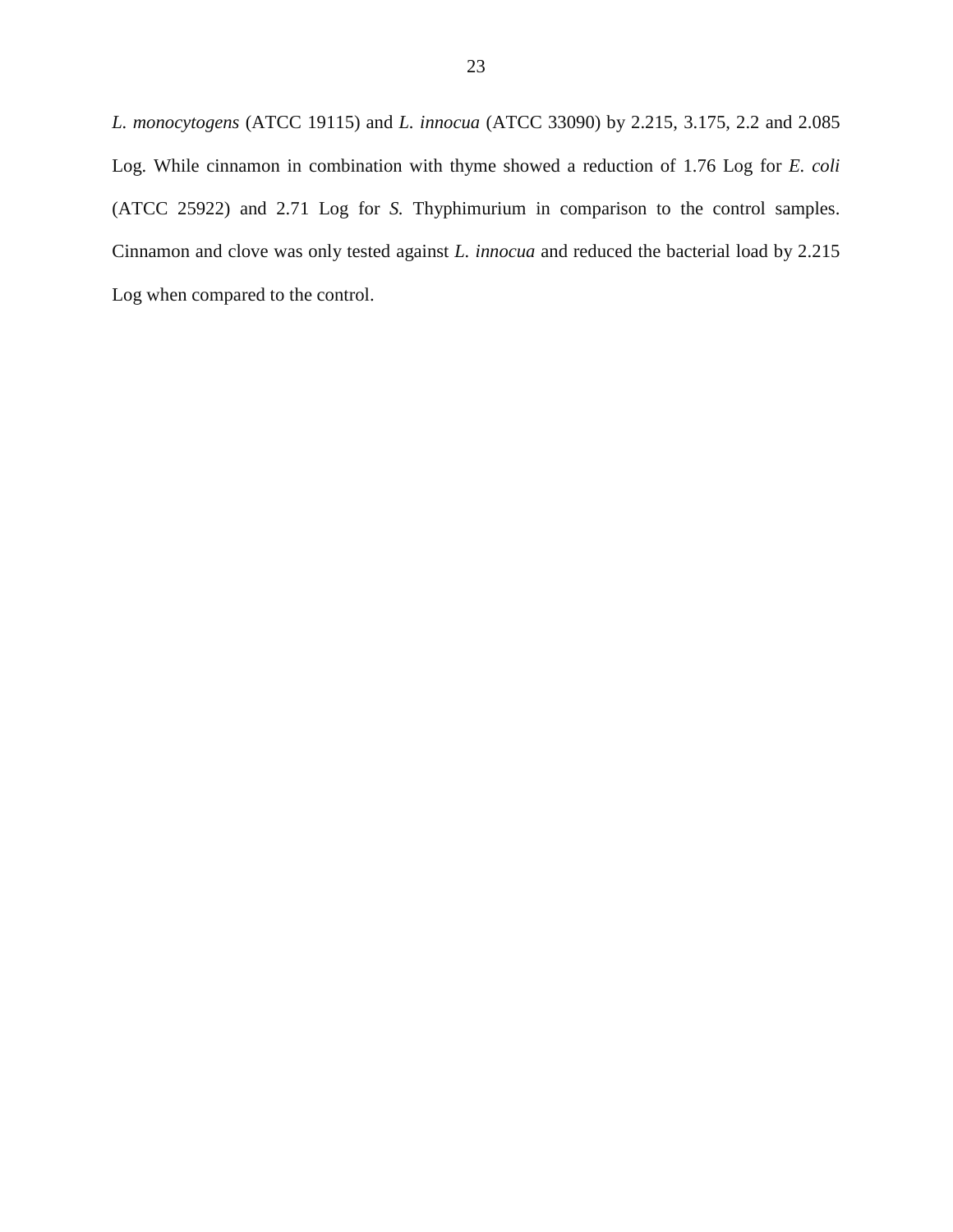

**Figure 6.** Antimicrobial activity of cinnamon at 625 ppm on *E. coli* ATCC 25922 growth on chicken in comparison to control at 4 ºC.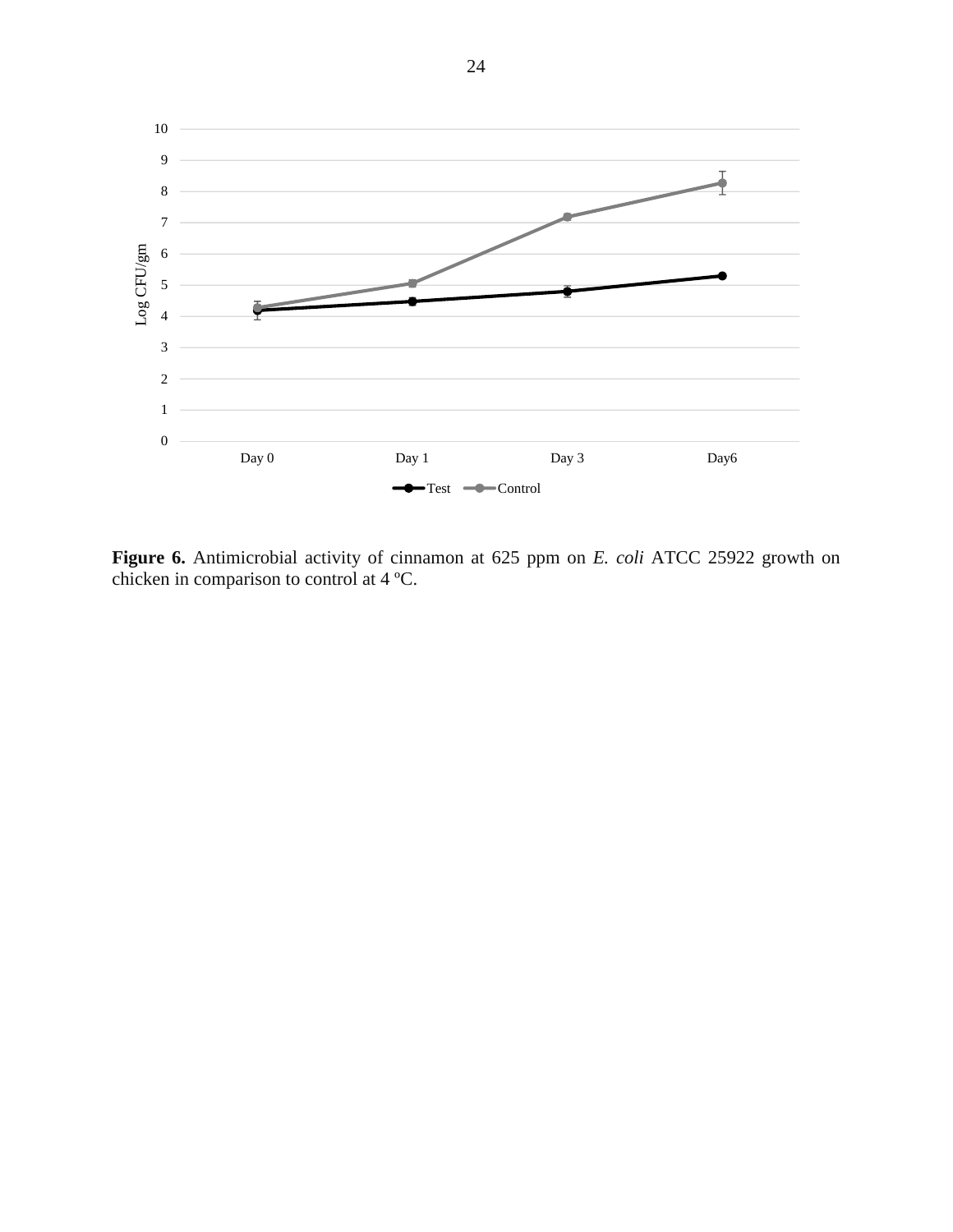

**Figure 7.** Antimicrobial activity of cinnamon at 625 ppm on *E. coli* ATCC 700927 growth on chicken in comparison to control at 4 ºC.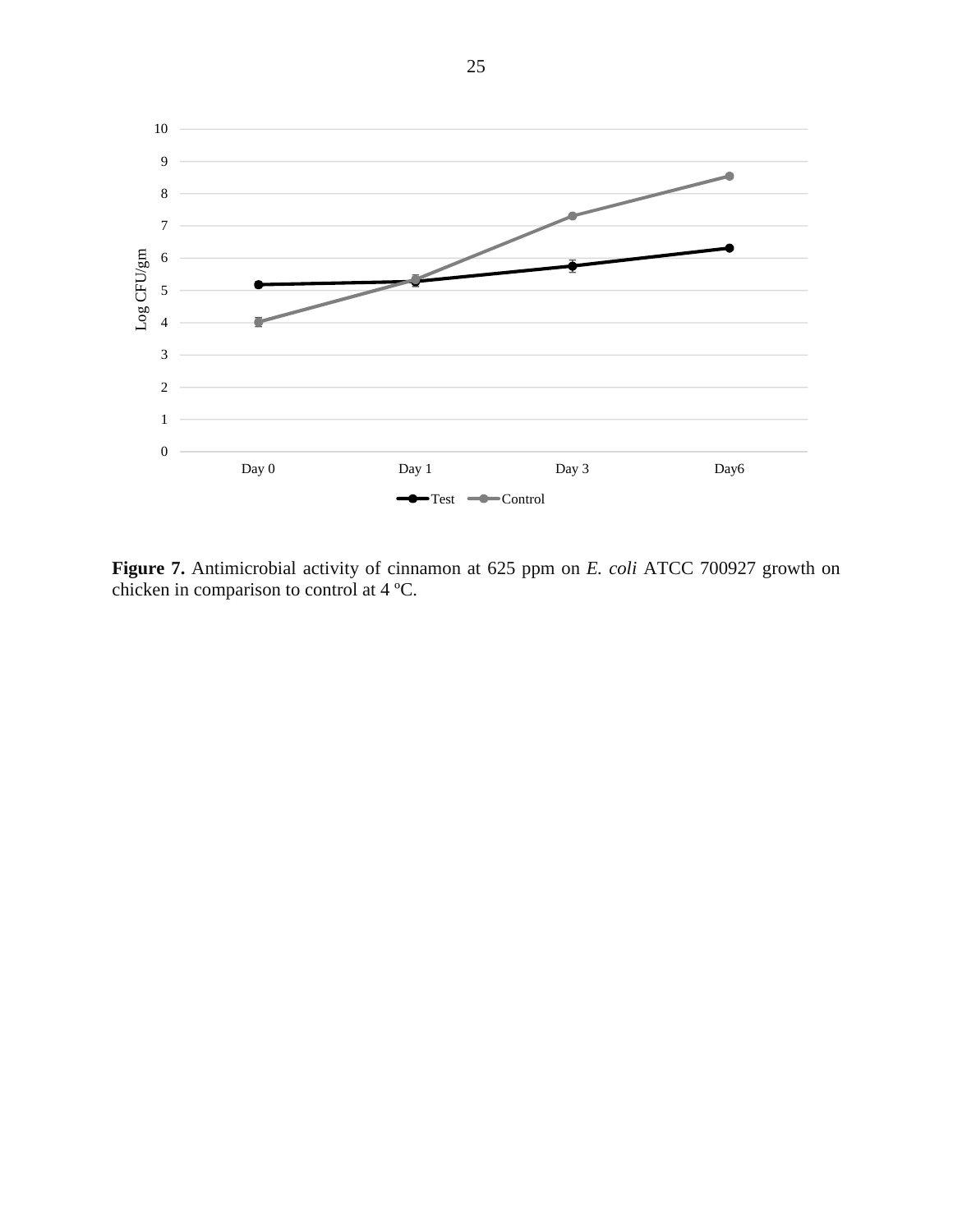

**Figure 8.** Antimicrobial activity of cinnamon at 1250 ppm on *S.* Typhimurium growth on chicken in comparison to control at 4 ºC.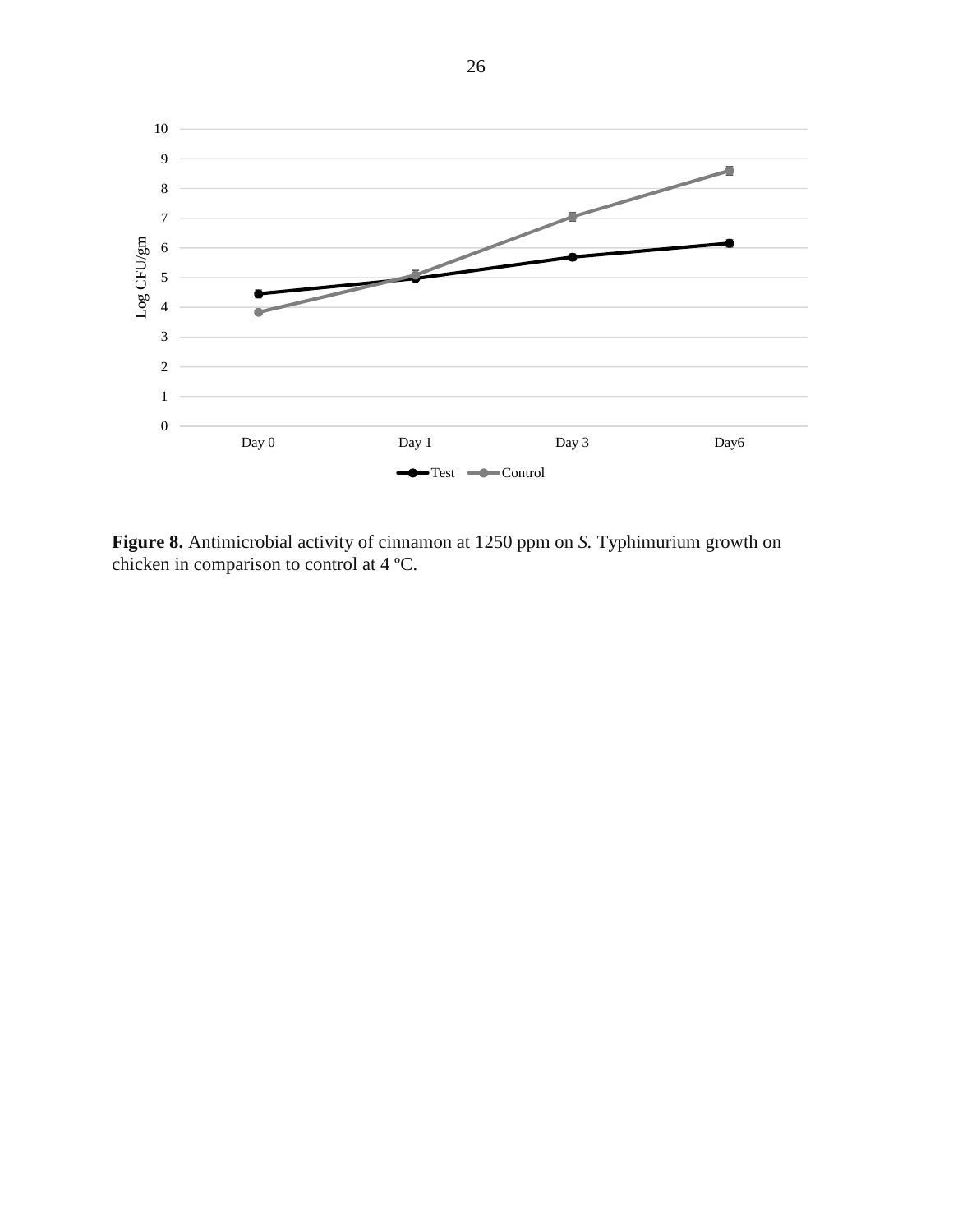

**Figure 9**. Antimicrobial activity of cinnamon at 1250 ppm on *L. monocytogens* growth on chicken in comparison to control at 4 ºC.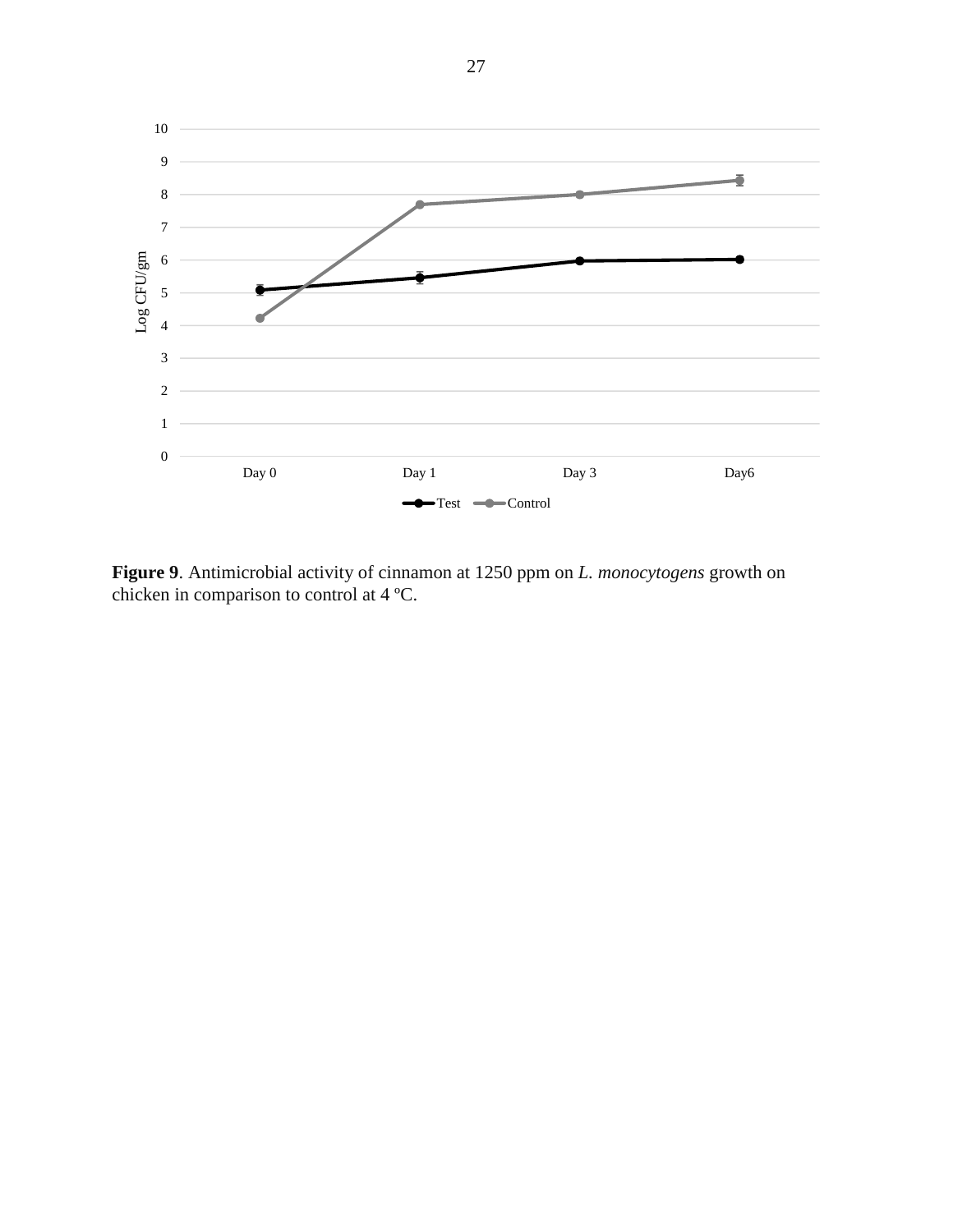

**Figure 10.** Antimicrobial activity of cinnamon at 1250 ppm on *L. innocua* growth on chicken in comparison to control at 4 ºC.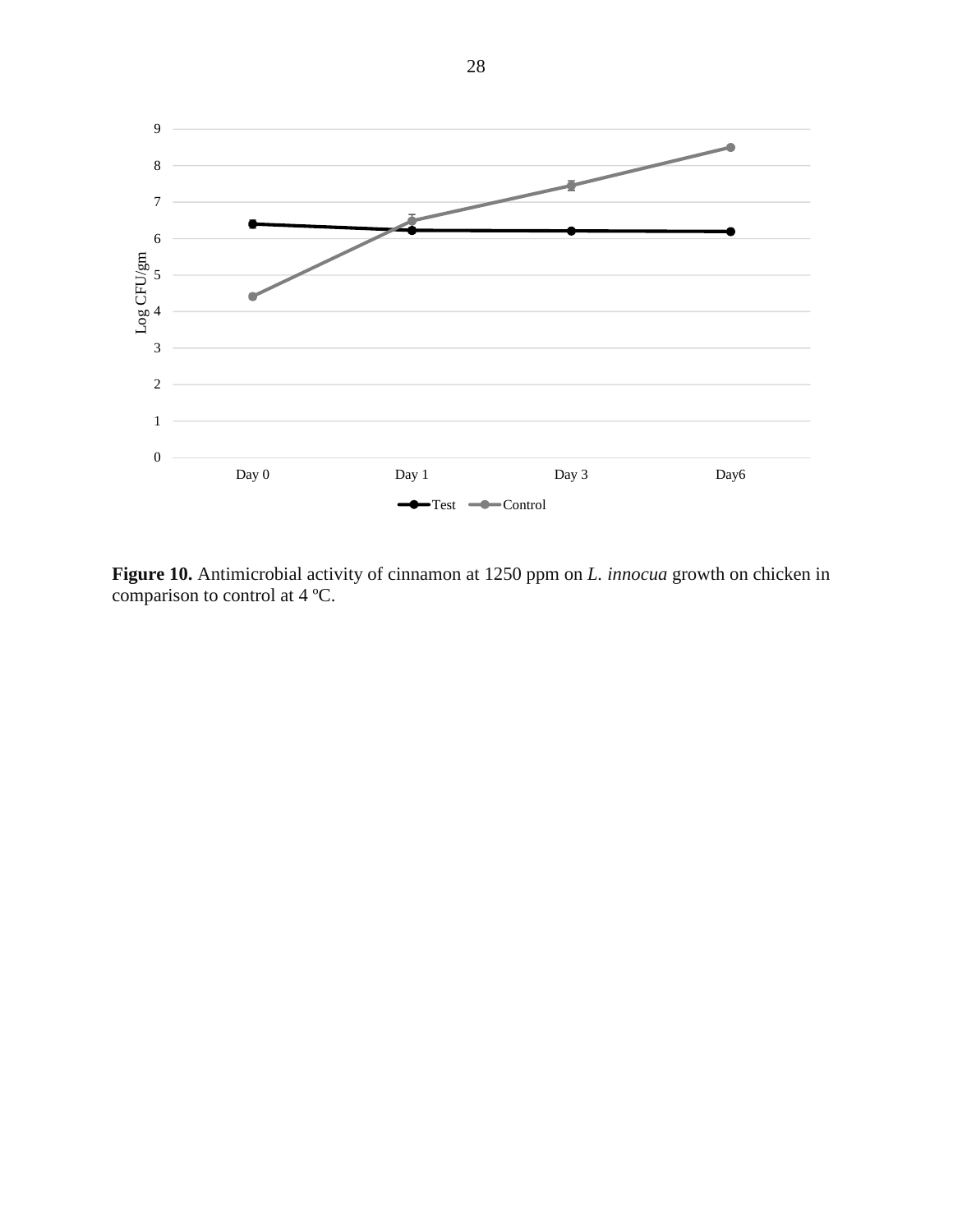

**Figure 11.** Antimicrobial activity of thyme at 2500 ppm on *E. coli* ATCC 700927 growth on chicken in comparison to control at 4 ºC.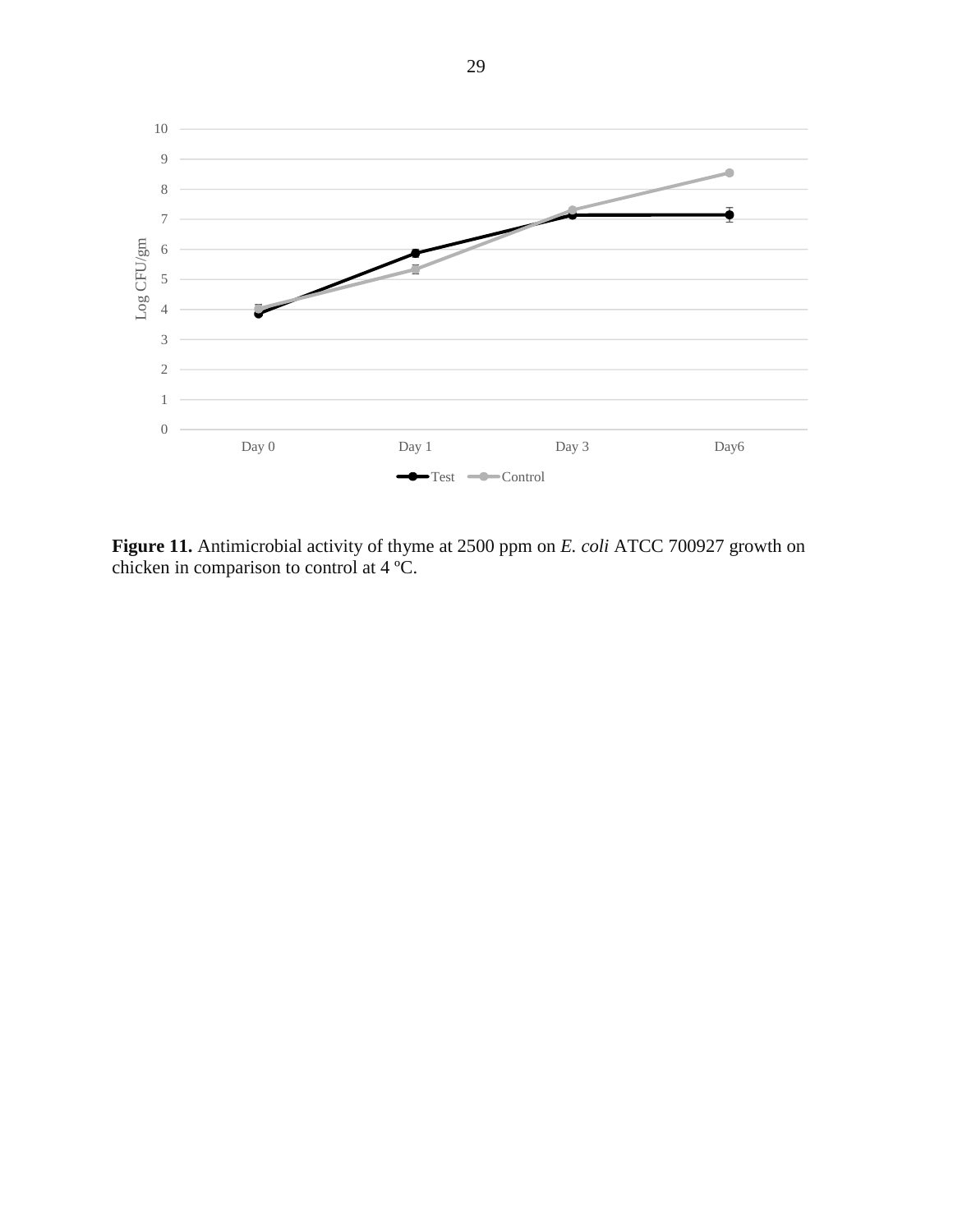

**Figure 12.** Antimicrobial activity of thyme at 2500 ppm on *S.typhimurium* growth on chicken in comparison to control during 4 ºC.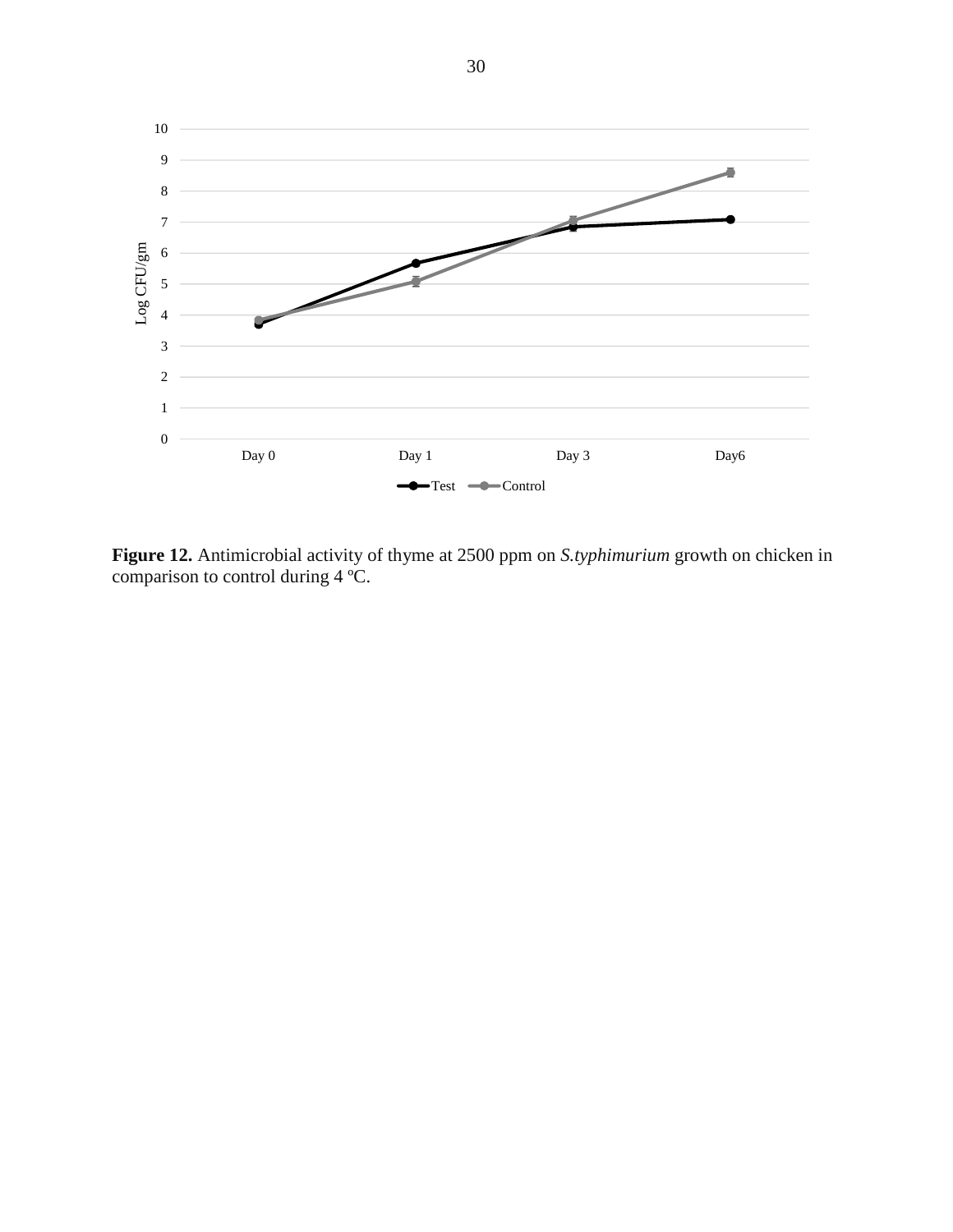

**Figure 13.** Antimicrobial activity of thyme at 2500 ppm on *L. innocua* growth on chicken in comparison to control during 4 ºC.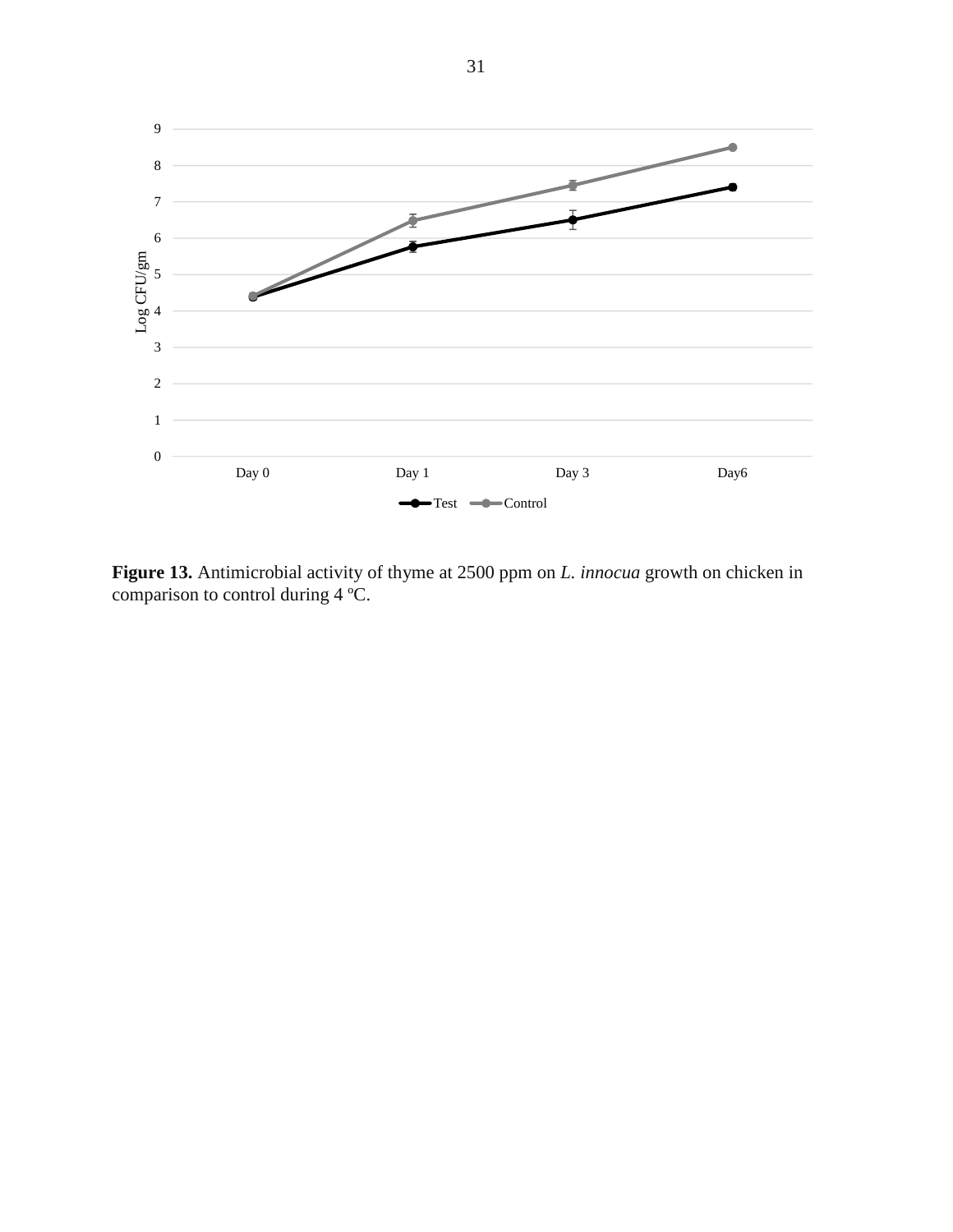

**Figure 14.** Antimicrobial activity of oregano at 1250 ppm on *E.coli* ATCC 700927 growth on chicken in comparison to control during 4 ºC.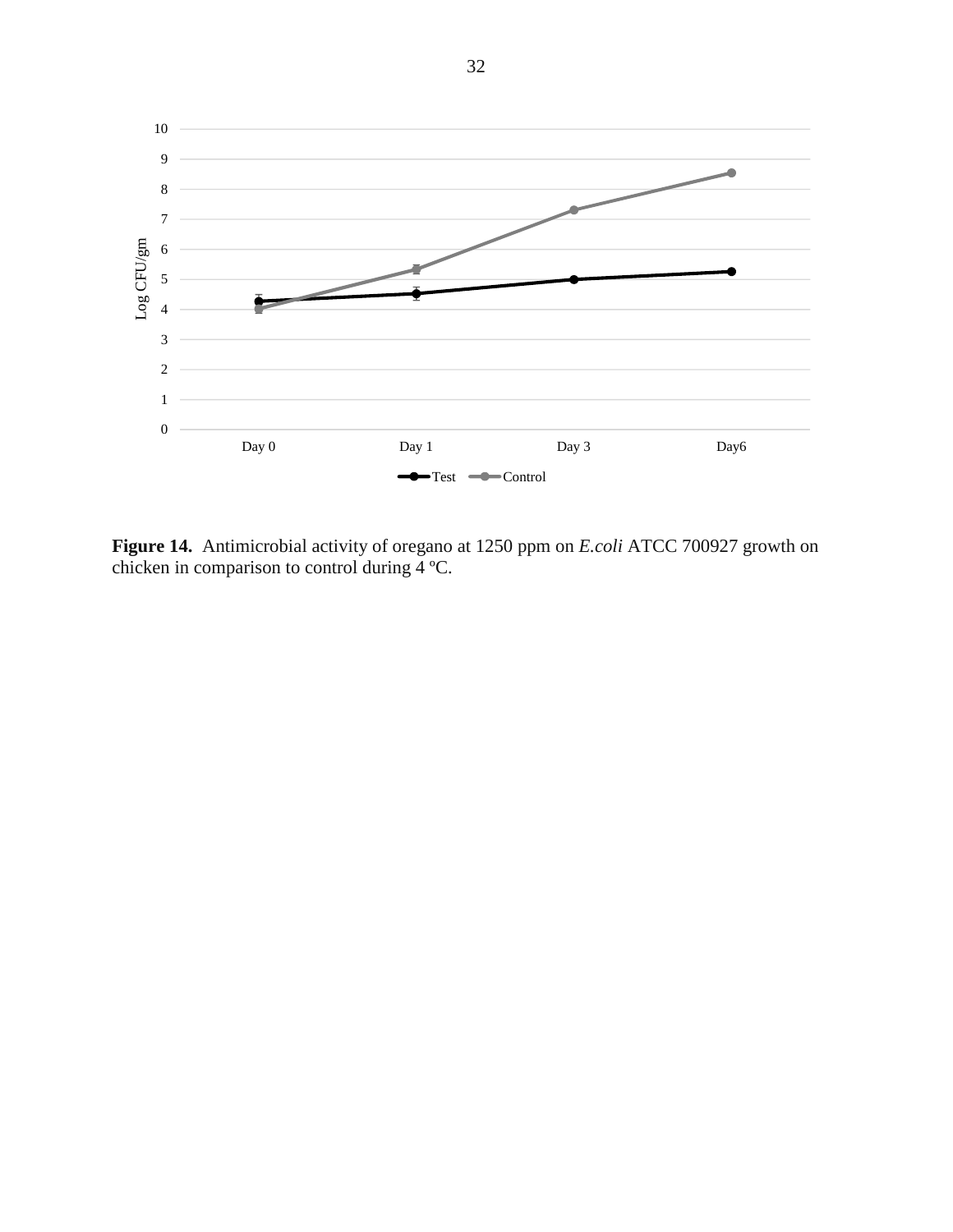

**Figure 15.** Antimicrobial activity of oregano at 1250 ppm on *E.coli* ATCC 25922 growth on chicken in comparison to control during 4 ºC.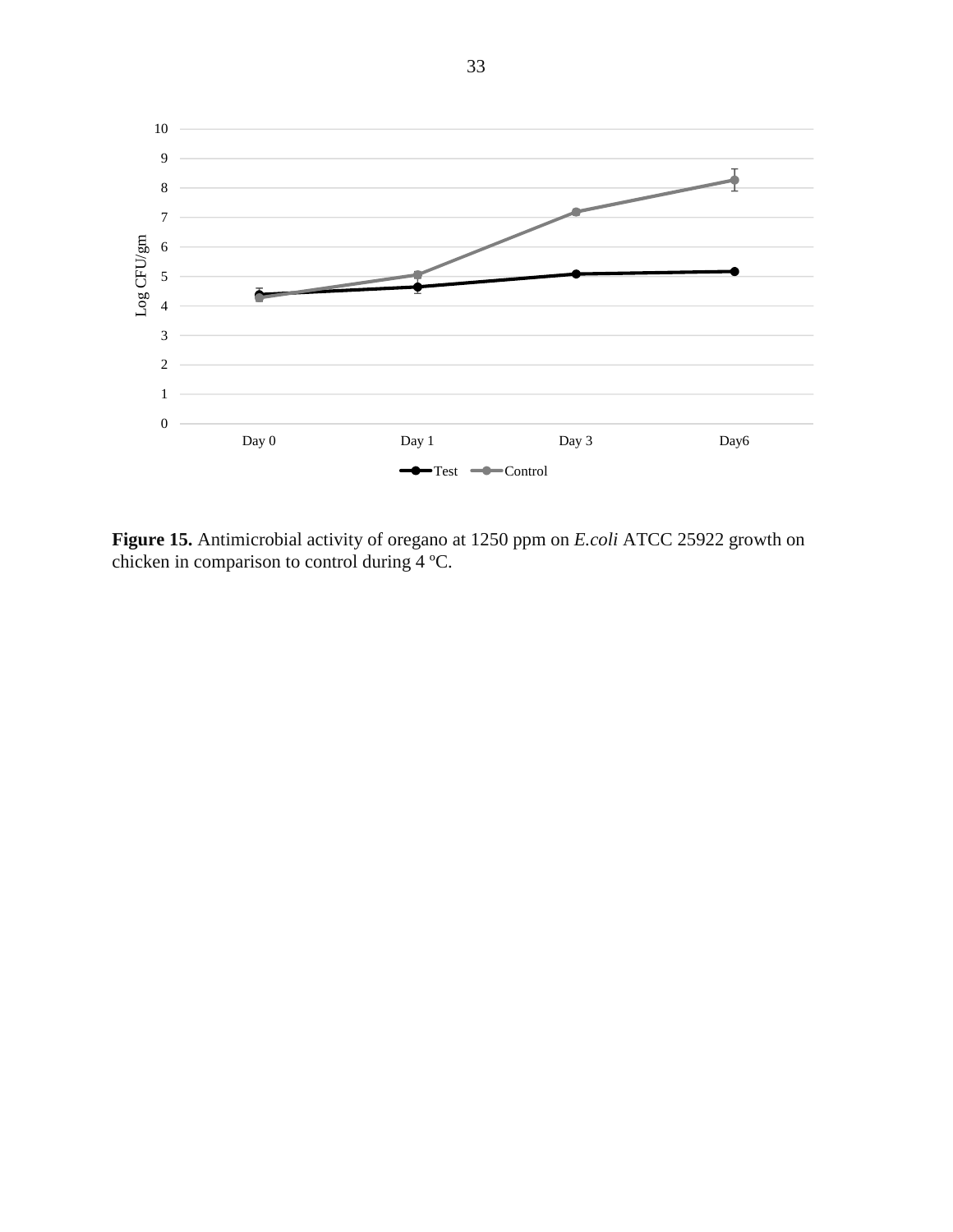

**Figure 16.** Antimicrobial activity of cinnamon at 625 ppm and oregano at 1250 ppm on *E.coli*  ATCC 700927 growth on chicken in comparison to control during 4 ºC.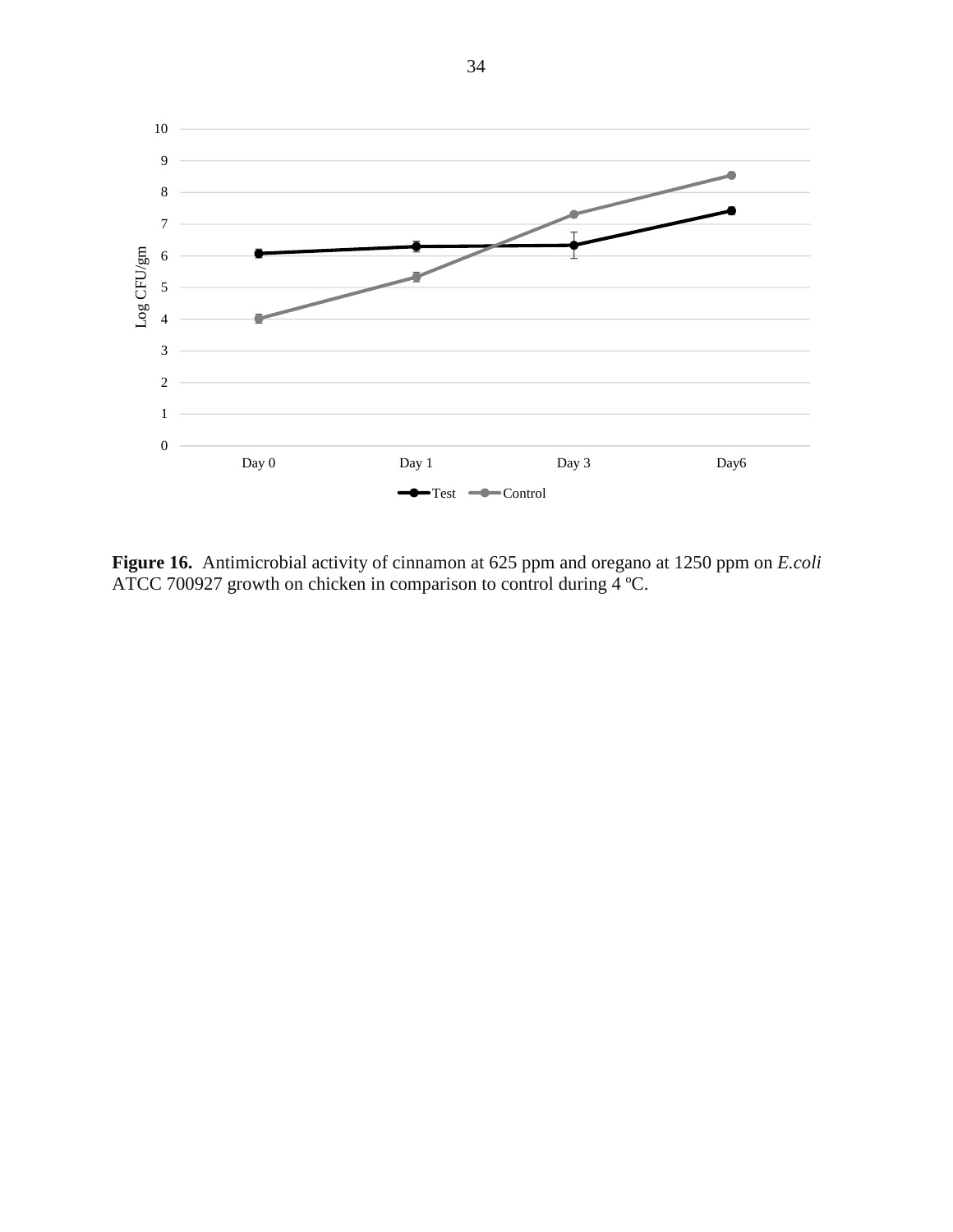

**Figure 17.** Antimicrobial activity of cinnamon at 625 ppm and oregano at 1250 ppm on *E.coli*  ATCC 25922 growth on chicken in comparison to control during 4 ºC.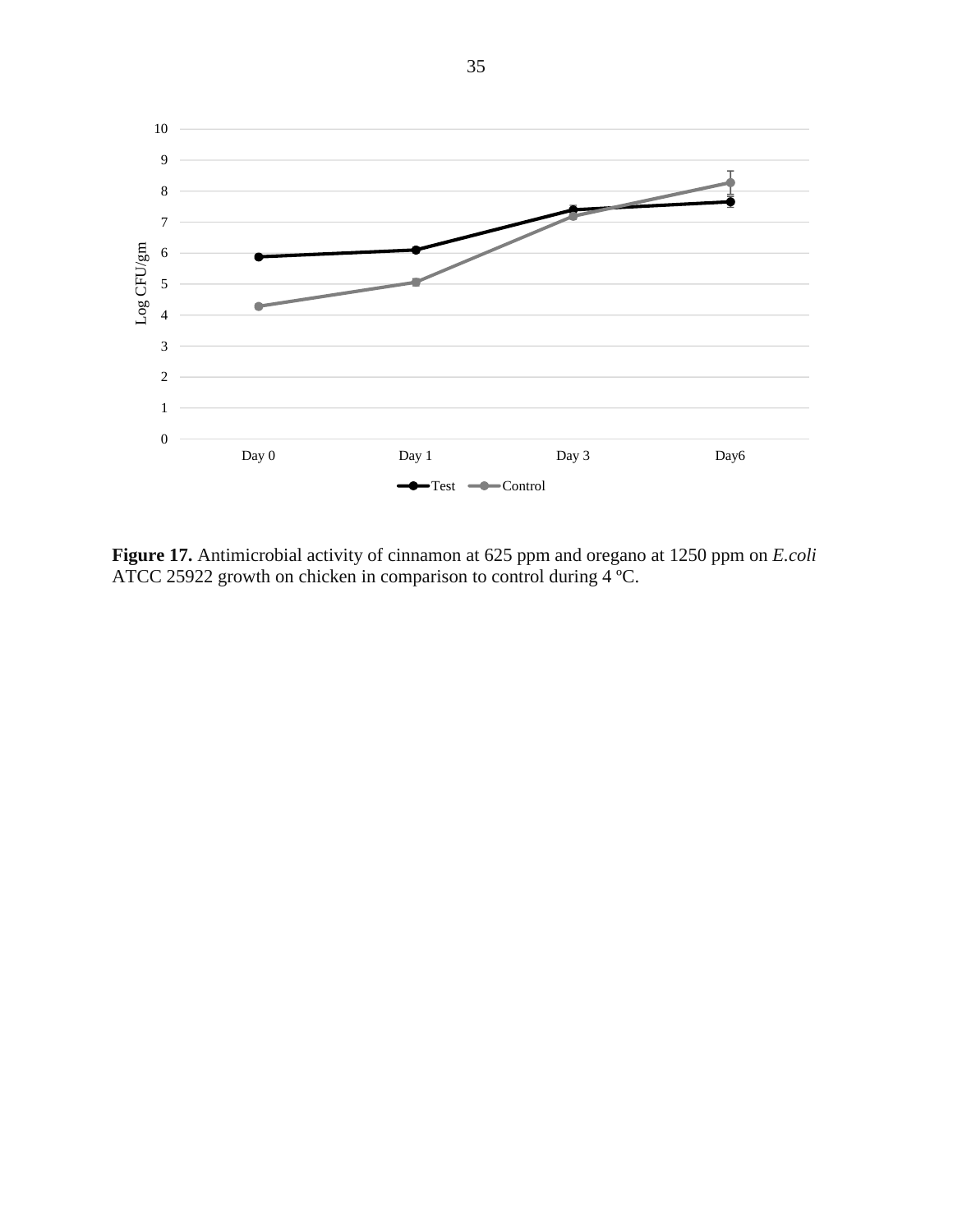

**Figure 18.** Antimicrobial activity of cinnamon at 1250 ppm and oregano at 2500 ppm on *L. monocytogens* growth on chicken in comparison to control during 4 ºC.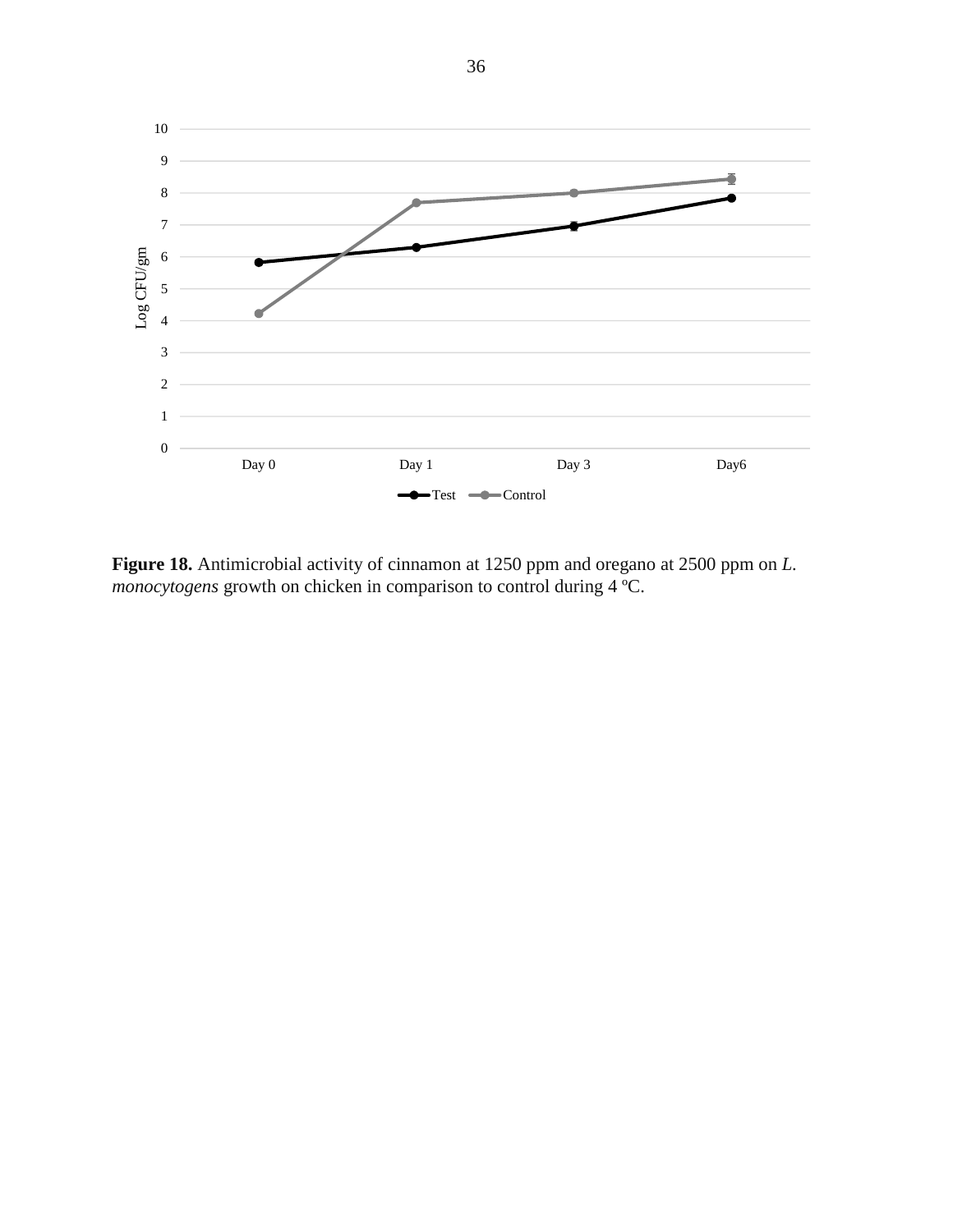

**Figure 19.** Antimicrobial activity of cinnamon at 1250 ppm and oregano at 1250 ppm on *L. innocua* growth on chicken in comparison to control during 4 ºC.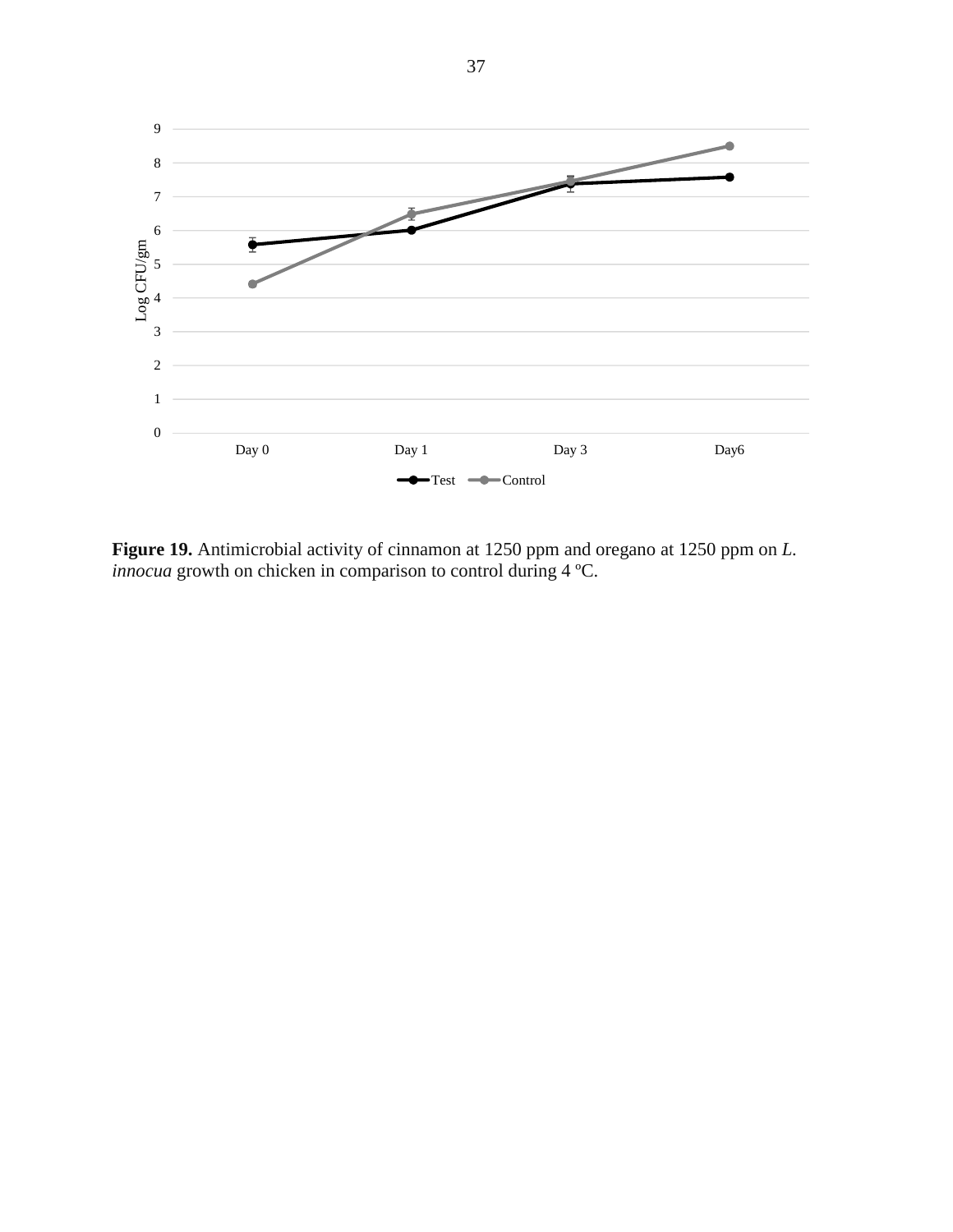

**Figure 20.** Antimicrobial activity of cinnamon at 1250 ppm and thyme at 1250 ppm on *E.coli*  ATCC 25922 growth on chicken in comparison to control during  $4^{\circ}$ C.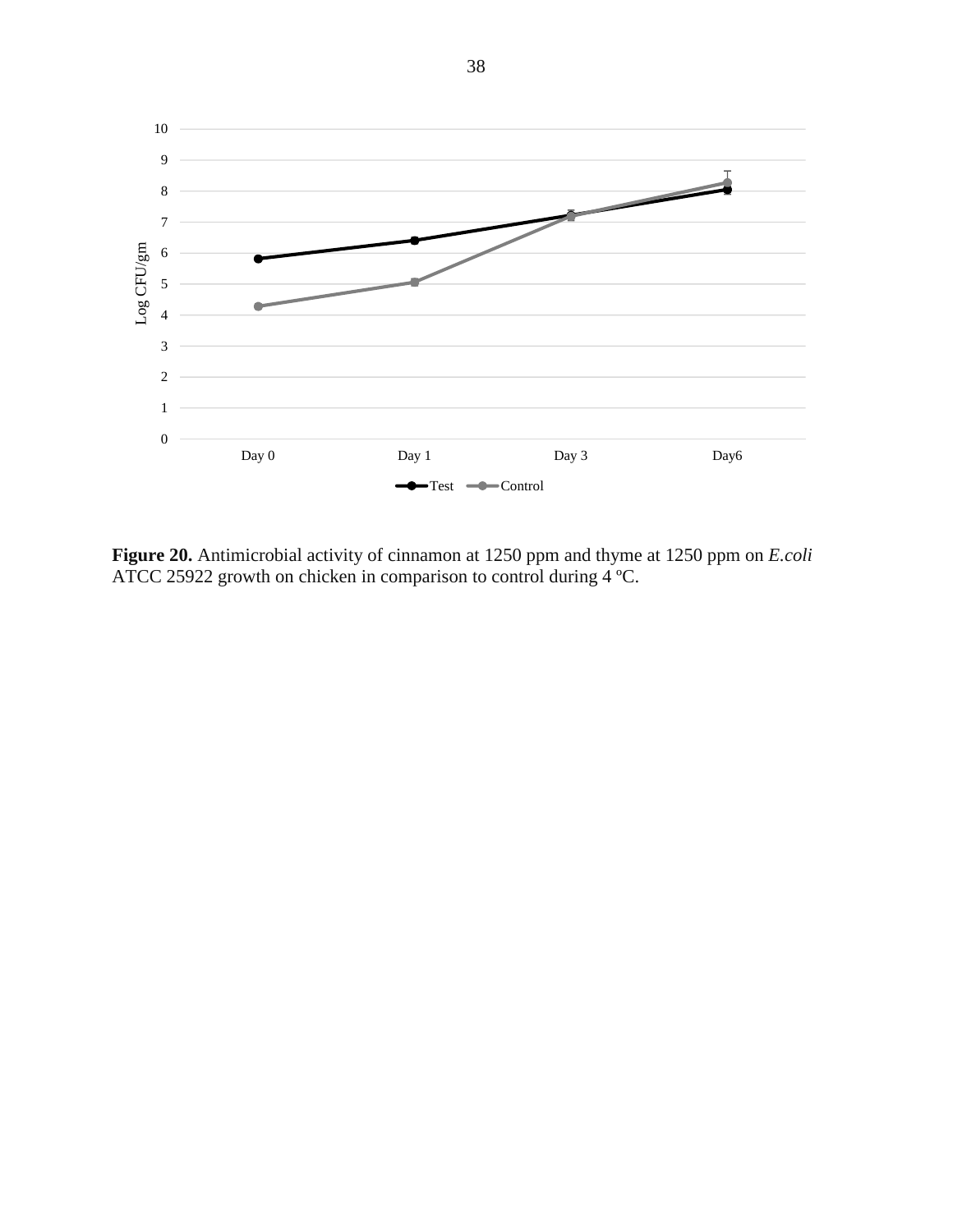

**Figure 21.** Antimicrobial activity of cinnamon at 1250 ppm and thyme at 2500 ppm on *S. typhimurium* growth on chicken in comparison to control during 4 ºC.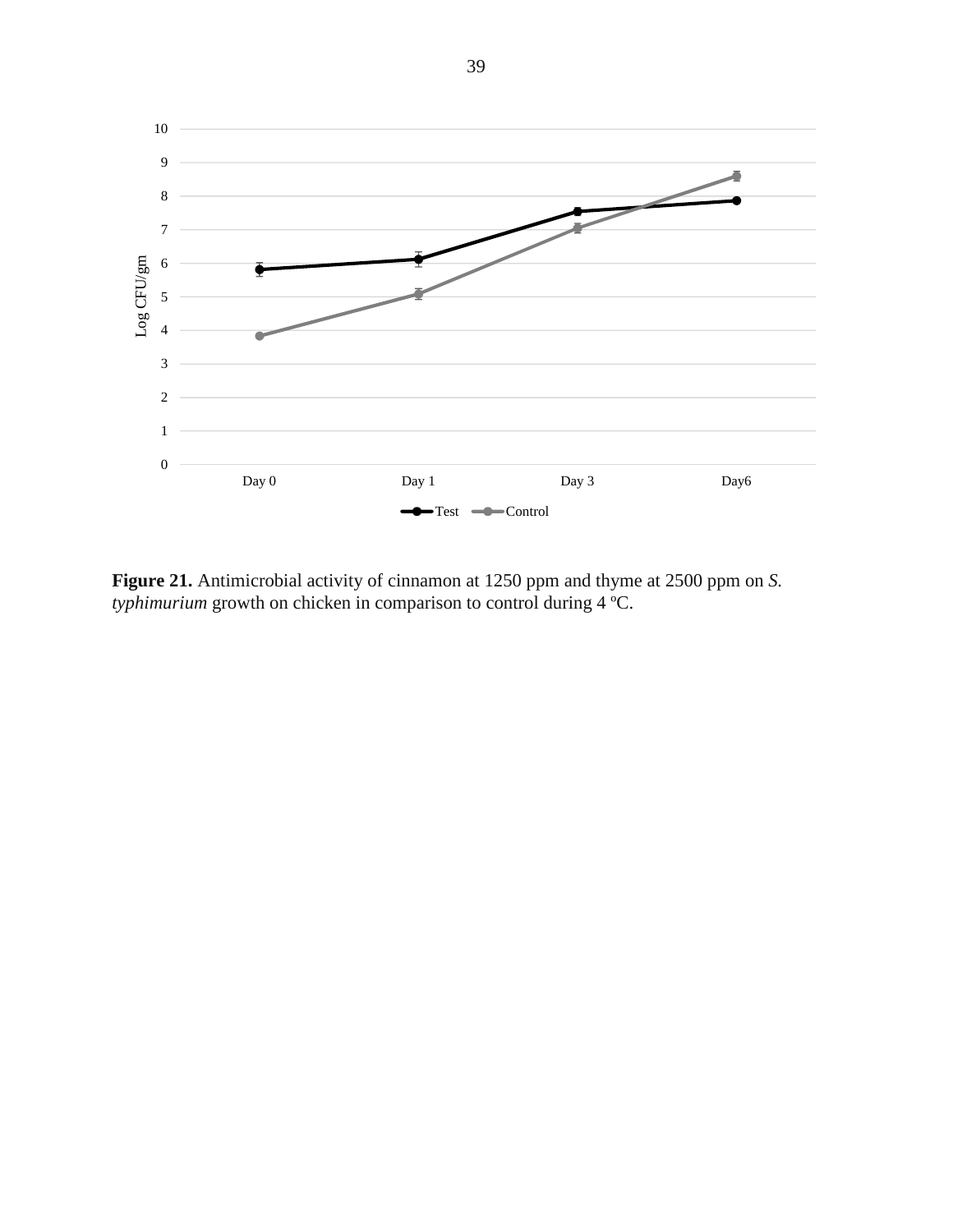

**Figure 22.** Antimicrobial activity of cinnamon at 1250 ppm and clove at 2500 ppm on *L. innocua* growth on chicken in comparison to control during 4 ºC.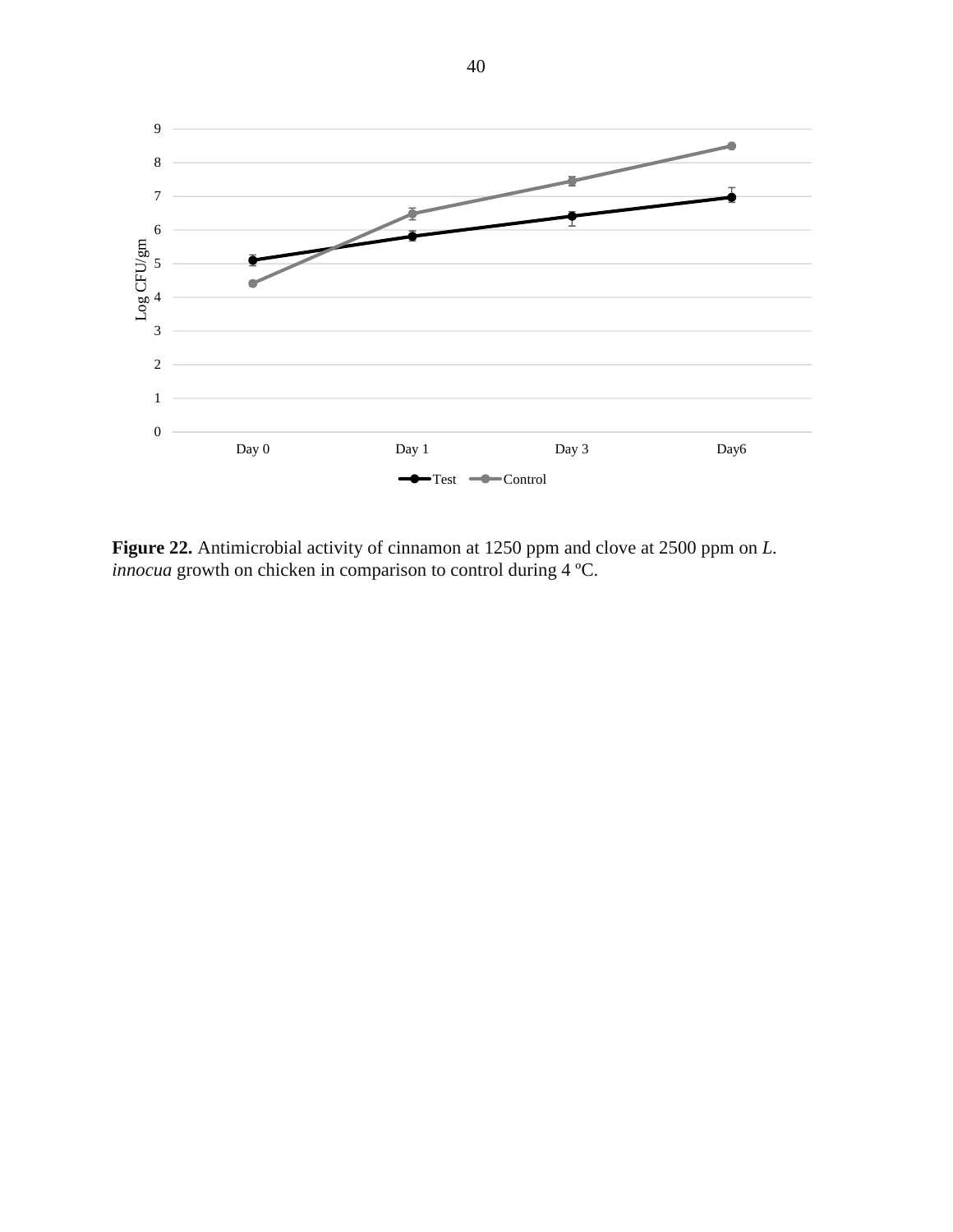#### **CHAPTER 4: DISCUSSION**

EOs have shown to be effective against a variety of foodborne microorganisms under *in vitro* conditions but have presented with application and concentration issues when used in actual food products. Since higher concentrations of EOs are required when used as additives to food, it is a challenge to develop optimized low concentrations to be used for product safety. The use of a surfactant like Tween-80 aids in the stabilization of the oil-in-water emulsion, thereby overcoming the inherent hydrophobic nature of the essential oils and extending its range of product application. Attempting to find synergistic combinations allows us to achieve the required low optimal concentration that minimizes the effect on the organoleptic properties and interactions with other food components.

 In the initial study the selected EOs were screened for their potential antimicrobial activity against the selected foodborne bacteria. Preliminary findings showed that bergamot and nutmeg expressed no antimicrobial activity relative to the other oils towards any of the test organisms since possible inhibitory concentrations exceeded the selected parameter of 5000 ppm as the highest MIC. This can be attributed to the high composition of limonene and sabinene respectively for bergamot and nutmeg. Both limonene and sabinene are major constituents in the terpenes family, a group that lacks high inherent antimicrobial activity [48]. Even though nutmeg has phenylpropenes like euganol present, the amounts are insufficient to express antimicrobial activity at the concentrations of EO used in the study. The same can be seen in case of bergamot, where the presence of linalool and linalyl acetate, two terpenoids, is not sufficient to show antimicrobial activity. Other studies suggest they are required in concentrations ranging from 2000 µg–5000 µg to show effect [41, 48]. Bay expressed a consistent inhibitory effect on all test organisms, which is in agreement with findings from other studies [38]. This can be reasoned by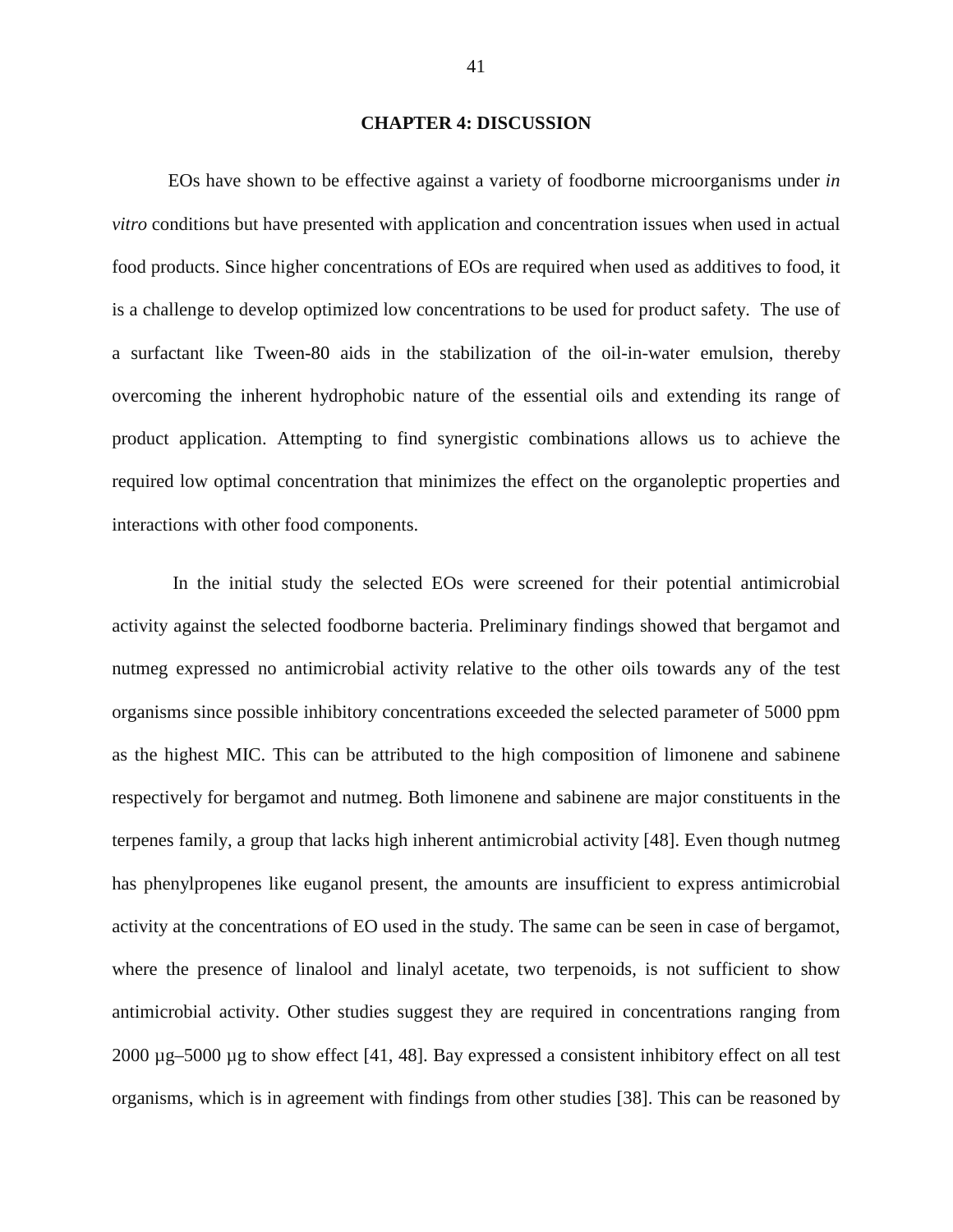the presence of 1,8-cineole, a terpenoid [31]. The difference in activity between *E.coli* ATCC 700927 and *E.coli* ATCC 25922 may be attributed to differences in biological properties of the two organisms. The most effective inhibitor of all test organisms was cinnamon. It had the lowest MIC amongst all the oils with 312 ppm for both *E.coli* strains while 625 ppm for *S.typhimurium* and both species of *Listeria*. This activity can be explained by the high concentration of trans-cinnamaldehyde present in it [31], which results in loss of membrane integrity and decrease ATPase activity due to depolarization of the cell [53, 66]. The antimicrobial efficacy of cinnamon can also be attributed to euganol. Although euganol is not present in very high concentrations in cinnamon, it binds and affects the properties of proteins at sub lethal concentrations [55]. Rosemary predominantly expressed a high MIC of 5000 ppm towards *S.typhimurium*, *L.innocua* and *E.coli* ATCC 700927. This can be due to the presence of α–pinene and bronyl acetate in varying concentrations, as both terpenes have very low antimicrobial activity [35]. Rosemary's MIC was on the lower end of the spectrum at a concentration of 2500 ppm for *L.monocytogens* and *E.coli* ATCC 25922. This may be due to differences in structural and physiological properties [67]. Sage showed similar results, with MICs at 5000 ppm. The major components of sage are terpenes, which supports the low antimicrobial activity seen. The antimicrobial activity of clove and lemongrass was similar in a few cases: *S.typhimurium, E.coli* ATCC 700927, and *E.coli* ATCC 25922. While the primary constituent of clove is euganol and the primary constituent of lemongrass is gerinal, they both are effective in expressing antimicrobial effect on the cell [31]. The variation seen in case of the two *Listeria* species could be due to the presence of teichoic acid in the cell wall of *L. innocua,* which makes it less susceptible to hydrophobic compounds such as EOs [67]. Oregano was most effective on both *E.coli* species, and this activity can be explained by the presence of high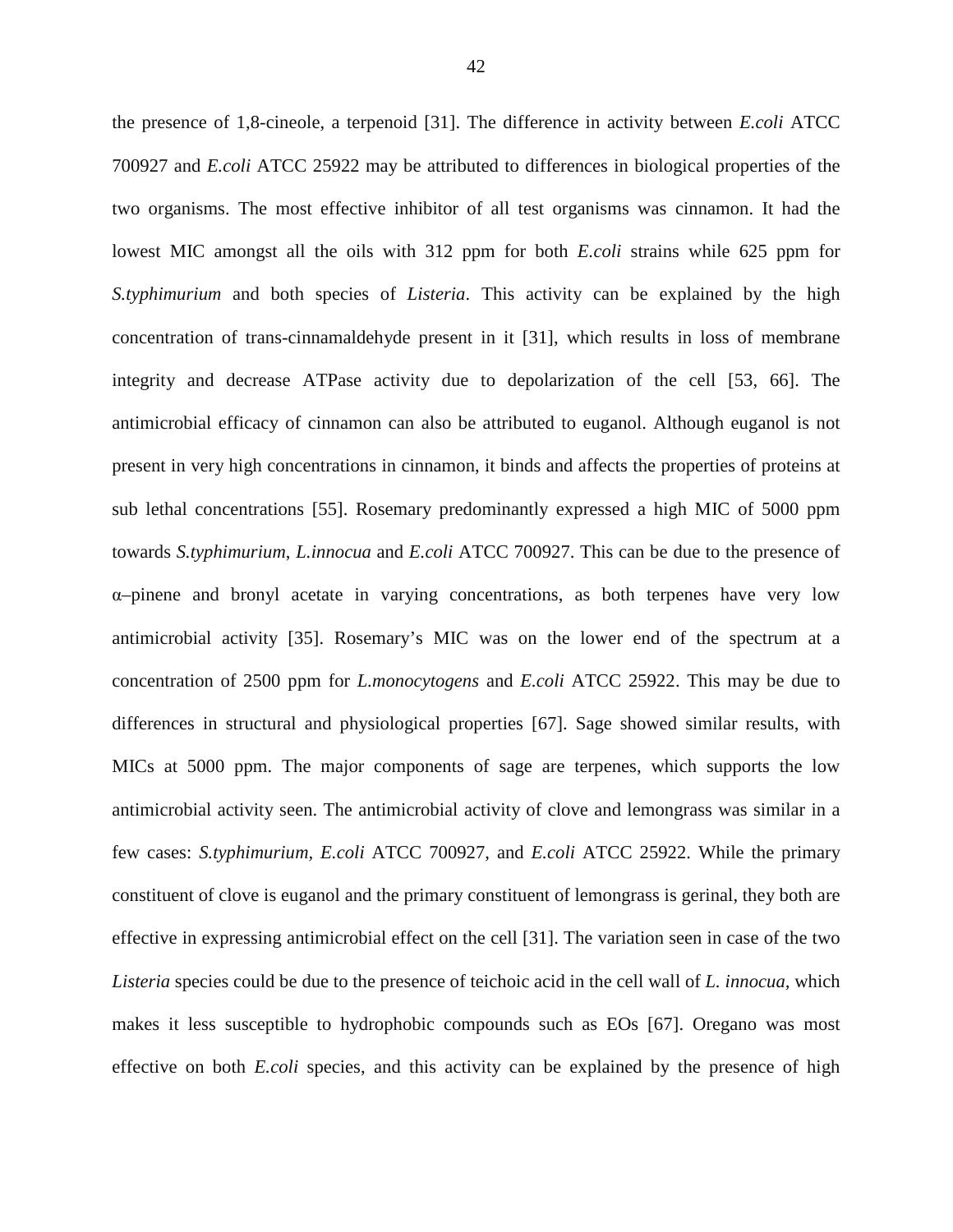amounts of carvacrol as well as the presence of *p*–cymene has been reported to promote carvacrol activity [51]. Oregano had a slightly lower antimicrobial effect on the other test organisms. Thyme also showed a varying range of antimicrobial activity on the test organisms. Most of the oils did not follow the reported trend of increased activity towards Gram-positive species [6, 27, 33]. It is believed that individual components of EOs express different degrees of activity against Gram-positive and Gram-negative organisms and as it is known that the composition of EOs can vary by time and place of harvest or methods of extraction [18]. It is therefore possible that variation between batches is sufficient to present a range in variability of antimicrobial action on Gram-negative and Gram-positive bacteria. A direct comparison of these essential oil emulsions with previous reported activity against the selected organisms is difficult, due to the use of different solvents as ethanol and dimethyl sulfoxide (DMSO) [68, 69].

Combinations of cinnamon with other EOs were screened to determine if they were synergistic with each other. Cinnamon was selected as the primary EO as it exhibited the highest and most consistent antimicrobial activity. Only two combinations showed synergistic activity: cinnamon and oregano against *E.coli* ATCC 700927 and *L.innocua*, and cinnamon and clove against *L.innocua*. Additive effects were seen for combinations of cinnamon with oregano and thyme. It is believed that minor components present in the EOs are important to the activity of the EOs main components, and may even have a synergistic or potentiating impact [18, 68]. As most plant essential oils possess a similar make up of chemical constituents, their combinations are more likely to exhibit addition or indifference rather than synergism. Combinations with compounds containing different chemical structures might show better antimicrobial activity [68]. Since antimicrobial activity is not only influenced by chemical composition but also by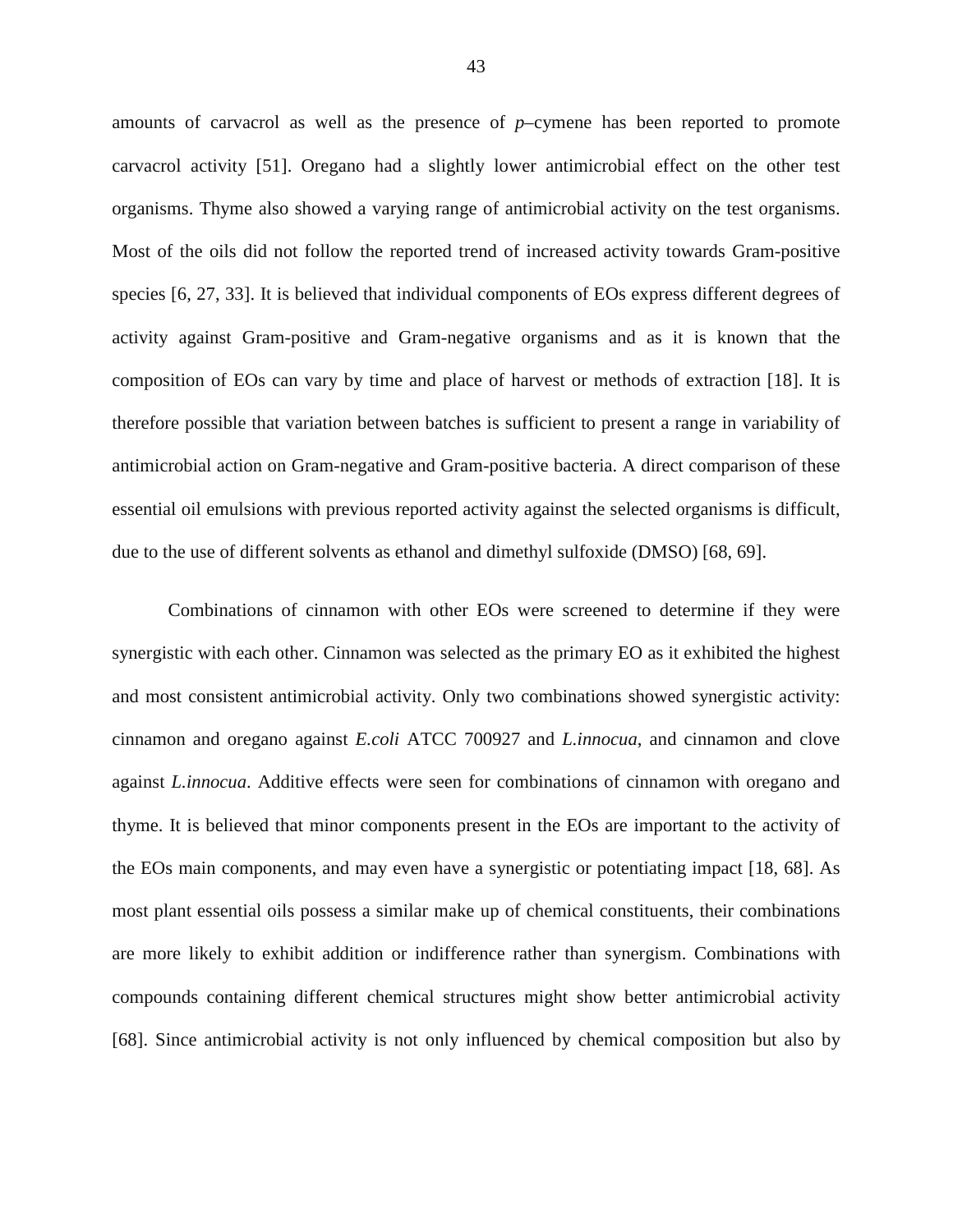lipophilic properties, the potency of functional groups or aqueous solubility using a mixture of compounds can increase antimicrobial activity [35].

A crucial aspect of optimizing the application of EOs to food products is determining their antimicrobial efficacy with a food model. The findings of the food model study were promising. Three of the synergistic and four of the additive combinations were used to treat the chicken along with samples treated with their individual EOs. Clove was excluded from the study as it had an individual MIC above 2500 ppm. At first glance one can clearly see a difference in growth between the test samples and the control samples, even though all except one showed minimal growth in the presence of the EOs. Cinnamon was effective in reducing *L.innocua* by 0.205 Log CFU/gm between day 0 and day 6, which is very minute but taking into consideration the low concentration of cinnamon used is of note. All the EO treated samples showed a significant  $(p<0.01)$  lowering of bacterial count in comparison with control. When examined independently, they showed minor increase in growth. Even though there was minor growth, the EO had an effect as they were able to restrict it to a certain level. The variation between the *in vitro* activities of the oils seen in the food model study could be due to interaction of the EOs with components of the food such as fats and proteins. A high concentration of fats has been reported to have a negative influence on the activity of cinnamon and clove EOs [70], while high concentrations of proteins promote the antimicrobial activity of EOs when applied to food [71]. Therefore, the composition of the food product is also an influencing factor to the efficacy of EOs as antimicrobial agents in food.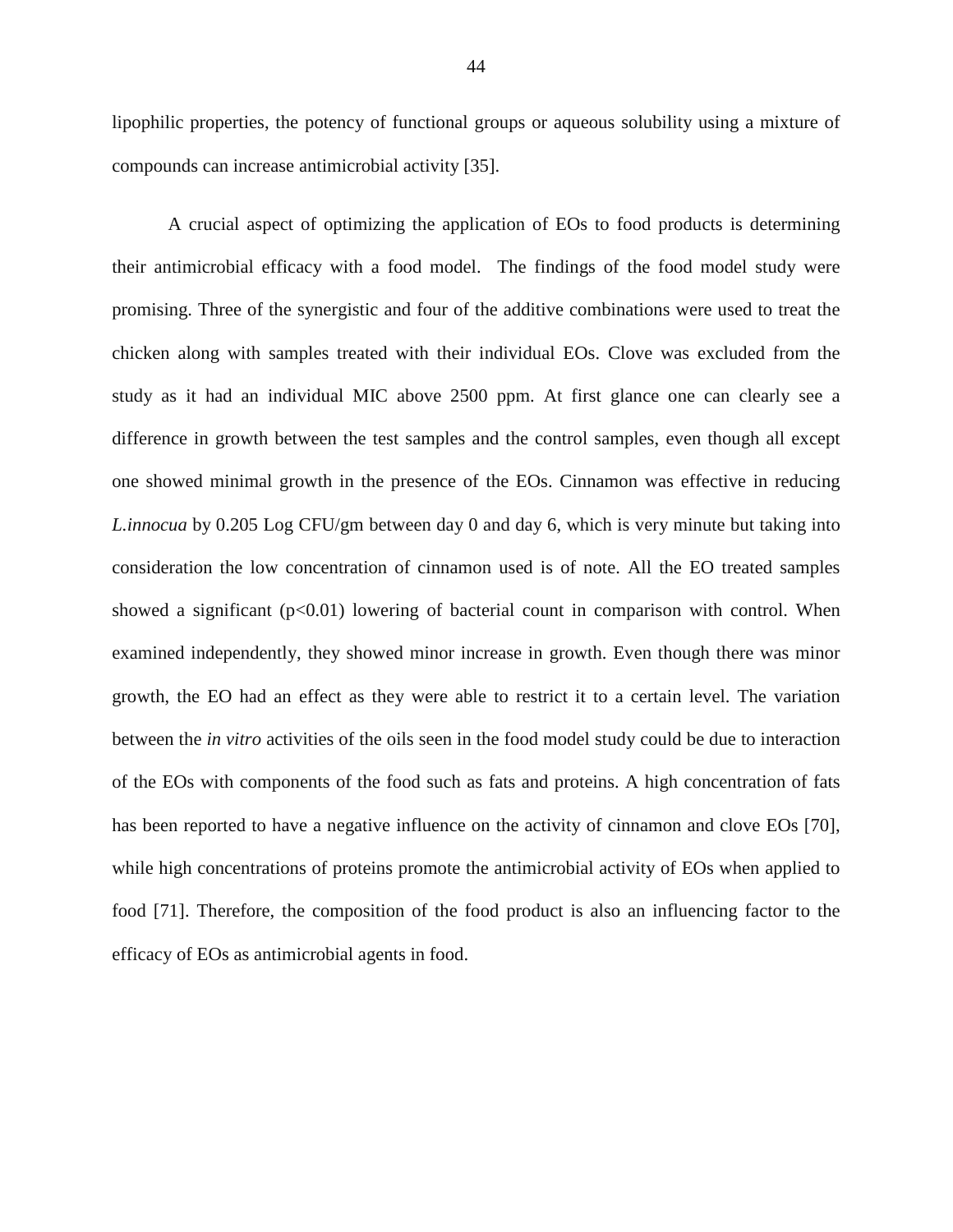#### **CHAPTER 5: CONCLUSION**

 The control of foodborne pathogens is a major challenge confronting the food industry [72, 73]. Hot water treatments, steam and organic acids are commonly used in the decontamination process, but are not 100% effective since many pathogenic bacteria can survive and thrive. It has been suggested that the use of EOs in combination with other conventional treatments like preservatives or low temperature can be used as a synergistic alternative to existing methods [72]. This study focuses on the potential of using EOs in food products as a means to prevent further infections. Tween–80 is a crucial element to the EO composition, as it allows for the application of the EOs to products without their inherent hydrophobic nature affecting their potential activity.

 The EO combinations revealed possible combinations that may be used. Cinnamon and oregano showed an additive effect against *E.coli* ATCC 700927*, E.coli* ATCC 25922*, L.innocua*  and *L.monocytogens*. In addition, cinnamon with thyme and clove were selectively effective. The results of this study suggest that these combinations should be considered as potential alternatives for control of pathogens and to reduce microbial spoilage. A difference in activity between *in vitro* and actual food application was seen in the study, which is consistent with findings from previous studies [3, 6]. At twofold the concentration used in the *in vitro* study, the EOs were only able to reduce growth rate rather than completely inhibit growth over a 6-day period. However, there was significant reduction in the growth rate when compared to the control group. The results of this study support the argument that EOs have the potential to be used as antimicrobial control agents, and future studies should elucidate the potential of these synergistic EO combinations in various food models as an alternative to synthetic preservatives.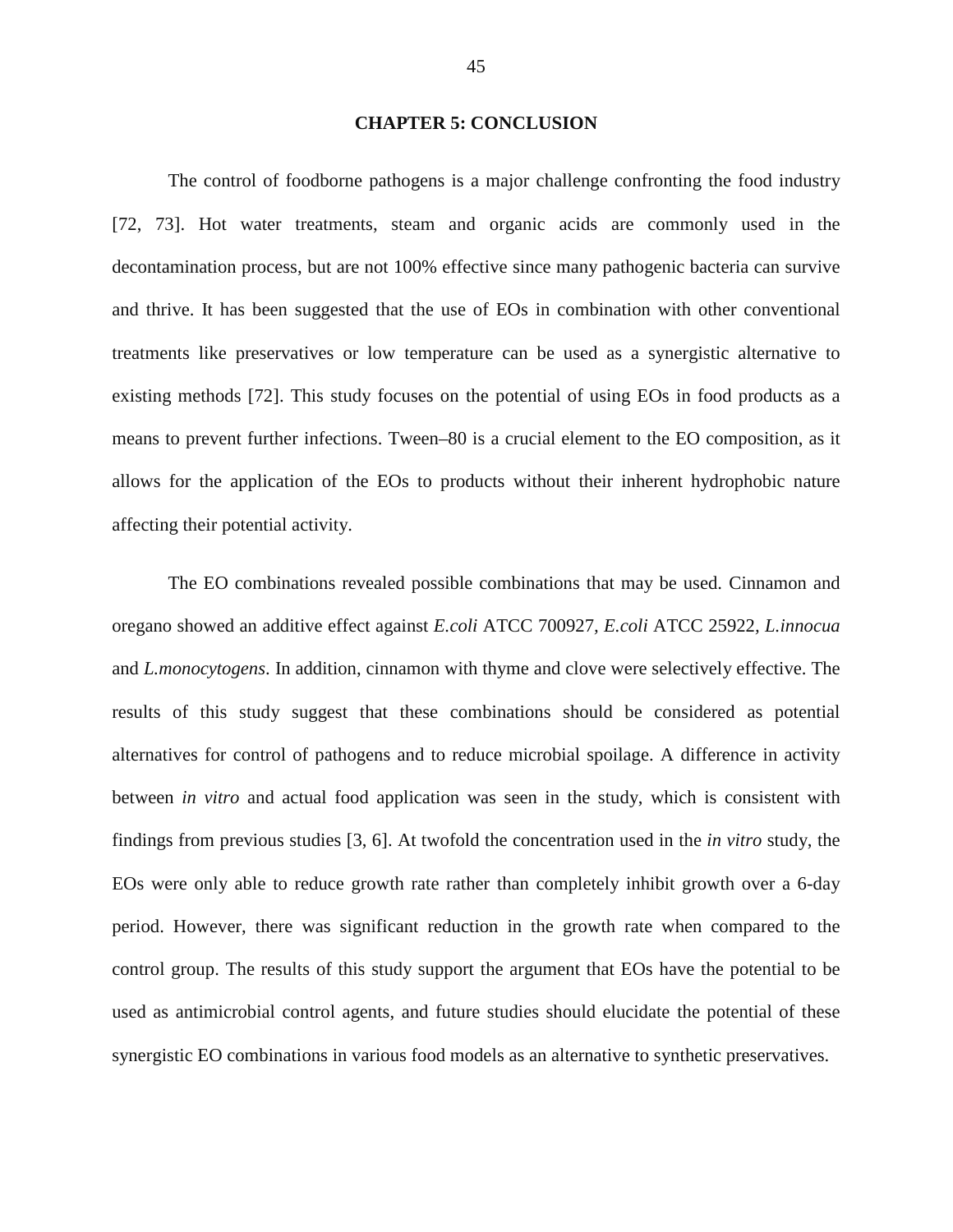#### **REFERENCES**

- 1. WHO: **Food safety and foodborne illnesses. Fact Sheet No. 237.** 2006.
- 2. Scallan E, Hoekstra RM, Angulo FJ, Tauxe RV, Widdowson M-A, Roy SL, Jones JL, Griffin PM: **Foodborne illness acquired in the United States—major pathogens.** *Emerging infectious diseases* 2011, **17:**7.
- 3. Smid EJ, Gorris LG: **Natural antimicrobials for food preservation.** *Food science and technology* 1999**:**285-308.
- 4. Bhargava K, Wang X, Donabedian S, Zervos M, da Rocha L, Zhang Y: **Methicillinresistant Staphylococcus aureus in retail meat, Detroit, Michigan, USA.** *Emerging infectious diseases* 2011, **17:**1135.
- 5. Bauer K, Garbe D, Surburg H: *Common fragrance and flavor materials.* Wiley. com; 2008.
- 6. Shelef L: **Antimicrobial effects of spices.** *Journal of Food Safety* 1984, **6:**29-44.
- 7. Guenther E, Althausen D: *The essential oils.* Van Nostrand New York; 1952.
- 8. Cassel E, Vargas R, Martinez N, Lorenzo D, Dellacassa E: **Steam distillation modeling for essential oil extraction process.** *Industrial crops and products* 2009, **29:**171-176.
- 9. Charles DJ, Simon JE: **Comparison of extraction methods for the rapid determination of essential oil content and composition of basil.** *Journal of the American Society for Horticultural Science* 1990, **115:**458-462.
- 10. Kalemba D, Kunicka A: **Antibacterial and antifungal properties of essential oils.** *Current Medicinal Chemistry* 2003, **10:**813-829.
- 11. Moon T, Wilkinson JM, Cavanagh HM: **Antiparasitic activity of two Lavandula essential oils against Giardia duodenalis, Trichomonas vaginalis and Hexamita inflata.** *Parasitology research* 2006, **99:**722-728.
- 12. Pessoa L, Morais S, Bevilaqua C, Luciano J: **Anthelmintic activity of essential oil of< i>** Ocimum gratissimum</i> Linn. and eugenol against< i> Haemonchus **contortus</i>.** *Veterinary Parasitology* 2002, **109:**59-63.
- 13. Regnault-Roger C, Hamraoui A, Holeman M, Theron E, Pinel R: **Insecticidal effect of essential oils from mediterranean plants uponAcanthoscelides Obtectus Say (Coleoptera, Bruchidae), a pest of kidney bean (Phaseolus vulgaris L.).** *Journal of chemical Ecology* 1993, **19:**1233-1244.
- 14. Prajapati V, Tripathi A, Aggarwal K, Khanuja S: **Insecticidal, repellent and oviposition-deterrent activity of selected essential oils against< i> Anopheles**  stephensi</i>>>>>> Aedes aegypti</i>> and< i> Culex quinquefasciatus</i> *Bioresource Technology* 2005, **96:**1749-1757.
- 15. Isman MB: **Plant essential oils for pest and disease management.** *Crop protection*  2000, **19:**603-608.
- 16. Chao SC, Young DG, Oberg CJ: **Screening for inhibitory activity of essential oils on selected bacteria, fungi and viruses.** *Journal of Essential Oil Research* 2000, **12:**639- 649.
- 17. Sökmen M, Serkedjieva J, Daferera D, Gulluce M, Polissiou M, Tepe B, Akpulat HA, Sahin F, Sokmen A: **In vitro antioxidant, antimicrobial, and antiviral activities of the**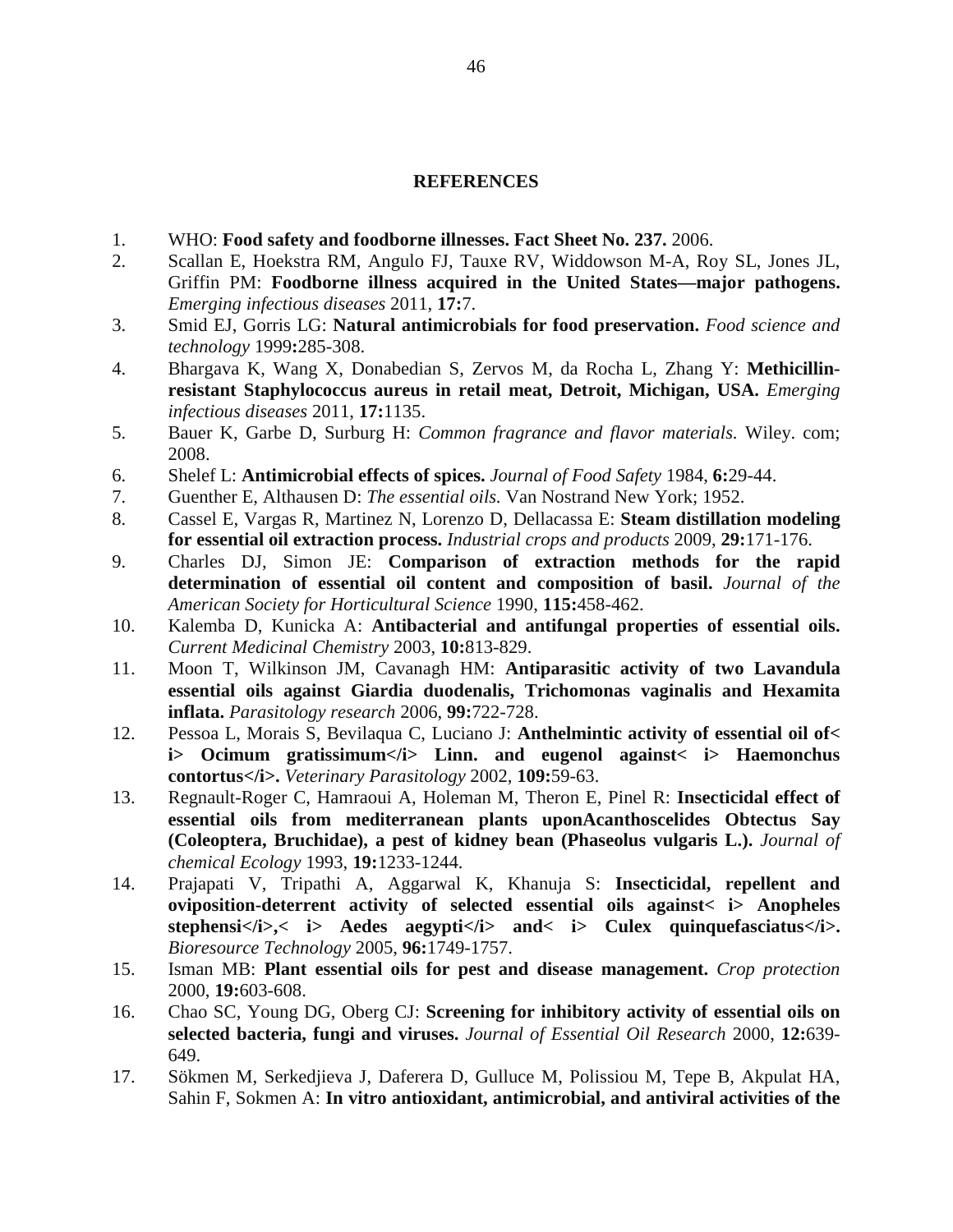**essential oil and various extracts from herbal parts and callus cultures of Origanum acutidens.** *Journal of agricultural and food chemistry* 2004, **52:**3309-3312.

- 18. Burt S: **Essential oils: their antibacterial properties and potential applications in foods—a review.** *International journal of food microbiology* 2004, **94:**223-253.
- 19. Boyle W: **Spices and essential oils as preservatives.** *Pharm J Spices (EBBD, 190317544)* 1955.
- 20. Weiss EA: *Essential oil crops.* Cab International; 1997.
- 21. Cox S, Mann C, Markham J, Bell H, Gustafson J, Warmington J, Wyllie S: **The mode of antimicrobial action of the essential oil of Melaleuca alternifolia (tea tree oil).** *Journal of applied microbiology* 2000, **88:**170-175.
- 22. Windisch W, Schedle K, Plitzner C, Kroismayr A: **Use of phytogenic products as feed additives for swine and poultry.** *Journal of animal science* 2008, **86:**E140-E148.
- 23. Roller S: *Natural antimicrobials for the minimal processing of foods.* CRC Press; 2003.
- 24. Nannapaneni R, Chalova VI, Crandall PG, Ricke SC, Johnson MG, O'Bryan CA: *Campylobacter* **and** *Arcobacter* **species sensitivity to commercial orange oil fractions.** *International journal of food microbiology* 2009, **129:**43-49.
- 25. Paibon W, Yimnoi CA, Tembab N, Boonlue W, Jampachaisri K, Nuengchamnong N, Waranuch N, Ingkaninan K: **Comparison and evaluation of volatile oils from three different extraction methods for some Thai fragrant flowers.** *International journal of cosmetic science* 2011, **33:**150-156.
- 26. Demuner AJ, Almeida Barbosa LC, Gonçalves Magalhaes C, Da Silva CJ, Alvares Maltha CR, Lelis Pinheiro A: **Seasonal variation in the chemical composition and antimicrobial activity of volatile oils of three species of Leptospermum (Myrtaceae) grown in Brazil.** *Molecules* 2011, **16:**1181-1191.
- 27. Delaquis PJ, Stanich K, Girard B, Mazza G: **Antimicrobial activity of individual and mixed fractions of dill, cilantro, coriander and eucalyptus essential oils.** *International journal of food microbiology* 2002, **74:**101-109.
- 28. Moyler DA: **Extraction of essential oils with carbon dioxide.** *Flavour and fragrance journal* 1993, **8:**235-247.
- 29. Packiyasothy E, Kyle S: **Antimicrobial properties of some herb essential oils.** *Food Australia* 2002, **54:**384-387.
- 30. Senatore F: **Influence of harvesting time on yield and composition of the essential oil of a thyme (Thymus pulegioides L.) growing wild in Campania (Southern Italy).** *Journal of agricultural and food chemistry* 1996, **44:**1327-1332.
- 31. Hyldgaard M, Mygind T, Meyer RL: **Essential oils in food preservation: mode of action, synergies, and interactions with food matrix components.** *Front Microbiol*  2012, **3:**12.
- 32. Farag R, Daw Z, Hewedi F, El-Baroty G: **Antimicrobial activity of some Egyptian spice essential oils.** *Journal of Food Protection* 1989, **52:**665-667.
- 33. Juliano C, Mattana A, Usai M: **Composition and in vitro antimicrobial activity of the essential oil of Thymus herba-barona Loisel growing wild in Sardinia.** *Journal of Essential Oil Research* 2000, **12:**516-522.
- 34. Knobloch K, Weigand H, Weis N, Schwarm H, Vigenschow H: **Action of terpenoids on energy metabolism.** *Progress in essential oil research* 1986**:**429-445.
- 35. Dorman H, Deans S: **Antimicrobial agents from plants: antibacterial activity of plant volatile oils.** *Journal of applied microbiology* 2000, **88:**308-316.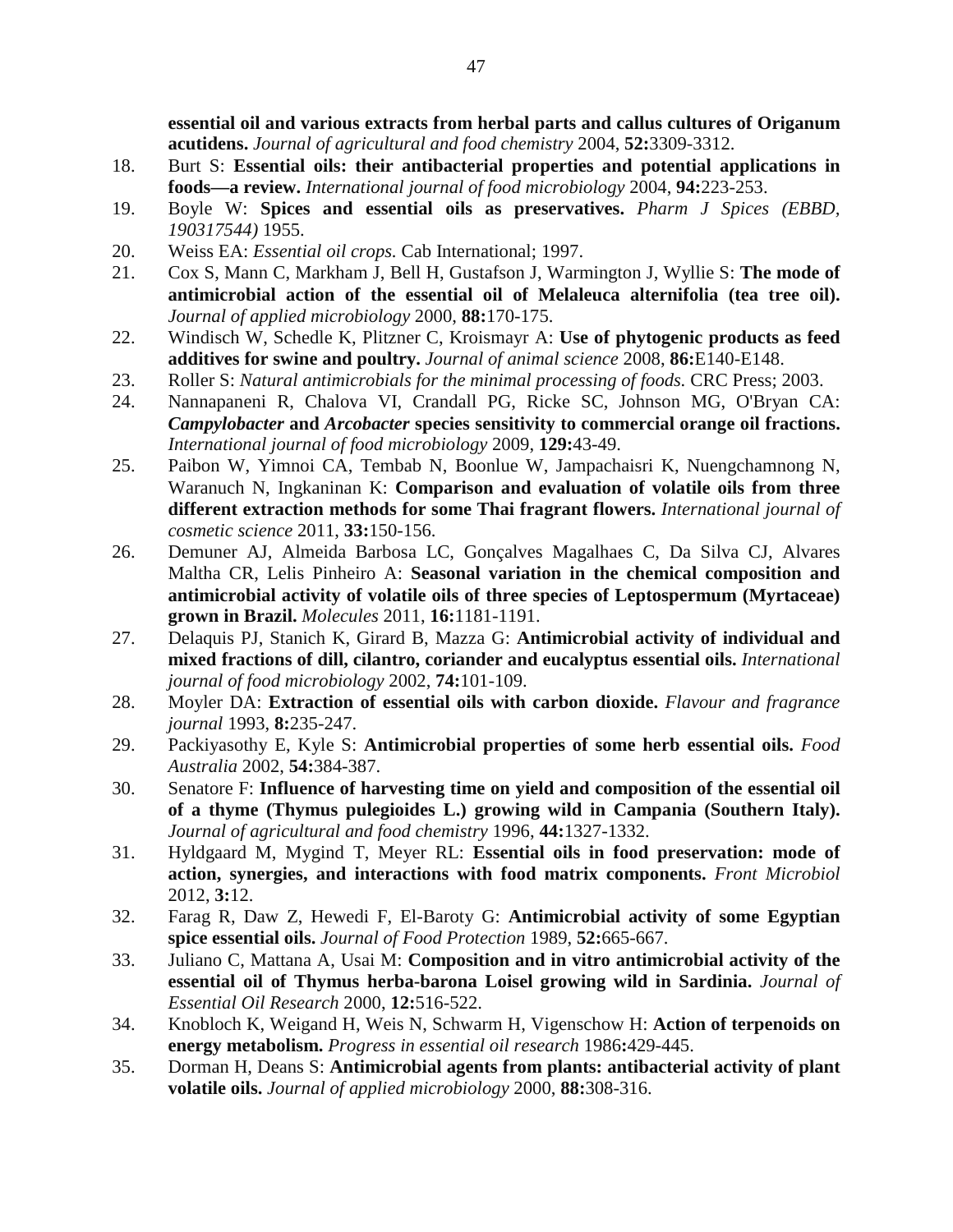- 36. Ultee A, Bennik M, Moezelaar R: **The phenolic hydroxyl group of carvacrol is essential for action against the food-borne pathogen Bacillus cereus.** *Applied and environmental microbiology* 2002, **68:**1561-1568.
- 37. Caballero B, Trugo L, Finglas P: *Encyclopedia of food sciences and nutrition: Volumes 1-10.* Elsevier Science BV; 2003.
- 38. Dadalioglu I, Evrendilek GA: **Chemical compositions and antibacterial effects of essential oils of Turkish oregano (Origanum minutiflorum), bay laurel (Laurus nobilis), Spanish lavender (Lavandula stoechas L.), and fennel (Foeniculum vulgare) on common foodborne pathogens.** *Journal of agricultural and food chemistry* 2004, **52:**8255-8260.
- 39. Nabiha B, Faten K, Hervé C, Moncef CM: **Chemical Composition of Bergamot (Citrus Bergamia Risso) Essential Oil Obtained by Hydrodistillation.** *Journal of Chemistry and Chemical Engineering* 2010, **4:**60-62.
- 40. Gopalakrishnan M: **Chemical composition of nutmeg and mace.** *Journal of Spices and Aromatic Crops* 1992, **1:**49-54.
- 41. Carson C, Riley T: **Antimicrobial activity of the major components of the essential oil of Melaleuca alternifolia.** *Journal of applied bacteriology* 1995, **78:**264-269.
- 42. Trombetta D, Castelli F, Sarpietro MG, Venuti V, Cristani M, Daniele C, Saija A, Mazzanti G, Bisignano G: **Mechanisms of antibacterial action of three monoterpenes.** *Antimicrobial Agents and Chemotherapy* 2005, **49:**2474-2478.
- 43. Nikaido H: **Molecular basis of bacterial outer membrane permeability revisited.** *Microbiology and Molecular Biology Reviews* 2003, **67:**593-656.
- 44. Sikkema J, De Bont J, Poolman B: **Interactions of cyclic hydrocarbons with biological membranes.** *Journal of Biological Chemistry* 1994, **269:**8022-8028.
- 45. Carson CF, Mee BJ, Riley TV: **Mechanism of action of Melaleuca alternifolia (tea tree) oil on Staphylococcus aureus determined by time-kill, lysis, leakage, and salt tolerance assays and electron microscopy.** *Antimicrobial agents and chemotherapy*  2002, **46:**1914-1920.
- 46. Helander IM, Alakomi H-L, Latva-Kala K, Mattila-Sandholm T, Pol I, Smid EJ, Gorris LG, von Wright A: **Characterization of the action of selected essential oil components on Gram-negative bacteria.** *Journal of agricultural and food chemistry* 1998, **46:**3590- 3595.
- 47. Denyer S, Hugo W: **Biocide-induced damage to the bacterial cyctoplasmic membrane.** *Society for Applied Bacteriology Technical Series* 1991, **27:**171-187.
- 48. Bagamboula C, Uyttendaele M, Debevere J: **Inhibitory effect of thyme and basil essential oils, carvacrol, thymol, estragol, linalool and**  $\lt$  **i> p** $\lt$ **/i>-cymene towards** $\lt$  **i> Shigella sonnei</i> and< i> S. flexneri</i>>** $\geq$ *Food microbiology* **2004, 21:33-42.**
- 49. Cristani M, D'Arrigo M, Mandalari G, Castelli F, Sarpietro MG, Micieli D, Venuti V, Bisignano G, Saija A, Trombetta D: **Interaction of four monoterpenes contained in essential oils with model membranes: implications for their antibacterial activity.** *Journal of Agricultural and Food Chemistry* 2007, **55:**6300-6308.
- 50. Burt SA, van der Zee R, Koets AP, de Graaff AM, van Knapen F, Gaastra W, Haagsman HP, Veldhuizen EJ: **Carvacrol induces heat shock protein 60 and inhibits synthesis of flagellin in Escherichia coli O157: H7.** *Applied and environmental microbiology* 2007, **73:**4484-4490.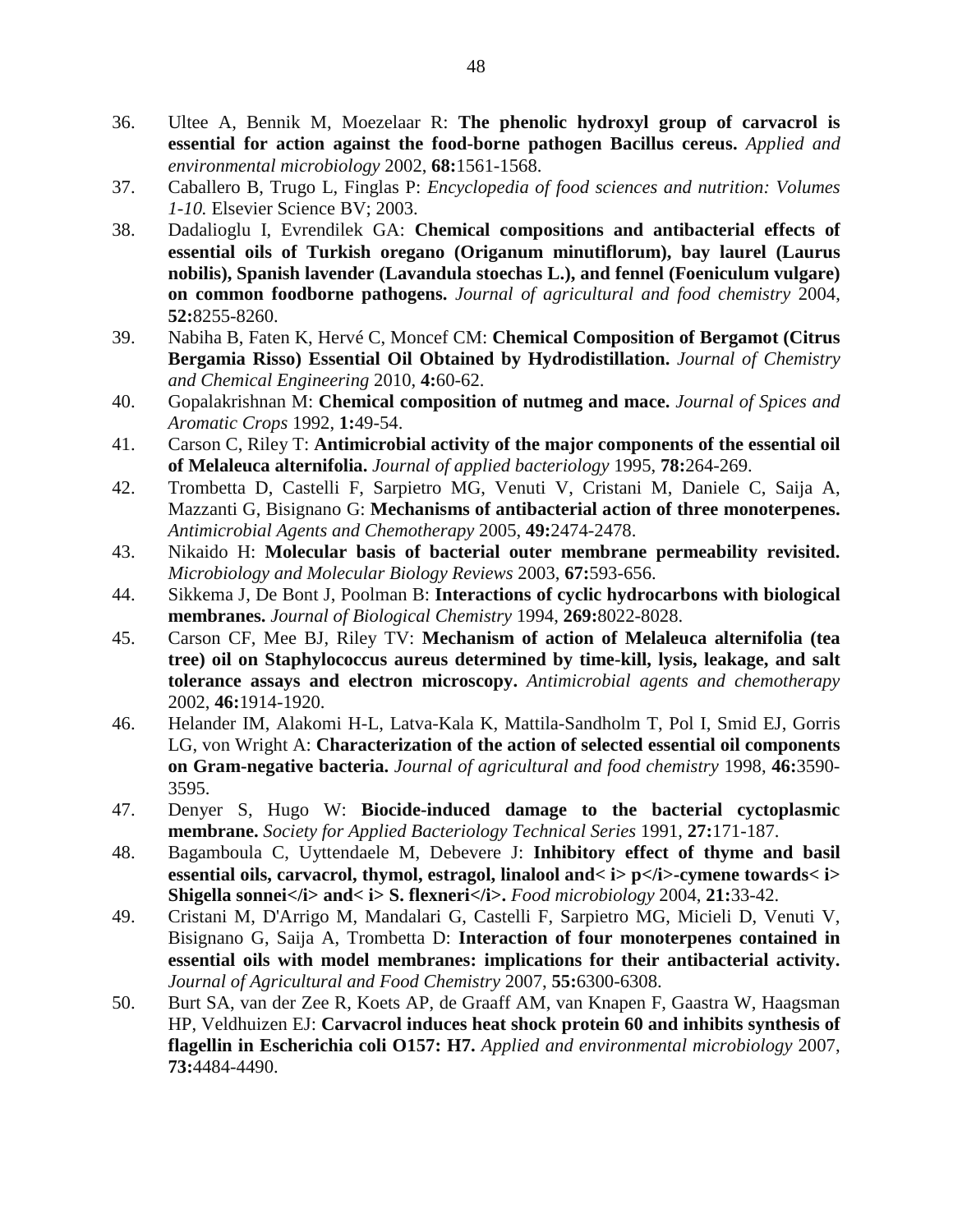- 51. Ultee A: *Bactericidal action of carvacrol towards the food pathogen Bacillus cereus: a case study of a novel approach to mild food preservation.* Wageningen Universiteit; 2000.
- 52. Pauli A, Kubeczka K-H: **Antimicrobial properties of volatile phenylpropanes.** *Natural product communications* 2010, **5:**1387-1394.
- 53. Gill A, Holley R: **Disruption of< i> Escherichia coli</i>,< i> Listeria**  monocytogenes</i> and< i> Lactobacillus sakei</i></i> cellular membranes by plant oil **aromatics.** *International journal of food microbiology* 2006, **108:**1-9.
- 54. Hemaiswarya S, Doble M: **Synergistic interaction of eugenol with antibiotics against Gram negative bacteria.** *Phytomedicine* 2009, **16:**997-1005.
- 55. Wendakoon CN, Sakaguchi M: **Inhibition of amino acid decarboxylase activity of Enterobacter aerogenes by active components in spices.** *Journal of Food Protection®*  1995, **58:**280-283.
- 56. Kwon J, Yu C, Park H: **Bacteriocidal effects and inhibition of cell separation of cinnamic aldehyde on Bacillus cereus.** *Letters in applied microbiology* 2003, **37:**61-65.
- 57. Hemaiswarya S, Soudaminikkutty R, Narasumani ML, Doble M: **Phenylpropanoids inhibit protofilament formation of Escherichia coli cell division protein FtsZ.** *Journal of medical microbiology* 2011, **60:**1317-1325.
- 58. Skandamis P, Nychas GJ: **Effect of oregano essential oil on microbiological and physico**‐**chemical attributes of minced meat stored in air and modified atmospheres.** *Journal of Applied Microbiology* 2001, **91:**1011-1022.
- 59. Juven B, Kanner J, Schved F, Weisslowicz H: **Factors that interact with the antibacterial action of thyme essential oil and its active constituents.** *Journal of Applied Microbiology* 1994, **76:**626-631.
- 60. Tassou C, Drosinos E, Nychas G: **Effects of essential oil from mint (Mentha piperita) on Salmonella enteritidis and Listeria monocytogenes in model food systems at 4 and 10 C.** *Journal of Applied Microbiology* 1995, **78:**593-600.
- 61. Davidson P, Parish M: **Methods for testing the efficacy of food antimicrobials.** *Food technology (USA)* 1989.
- 62. Jorgensen JH: *Methods for dilution antimicrobial susceptibility tests for bacteria that grow aerobically: approved standard: NCCLS document M7-A3.* NCCLS; 1993.
- 63. Moody J: **Synergism testing: broth microdilution checkerboard and broth macrodilution methods.** *Clinical microbiology procedures handbook Washington, DC: American Society for Microbiology* 1992, **5:**22.
- 64. Schelz Z, Molnar J, Hohmann J: **Antimicrobial and antiplasmid activities of essential oils.** *Fitoterapia* 2006, **77:**279-285.
- 65. Kim J-S, Kim Y: **The inhibitory effect of natural bioactives on the growth of pathogenic bacteria.** *Nutrition research and practice* 2007, **1:**273-278.
- 66. Bouhdid S, Abrini J, Zhiri A, Espuny M, Manresa A: **Investigation of functional and morphological changes in Pseudomonas aeruginosa and Staphylococcus aureus cells induced by Origanum compactum essential oil.** *Journal of applied microbiology* 2009, **106:**1558-1568.
- 67. Pine L, Malcolm G, Brooks J, Daneshvar M: **Physiological studies on the growth and utilization of sugars by Listeria species.** *Canadian journal of microbiology* 1989, **35:**245-254.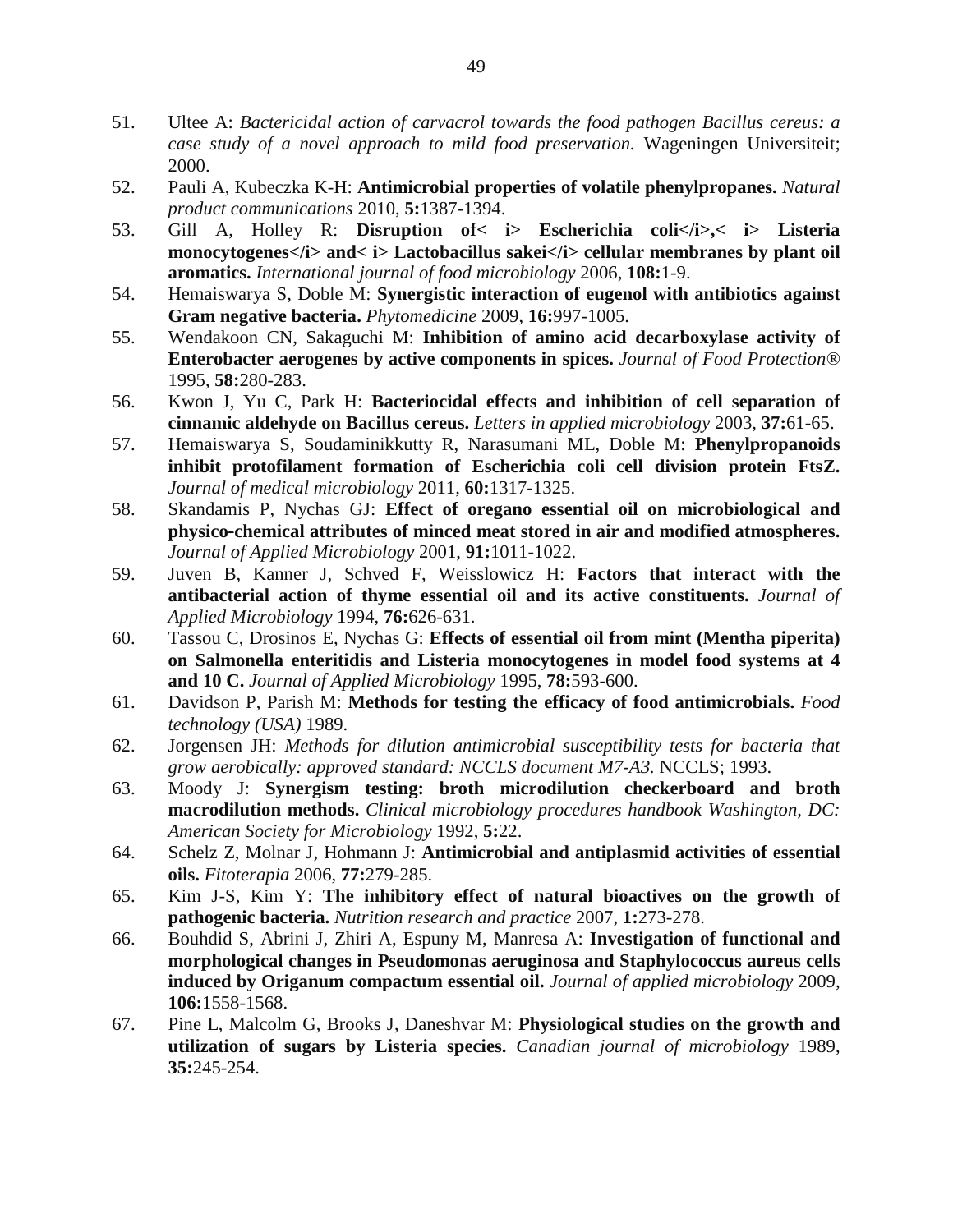- 68. Gutierrez J, Barry-Ryan C, Bourke P: **The antimicrobial efficacy of plant essential oil combinations and interactions with food ingredients.** *International journal of food microbiology* 2008, **124:**91-97.
- 69. Palaniappan K, Holley RA: **Use of natural antimicrobials to increase antibiotic susceptibility of drug resistant bacteria.** *International journal of food microbiology*  2010, **140:**164-168.
- 70. Cava R, Nowak E, Taboada A, Marin-Iniesta F: **Antimicrobial activity of clove and cinnamon essential oils against Listeria monocytogenes in pasteurized milk.** *Journal of Food Protection®* 2007, **70:**2757-2763.
- 71. Baranauskienė R, Venskutonis PR, Dewettinck K, Verhé R: **Properties of oregano** (< i> **Origanum vulgare**  $\langle i \rangle$  **L.**), citronella ( $\langle i \rangle$  **Cymbopogon nardus**  $\langle i \rangle$  **G.**) and marjoram (< i> Majorana hortensis</i> L.) flavors encapsulated into milk protein**based matrices.** *Food research international* 2006, **39:**413-425.
- 72. Singh A, Singh R, Bhunia A, Singh N: **Efficacy of plant essential oils as antimicrobial agents against< i> Listeria monocytogenes</i> in hotdogs.** *LWT-Food Science and Technology* 2003, **36:**787-794.
- 73. Mytle N, Anderson G, Doyle M, Smith M: **Antimicrobial activity of clove** *Syzgium aromaticum* **oil in inhibiting** *Listeria monocytogenes* **on chicken frankfurters.** *Food control* 2006, **17:**102-107.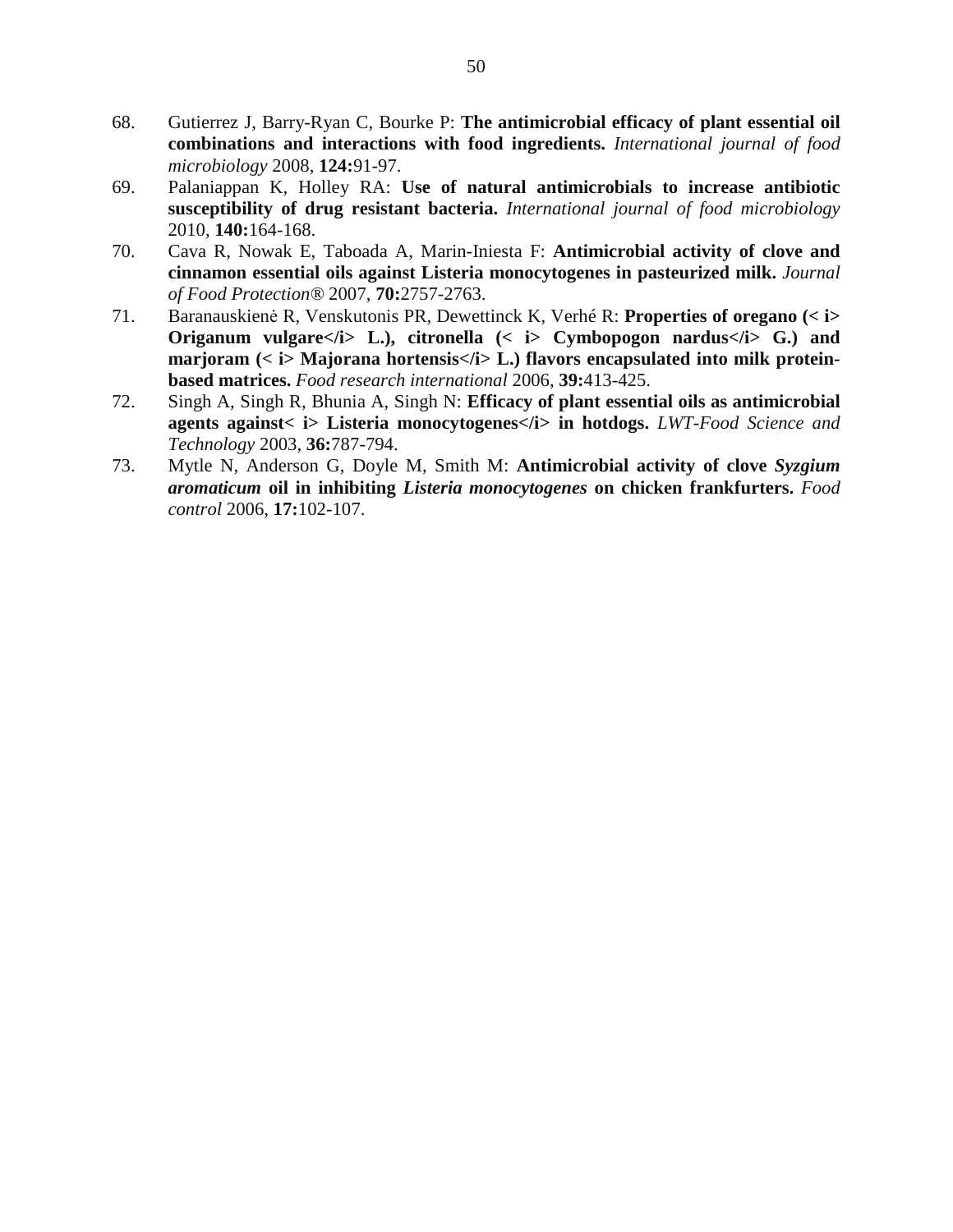#### **ABSTRACT**

## **ANTIMICROBIAL ACTIVITY OF ESSENTIAL OIL EMULSIONS AND POSSIBLE SYNERGISTIC EFFECT ON FOOD BORNE PATHOGENS**

by

#### **VARUN TAHLAN**

#### **May 2014**

**Advisor:** Dr. Yifan Zhang

**Major:** Nutrition and Food Science

#### **Degree:** Master of Science

The objective of this study was to evaluate the antimicrobial activity of essential oil emulsions against food borne pathogenic bacteria and determine potential applications. The oils used for this study were cinnamon, oregano, clove, thyme, rosemary, sage, bergamot, nutmeg, lemon grass and bay. Oil in water emulsions were prepared using Tween 80 as an emulsifying agent, with a stock oil concentration in the emulsions of 20,000 ppm. Essential oil emulsions were individually screened against *E. coli* (ATCC 25922), *E. coli* (ATCC 700927), *L. monocytogens* (ATCC 19115), *L. innocua* (ATCC 33090) and *S.* Typhimurium (ATCC 19585) using the broth micro dilution method. Cinnamon showed the highest antimicrobial efficacy against all test organisms, as determined by the minimum inhibitory concentration (MIC). Oregano had the second highest efficacy, while the other oils did not exhibit high antimicrobial activities. To determine synergistic effect of the emulsions, combinations were tested using checkerboard method. The only synergism observed was between cinnamon and oregano against *E. coli* (ATCC 700927) and *L. innocua* (ATCC 33090) and also between cinnamon and clove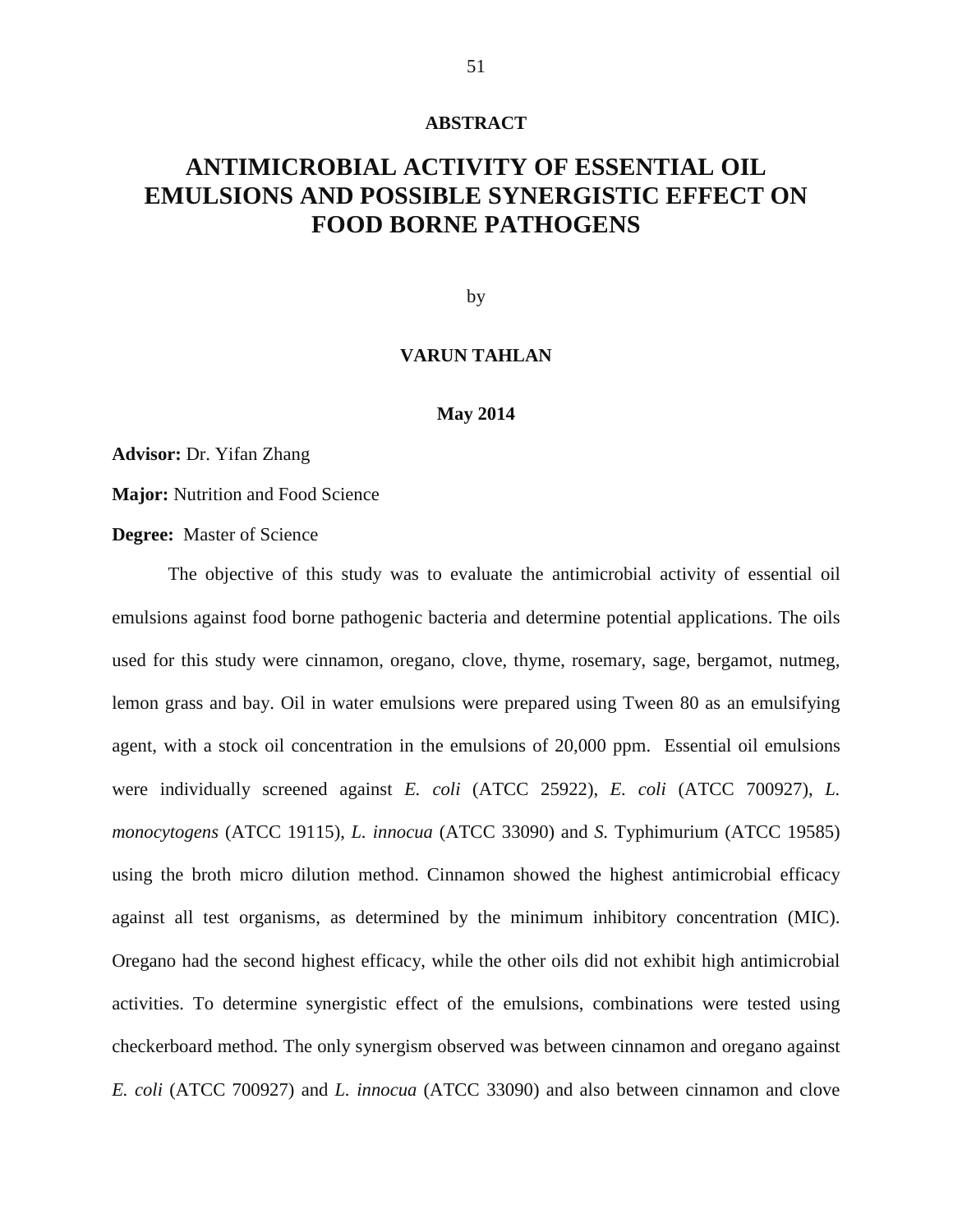towards *L. innocua* (ATCC 33090). All other combinations were additive or indifferent in nature to the test organisms. To determine antimicrobial activity of the essential oils on food, chicken pieces were inoculated with the bacteria standardized in CAMHB, and consequently treated with a twofold concentration of the individual *in vitro* MIC of the EOs that expressed synergism. The pieces were placed in 60 mm dishes and stored under refrigeration at 4ºC. Samples were prepared for day 0, day 1, day 3 and day 6 for each bacterial treatment.Cinnamon in comparison to control showed Log reduction of *E. coli* (ATCC 25922), *E. coli* (ATCC 700927), *L. monocytogens* (ATCC 19115), *L. innocua* (ATCC 33090) and *S.* Typhimurium (ATCC 19585) by 2.885, 3.39, 3.275, 4.29 and 3.06. While oregano reduced *E. coli* (ATCC 25922) and *E. coli* (ATCC 700927) by 3.21 and 3.53 Log. All bacterial species showed significant reduction ( $p <$ 0.05) in comparison to control samples. These results suggest that essential oil emulsions have the potential to be used as antimicrobial agents for enhancing food safety.